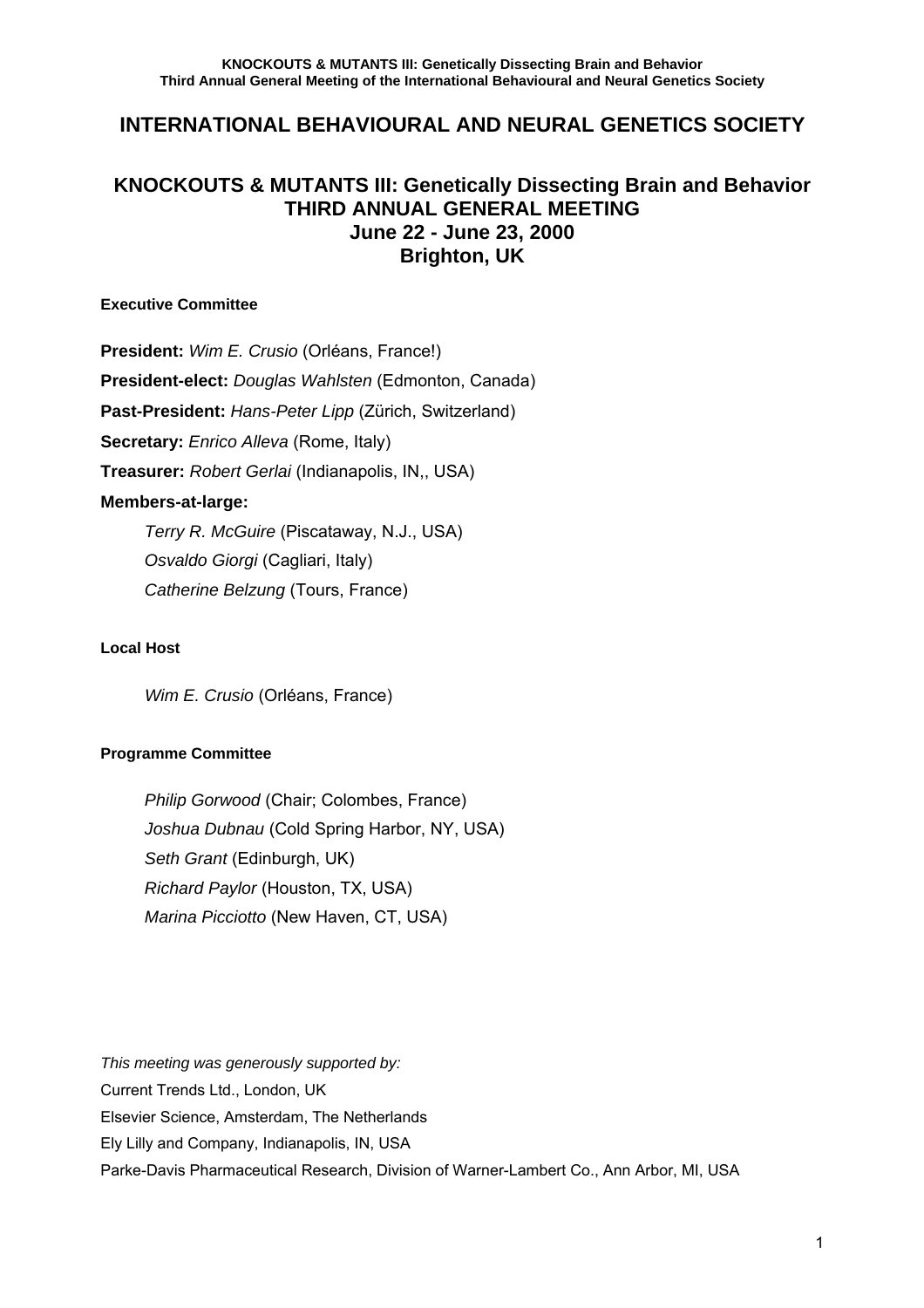# **Program**

**Thursday, June 22, 2000** 

7.30 am-5.30 pm Registration

*8.00-8.30 am Opening session* 

#### *8.30-9.30 am Plenary Lecture. Jacqueline N. Crawley (Bethesda, MD, USA). What's wrong with my mouse? Behavioral phenotyping strategies and applications.*

*9.30-10.30 am Symposium. Genetics of eating disorders. Chair: David A Collier (London, UK)* 

10.30-11.00 am David A. Collier, Andreas Karwautz, Janet Treasure (London, UK). Gene-environment studies of anorexia nervosa in discordant sister pairs.

11.00-11.30 am Iain C. Campbell, Nigel Brown, Ann Ward and Janet L. Treasure (London, UK). Energy sensing in subjects recovered from anorexia nervosa.

## **10.30-11.00 am Coffee Break**

*11.00-12.30 am Contributed papers. Genetic analysis of complex phenotypes. Chair: Douglas Wahlsten (Edmonton, Ont., Canada)* 

11.00-11.15 am Fred van Leuven (Leuven, Belgium). Transgenic mouse models for Alzheimer's disease.

11.15-11.30 am P. Gorwood, F. Limosin, P. Batel, C. Boni, M. Hamon, and J. Adès (Colombes, France). The DAT1 gene is involved in severe alcohol withdrawal in male alcoholics.

11.30-11.45 am R. Gerlai, P. Pisacane, and S. Erickson (Indianapolis, IN, USA). Gene targeting and compensation: Behavioral effects of null mutations in the heregulin - ErbB system.

11.45-12.00 am Richard Lathe (Edinburgh, UK). The enteroceptive hippocampus.

12.00-12.15 am Catharine H. Rankin, Jacqueline K. Rose, Kenneth Eng, and Karla Kaun (Vancouver, BC, Canada). Genetic dissection of habituation of the tap withdrawal response in *C. elegans.*

12.15-12.30 am Dennis A. Stephenson, Julie Gilchrist, Dionne Peterson, Sherry Tuner, Corike Nuibe, and George A. Carlson (Great Falls, MT, USA). ENU induced behavioral mouse mutants which may involve APP or PrP.

## **12.30-2.00 pm Lunch break**

#### *2.00-3.00 pm Poster Session I*

- 1/ M. Adrover, C. Blanco, E. Rial Verde, V. Cheli, G. Sanchez, L. Alché, E. Kornisiuk, E. Martín, A. Epstein, and D. Jerusalinsky (Buenor Aires, Argentina). Expression of NMDA receptor NR1 subunit sequences carried by a HSV-1 viral vector in rat hippocampus interfered with habituation.
- 2/ S.P. Baron (Ann Arbor, MI, USA). A titrating, continuous visual signal-detection operant schedule for mice.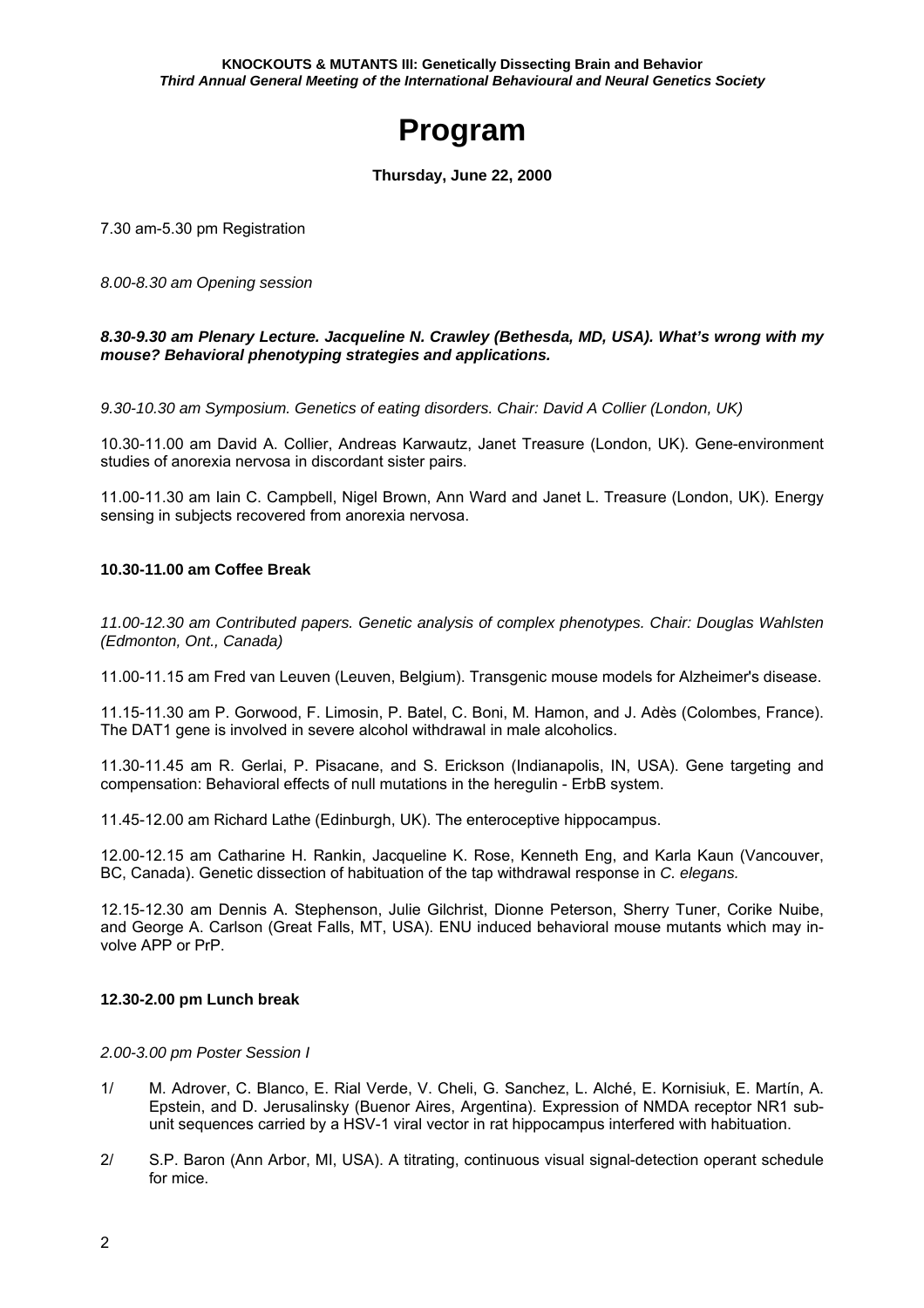- 3/ S. Viñas, S. Lewis, S. Barreau, C. Ducottet, A. Aubert, and C. Belzung (Tours, France). Strain differences in two animal models of depression : the forced swimming test and the chronic mild stress procedure.
- 4/ J. Adriaan Bouwknecht, Theo H. Hijzen, Jan van der Gugten, Rene Hen, and Berend Olivier (Utrecht, The Netherlands). Ethanol intake is not elevated in male 5-HT1B receptor knockout mice.
- 5/ Igor Branchi, Zoë Bichler, Marie-Claude Gonzalez, and Danièle Migliore-Samour (Orléans, France). YAC polytransgenic mouse, an animal model to assess possible alterations of cholinergic basal forebrain in Down syndrome.
- 6/ B.J. Caldarone, C.H. Duman, S.L. King, and M.R. Picciotto (New Haven, CT, USA). Fear conditioning, latent inhibition, and habituation in mice lacking high affinity nicotinic receptors.
- 7/ S. Chiavegatto, V.L. Dawson, L.A. Mamounas, S.H. Bora, V.E. Koliatsos, T.M. Dawson, and R.J. Nelson (Baltimore, MD, USA). Altered gene expression of central serotonin  $5-HT_{1A}$  and  $5-HT_{1B}$  receptors in male nNOS null mice.
- 8/ J.P. Hatcher, P.T. Davey, S. Bingham, P. Overend, A.A Parsons, and J.B. Davis (Harlow, UK). Vanilloid receptor-1 has a major role in thermal hyperalgesia.
- 9/ J.P. Hatcher, D.C. Rogers, C. Reavill, J.J. Hagan (Harlow, UK). Use of SHIRPA to investigate the behavioural phenotype of the Coloboma (cm/-) mouse.
- 10/ M. Hafezparast, S.J. Nicholson, A.S. Witherden, N. Bermingham, S. Ball, J. Peters, D.C. Rogers, J.E. Martin, E.M.C. Fisher (London, UK). Loa (legs at odd angles) a mouse model of motor neurone dysfunction: mapping and progress towards isolation of the causal gene.
- 11/ Josh Dubnau, Scott Gossweiler, Ulli Certa, Rod Scott, Clemens Broger, Martin Neeb, Jerry Yin, Jan Mous, and Tim Tully (Cold Spring Harbor, NY, USA). Functional genomics of long-term memory.
- 12/ A. Holmes, J.G. Hohmann, E. Yared, R.A. Steiner, and J.N. Crawley (Bethesda, MD, USA). Variability in an anxiety-related phenotype in galanin overexpressing transgenic mice.
- 13/ T. Hough, P.M. Nolan, J. Peters, E.M.C. Fisher, J. Martin, M. Browne, S. Rastan, L. Vizor, S.D.M. Brown, and A.J. Hunter (Harwell, UK). Clinical biochemistry screens can complement behavioural screens in mutagenised mice.
- 14/ Christopher Janus, David Westaway, Jacqueline Pearson, Peter St. George-Hyslop (Toronto, Ont. Canada). Impaired spatial leaning and memory in APP CRND8 transgenic mice.

#### *3.00-4.00 pm Plenary lecture. Mario de Bono (Cambridge, England). The genetics of food-induced social foraging in C. elegans.*

## **4.00-4.30 pm Coffee Break**

*4.30-6.00 pm Symposium. Behavioural-neurogenetic analysis of aggressive behaviour. Chair: Pierre L. Roubertoux (Orléans, France).* 

4.30-5.00 pm S.C. Maxson, A. Canastar, and C. Bishop (Storrs, CT, USA). Sex reversals (XX and XY females and XX and XY males), mating behaviors and aggressive behaviors in mice.

5.00-5.30 pm A.H. Veenema, G.A. Van Oortmerssen, A.J.H. De Ruiter, B. Bohus, J.M. Koolhaas, and F Sluyter (Nijmegen, The Netherlands). Neurobehavioral effects of the Y chromosome in wild house mice.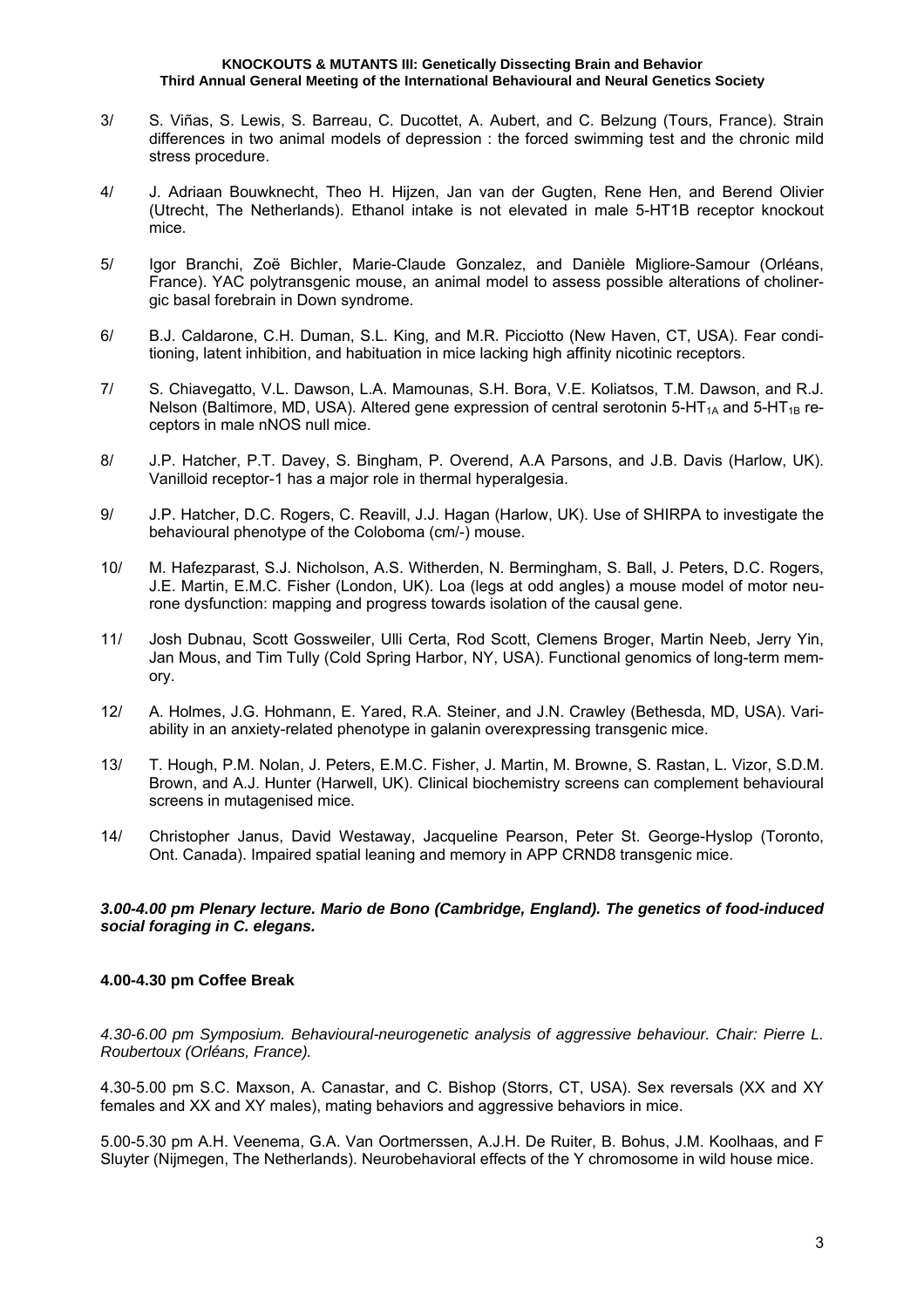5.30-6.00 pm Stéphane Mortaud, Laurent Nicolas, Isabelle Le Roy, and Pierre L. Roubertoux (Orléans, France). Attack behavior in mice: implication of the *sts* gene mapped on the pairing region of the X-Y chromosomes.

*6.00-6.45 pm IBANGS Business Meeting (Members only)* 

*7.30-10.30 pm Banquet (Brighton Metropole Hotel)* 

**Friday, June 23, 2000** 

8.00 am-5.30 pm Registration

*8.00-9.00 Plenary Lecture. R. Bourtchouladze, T. Abel, A. Morozov, P. Nguyen, I. Muzzio, and E.R. Kandel (New York, NY, USA). Genes important for long-term memory and synaptic plasticity.* 

*9.00-10.00 am Contributed paper session. Analysis of single-gene polymorphisms. Chair: Jacqueline N. Crawley (Bethesda, MD, USA)* 

9.00-9.15 am F. Cirulli, S. Capogrossi Colognesi, M. Bianchi, A. Panerai, and E. Alleva (Rome, Italy). Reduced sensitivity to morphine place conditioning in IL-6 KO mice. Interleukin-6 (IL-6) is a cytokine involved both in inflammatory responses and in brain function.

9.15-9.30 am J.M. Delabar, M. Rachidi, C. Lopes, C. Chabert, P. Roubertoux, C. Vayssettes, A.L. Delezoide, and E.M. Rubin (Paris, France). Abnormal cerebellar folial pattern in Yac transgenic mice containing a patterning gene from the Down syndrome chromosomal region-1.

9.30-9.45 am C. Dubertret, P. Gorwood, L. Gouya, J.C. Deybach, and J. Adès (Colombers, France). The haplotype relative risk method and the genes coding for dopamine receptors in schizophrenia.

9.45-10.00 am Alicja L. Markowska, Alena Savonenko, and Katrin Andreasson (Baltimore, MD, USA). Overexpression of cyclooxygenase-2 (cox-2) leads to cognitive impairment.

#### **10.00-10.30 am Coffee Break**

*10.30-12.30 am Symposium. Human Neurodegenerative Diseases: Deciphering the Cognitive Impairment Dilemma Using Genetically Engineered Mice. Chair: Christopher Janus (Toronto, Ont., Canada)* 

10.30-11.00 am Fred van Leuven (Leuven, Belgium). Transgenic mice and Alzheimer pathology: no need for plaques or tangles?

11.00-11.30 am Paul Chapman (Cardiff, UK). Models of Alzheimer's disease: More than just messing around with genes?

11.30-12.00 am D. Westaway (Toronto, Ont., Canada). Transgenic mouse models of Alzheimer's Disease: long-haul or home-stretch?

12.00-12.30 am Christopher Janus (Toronto, Ont., Canada). Behavioural mouse models of Alzheimer's Disease: A hit-or-miss approach?

12.30-2.00 pm Lunch break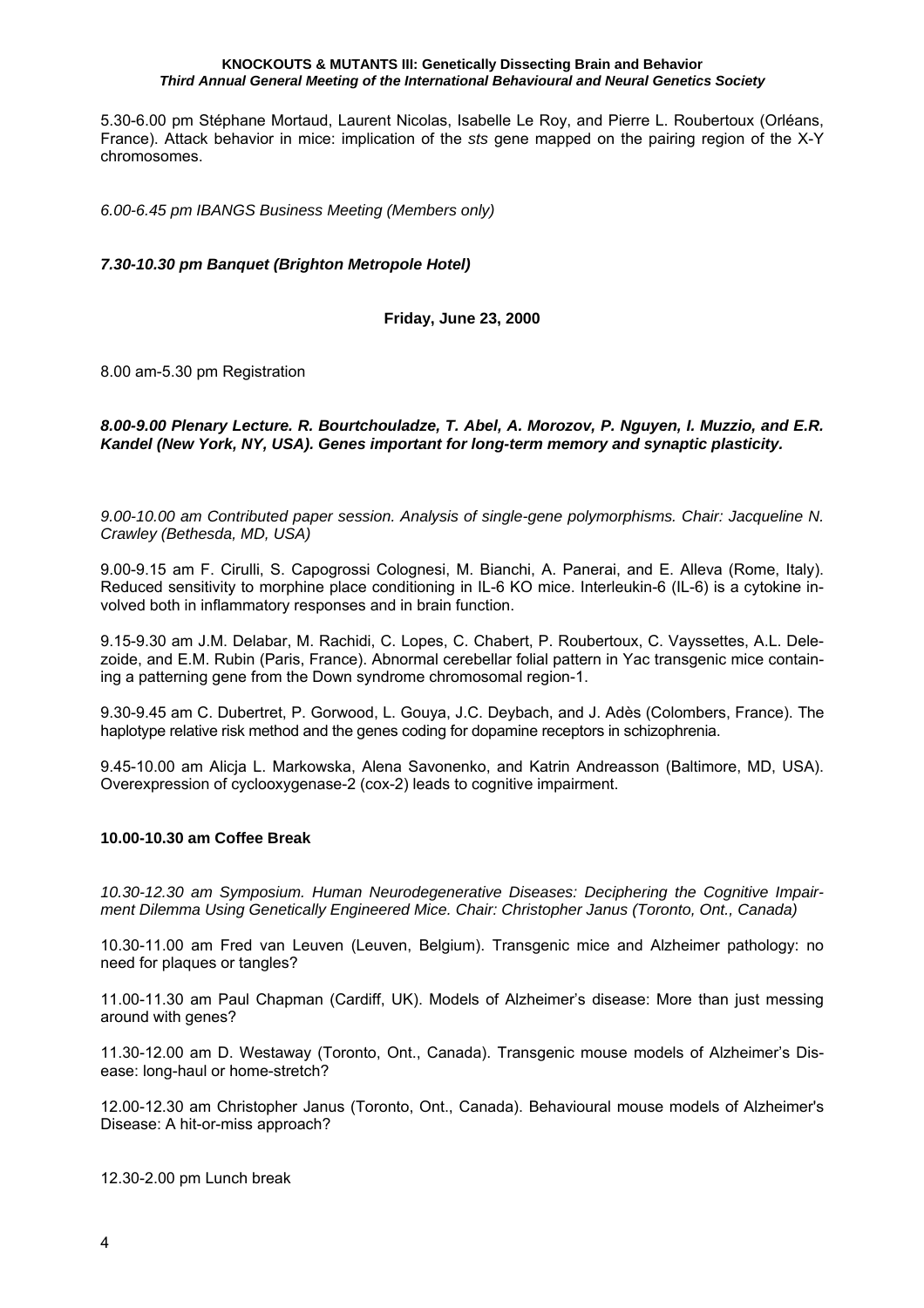*2.00-2.30 pm Poster Session II* 

- 15/ T. Lemberger, T. Mantamadiotis, O. Kretz, D. Gau, T. Steckler, and G. Schuetz (Heidelberg, Germany). Conditional mutagenesis of CREB in dopaminoceptive neurons.
- 16/ S. Lewis, M.A. Simoneau, S. Bailly, F. Guillou, B. Baron, and C. Belzung (Tours, France). Behaviour of mice expressing human transferin in brain.
- 17/ A.L. Vyssotski, G. Dell'Omo, D.L. Vyssotski, D.P. Wolfer, L. Minichiello, R. Klein, I.I. Poletaeva, and H.-P.Lipp (Zurich, Switzerland). Mice lacking the neurotrophin receptor TrkB in the forebrain show intact spatial memory but impaired behavioral flexibility in a semi-naturalistic set-up.
- 18/ K.L. McIlwain and R.E. Paylor (Houston, TX, USA). Effects of testing experience in a mouse behavioral test battery.
- 19/ Claudia F. Plappert, Peter K.D. Pilz, and H.-U. Schnitzler (Tübingen, Germany). Sensitization of the acoustic startle response in mice differs between two inbred strains and is influenced by glycine.
- 20/ C. Reavill, P. Nelson, J. Latcham, and J.J. Hagan (Harlow, UK). Prepulse inhibition and startle responses in dishevelled (Dvl1-/-) mice.
- 21/ Michael Regulski, Grigori Enikolopov, and Tim Tully (Cold Spring Harbor, NY, USA). Genetics of NO signaling in the adult *Drosophila melanogaster* brain.

#### *2.30-3.30 Plenary Lecture. Peter McGuffin (London, UK). Heredity, Hazards and the Origins of Depressive Disorder.*

## **3.30-4.00 pm Coffee Break**

#### *4.00-6.00 Symposium. The Cerebellum, Calcium and Behavior. Chair: M. Meyer (Martinsried, FRG)*

4.30-5.00 pm H. Daniel (France). Calcium signalling in cerebellar Purkinje cells of mice lacking mGluR1 or InsP3R1 receptors: Role in long-term depression.

4.30-5.00 pm J. Barski and M. Meyer (Martinsried, FRG). Adaptation and learning of motor coordination in mice depends on calbindin-D28k in cerebellar Purkinje cells.

5.00-5.30 pm S.N. Schiffmann, G. Cheron, A. Lohof, P. d'Alcantara, M. Meyer, M. Parmentier, and S. Schurmans (Brussels, Belgium). Calretinin, cerebellar network activity and motor coordination.

5.30-6.00 pm B. Schwaller (Fribourg, Switzerland). The lack of parvalbumin affects the body and the mind.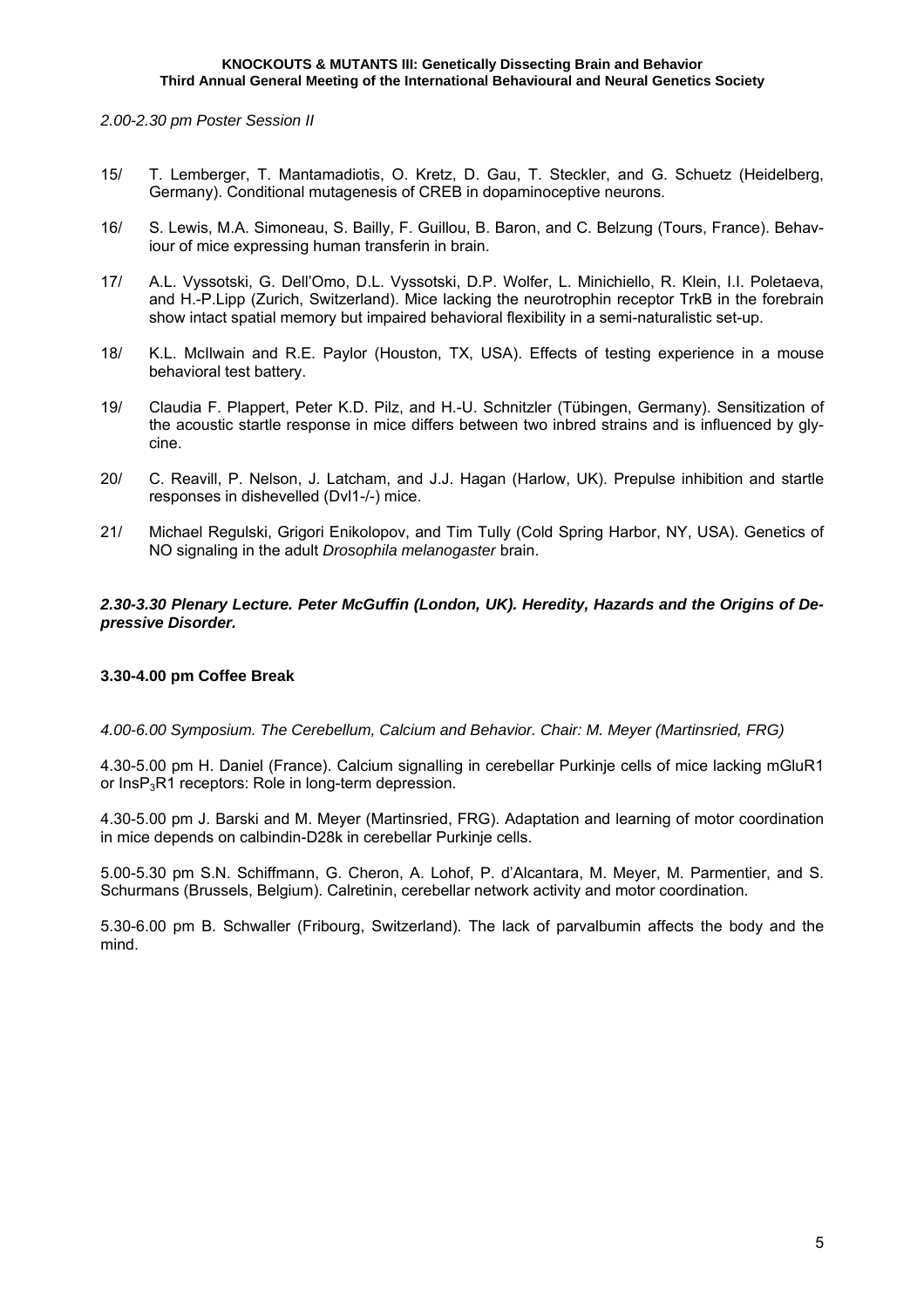**M.** Adrover<sup>1</sup>, C. Blanco<sup>2</sup>, E. Rial Verde<sup>1</sup>, V. **Cheli1 , G. Sanchez<sup>2</sup> , L. Alché<sup>3</sup> , E. Kornisiuk1 , E. Martín<sup>2</sup> , A. Epstein<sup>4</sup> , and D. Jerusalinsky1 . Expression of NMDA receptor NR1 subunit sequences carried by a HSV-1 viral vector in rat hippocampus interfered with habituation.** 

 The NMDA receptor antagonist AP5 (icv) selectively impaired place learning without affecting visual discrimination learning (Morris et al., *Nature* 319:774, 1986). Infusion of NMDA receptor antagonists into the dorsal hippocampus after training caused retrograde amnesia of an inhibitory avoidance task (Jerusalinsky et al., *Behav. Neural Biol.* 58:76, 1992). To further clarify the participation of the NMDA receptor in learning/memory processing, viral vectors derived from Herpes Simplex Virus type-1 were constructed carrying either the sense NR1(+) or antisense NR1(-) sequences of the NR1 subunit gene of NMDA-R and the GFP gene. The expression was corroborated indirectly by GFP expression, and directly by binding experiments with a radiolabelled NMDA antagonist and by Western blots. The vectors were then infused into dorsal hippocampus of adult male Wistar rats. After three days, they were put in an open field and various behavioural parameters were observed to study habituation. The animals infused either with the vehicle, the GFP vector or the NR1(+) vector behaved as naive controls in the training session. All of them showed a significant decrease in both crossings -from one quadrant to another- and rearings; but the NR1(+) injected group showed an even higher statistically significant decrease in both crossings -from one quadrant to another- and rearings than control animals. The rats infused with the NR1(-) vectors performed as control animals in the training session, except for a diminished number of grooming; in the test session they showed no decrease in crossings but in rearings. Hence, this might be interpreted as either difficulties in completely recording the trace or as retrograde amnesia. These results allow to suggest that the NR1 subunit of the NMDA receptor in the hippocampus is directly involved in the mechanisms leading to habituation in such a way that even a slight change in the availability of this subunit interfered with some of the behavioural parameters recorded.

<sup>1</sup>Inst. Cell Biol. & Neurosci. School Med.,  $2$ Dept. Anatomy, School Veter., and  $3$ Dept. Virology, School Sci., Univ. Buenos Aires, Argentina. <sup>4</sup> Centre de Genetique Moleculaire et Cellulaire, Univ. Claude Bernard, Lyon. France.

## S.P. Baron<sup>1</sup>. A titrating, continuous visual **signal-detection operant schedule for mice**.

 Interest in genetic influences on behavior has increased and off particular interest have been the effects of gene manipulation on cognitive behaviors such as learning. However, disruptions of learning could be interpreted as disruptions of behaviors, such as attention, underlying and necessary for the expression of learning. The goal of the current experiments was to develop a method of measuring attention in mice. Experiments were performed in operant chambers containing three horizontally-placed nose-poke holes on one wall and an aperture on the opposite wall to which a dipper of 0.01 ml milk could be presented. To obtain milk reinforcement mice were required to poke into a hole within 2 sec of the offset of a light flash emitted from that hole. The initial signal duration of 100 ms was decreased by 10 ms upon a correct response and increased by 10 ms upon an incorrect response or omission. Signals were randomly presented from the three nose-poke holes. A session consisted of 135 trials. Stable behavior was determined during trials 20 –135. C57BL/6J mice (n=6) maintained an average stimulus duration of 20 ms  $(\pm 2)$  whereas 129S3/SvJ mice (n=4) maintained an average stimulus duration of 68 ms  $(\pm 18.6)$  (t-test; p<0.001 between strains). When the inter-trial interval was increased from 12  $(\pm 3)$  to 20 sec  $(\pm 3)$  the mean signal duration maintained by the C57BL/6J mice increased to 44.5 ms  $(\pm 9)$ (t-test; p<0.001), whereas the signal duration maintained by the129S3/SvJ mice was not altered. The results of these preliminary studies are consistent with those reported with a five-choice serial reaction time task in mice (Humby et al., *EJN* 11, 1999) and indicate that the current task can be interpreted as a measure of attention and should be useful in the study of the effects of genetic manipulation on cognition.

<sup>1</sup>Parke-Davis Pharmaceutical Res. Div., Warner-Lambert Co., Ann Arbor, MI 48105, USA.

#### **J. Barski<sup>1</sup> and M. Meyer<sup>1</sup>. Adaptation and learning of motor coordination in mice depends on calbindin-D28k in cerebellar Purkinje cells.**

 Previously we have demonstrated a specific type of ataxia in mice carrying a targeted nullmutation of the calbindin D28k gene which encodes a protein thought to act as a cytosolic calcium buffer in various populations of neurons (Airaksinen et al., 1997, PNAS 94, 1488-1493). This behavioral phenotype is recognized exclusively in environmental condi-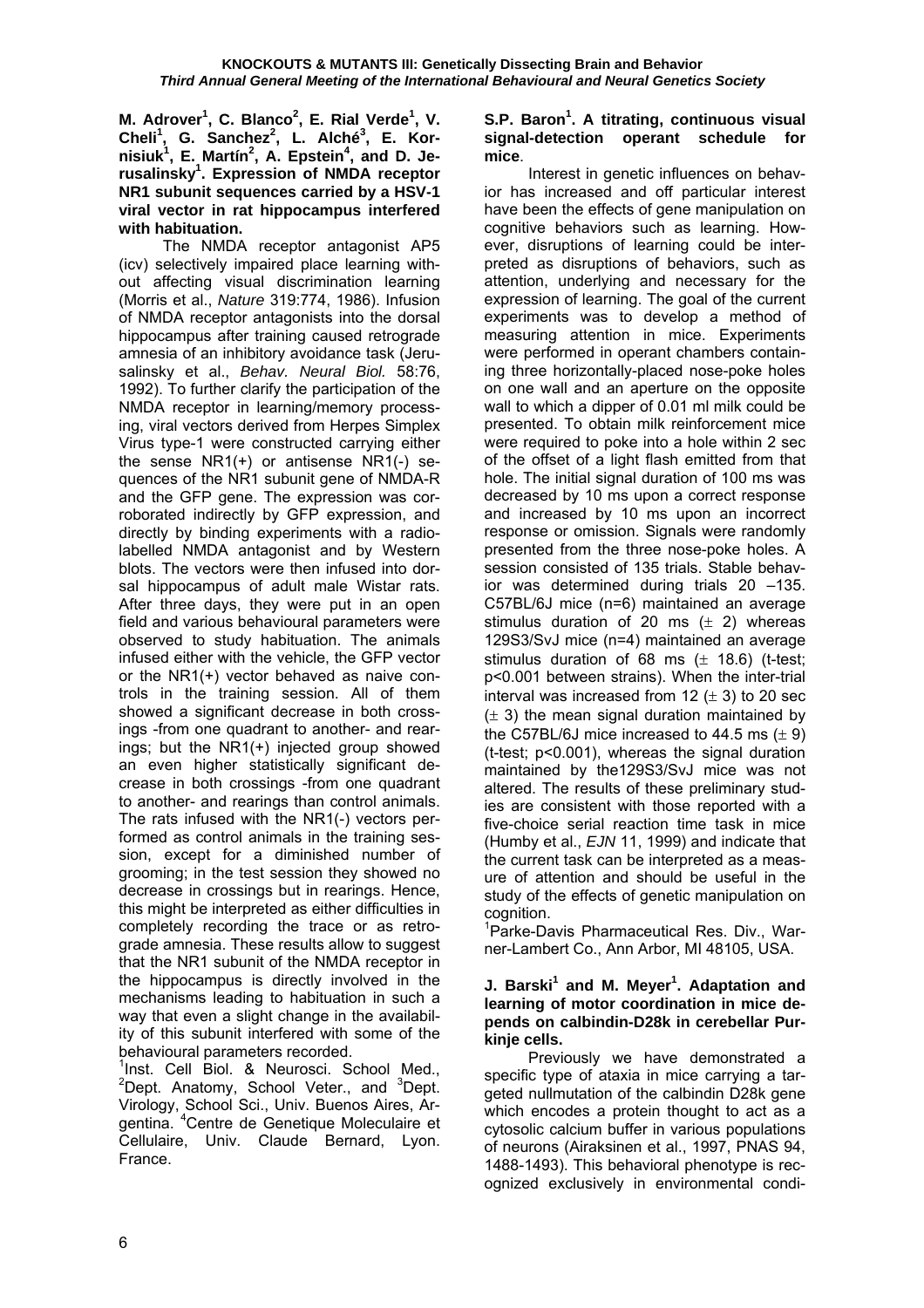tions which are novel to the mice and require adaption of movement. It is, in contrast, impossible to distinguish genotypes by inspection when animals are moving in their standard cage environment. This ataxia can be described quantitatively by counting slips the mice make when walking along an elevated runway which is 100 cm long, 2 cm wide and which carries obstacles 0.5 cm in height every 10 cm. Using this assay, ataxia is clearly detectable already in young adult (6 week old) nullmutants and also, to a lesser extent, in heterozygous mice. The phenotype is not reflected in any gross developmental paramaters such as weight or size and appears to be largely independent of structural changes in the CNS. Reasoning that the cerebellum is likely to be involved and that cerebellar Purkinje cells are the only cerebellar neurons expressing calbindin and furthermore, belong to the few neuronal populations containing very high levels of this protein we focussed further analysis on the cerebellum. In cerebellar slices the nullmutation is accompanied by altered fast components of synaptically evoked calcium transients but is without effect on the elicited electrical response. To prove the critical involvement of Purkinje cells we have employed a conditional targeting strategy. To this end mice with a floxed calbindin allele and a transgenic line expressing Cre recombinase under regulatory control of the L7 gene were generated. Preliminary analysis of crosses homozygous for the floxed allele and heterozygous for the transgene reveal highly specific and efficient recombination. Conditional mutants still display the ataxic phenotype described above. Furthermore, they seem to profit less than wildtype animals from previous experience in the runway when retested a week later. Thus, Purkinje cells of the cerebellar cortex and their fast calcium handling capabilities are critical for motor adaptation and possibly also learning, processes that presumably are essential for survival in natural habitats.

<sup>1</sup>Max-Planck-Institute of Neurobiology, D-82152 Martinsried, FRG.

#### R. Bourtchouladze<sup>1,2</sup>, T. Abel<sup>4</sup>, A. Morozov<sup>1,3</sup>, P. Nguyen<sup>5</sup>, I. Muzzio<sup>1</sup>, and E.R. **Kandel1,2. Genes important for long-term memory and synaptic plasticity.**

 Memory is not a unitary process, but consists of at least two systems — explicit memory (hippocampus-dependent), the memory of conscious recollection of facts and events, and implicit memory (hippocampusindependent), the memory of perceptual and motor strategies. The fact that these two major

systems of memory utilize different strategies and they recruit different neural structures raises questions: Do they share the same or different cellular and molecular mechanisms? Can molecular genetics, with its ability to discern homology relationship, discern commonalities or differences in these two very different memory systems? One evidence to shared mechanisms has come from studies of stages in memory storage. Both explicit and implicit memory display at least two temporally distinct memory processes: short-term and long-term memory. Moreover, in each case, long-term memory requires new protein synthesis.

 Studies in *Aplysia* and *Drosophila* provided the initial evidence that cAMP signaling pathways play an important role in implicit forms of learning in invertebrates. Here we have taken a genetic approach to explicit memory storage. We have generated transgenic with reduced PKA activity in hippocampal neurons [R(AB)-mice], and mice expressing a dominant negative small GTPase Rap1, , in the forebrain under the control of the tetO/tTA system. Rap1 mice show a reduction of coupling of the cAMP cascade to the MAP kinase signaling. We explored both transgenic mice in biochemical, physiological, and behavioral studies.

We found that PKA and Rap1 play a critical role in the hippocampus in initiating the molecular events leading to the consolidation of short-term changes in neuronal activity into long-term memory. Taken together with studies demonstrating the crucial role of CREBinduced transcription in implicit and explicit memory storage (*Aplysia, Drosophila*, and mice), our results indicate that quite different memory processes use a restricted number of mechanisms for converting short- to long-term memory.

<sup>1</sup>Columbia University and <sup>2</sup>NY State Psychiatric Institute, <sup>3</sup>HHMI, New York, NY 10032, USA. <sup>4</sup>University of Pennsylvania, Philadelphia, PA, USA. <sup>5</sup>University of Alberta School of Medicine, Edmonton, T6G 2H7 Canada.

**J. Adriaan Bouwknecht<sup>1</sup> , Theo H. Hijzen<sup>1</sup> , Jan van der Gugten<sup>1</sup> , Rene Hen<sup>2</sup> , and Berend Olivier1,3,4. Ethanol intake is not elevated in male 5-HT1B receptor knockout mice.** 

 Rationale: Recently, the finding that 5- HT1B receptor knockout (5-HT1B KO) mice have increased ethanol intake could not be replicated. We assessed ethanol consumption in male wildtype (WT) and 5-HT1B KO mice derived from the original population (Crabbe et al. 1996). Objectives: To investigate whether elevated ethanol consumption is present using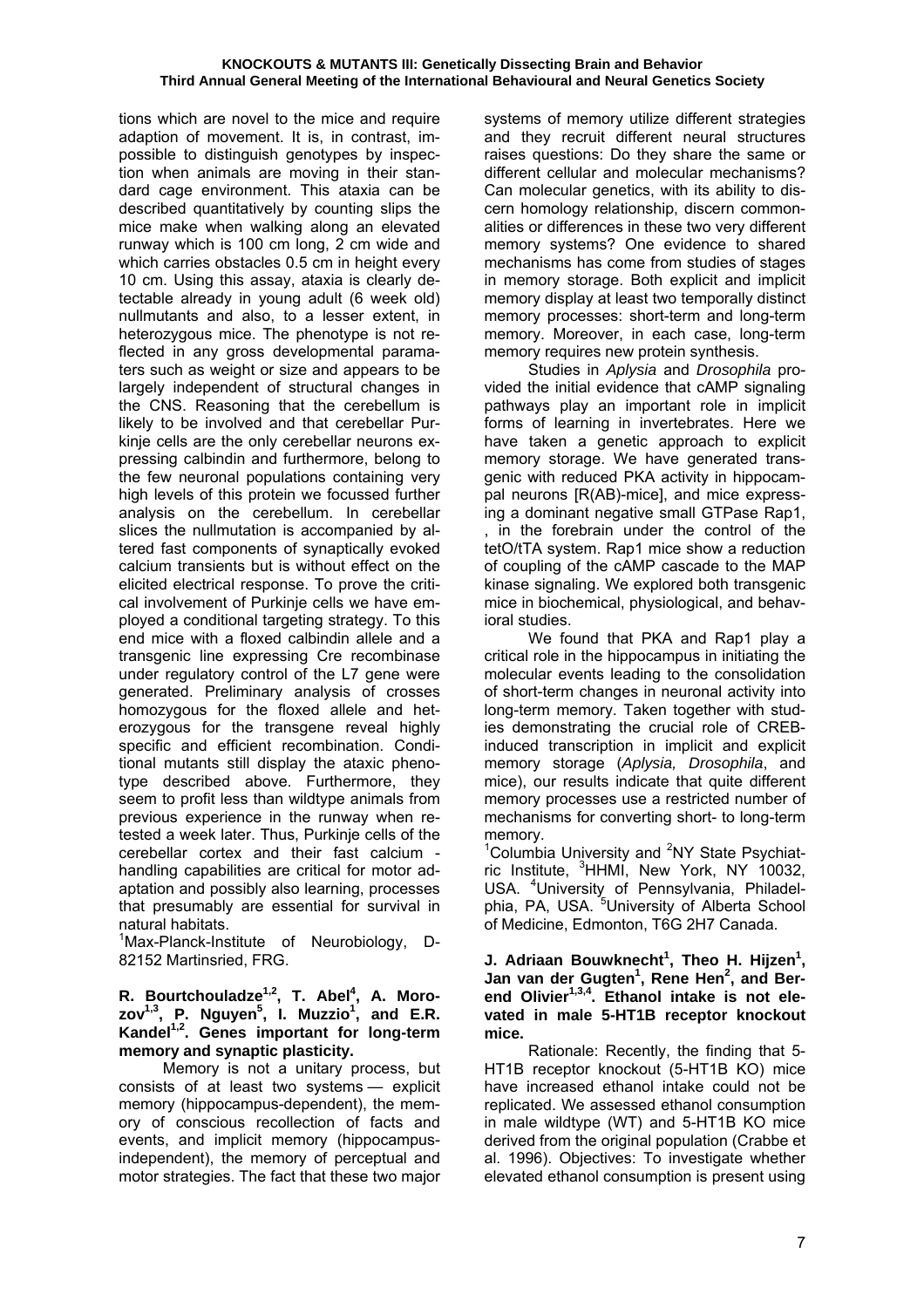the original paradigm in our colony with genetic makeup as similar as possible to the original study. Methods: Mice had continuous access to two pipettes, one filled with water and one with increasing concentrations of ethanol (0, 3, 6, 10 or 20% v/v). Fluid intake was determined daily. Results: Ethanol intake (g/kg body weight) did not differ between genotypes. However, body weights (20-25%) and water intake (50%) were consistently elevated in 5-HT1B KO mice. Conclusions: Phenotypic effects on ethanol intake could not be replicated. These data confirm other studies, suggesting ethanol intake in 5-HT1B KO mice is not increased. Hence, the initial finding of elevated ethanol intake in 5-HT1B KO mice may have been due to phenotypic differences in fluid intake.

<sup>1</sup>Dept. of Psychopharmacology, Faculty of Pharmacy, Utrecht University, Sorbonnelaan 16, 3584 CA Utrecht, The Netherlands. <sup>2</sup> Center for Neurobiology and Behavior, Columbia University, New York, New York 10032, USA. <sup>3</sup>PsychoGenics Inc., 4 Skyline Drive, Hawthorne, NY 10532, USA. <sup>4</sup>Yale University School of Medicine, Dept. of Psychiatry, 34 Park Street, New Haven, CT 06508, USA.

#### **Igor Branchi1 , Zoë Bichler<sup>1</sup> , Marie-Claude**  Gonzalez<sup>1</sup>, and Danièle Migliore-Samour<sup>1</sup>. **YAC polytransgenic mouse, an animal model to assess possible alterations of cholinergic basal forebrain in Down syndrome.**

Down syndrome (DS) the most frequent genetic cause of mental retardation (1:700 live births), is due to an extra copy of chromosome 21. Structural and functional abnormalities in the central nervous system of DS individuals have been widely reported. The first aim of DS research in recent years has been to identify the genetic bases of the different phenotypic aspects. For this purpose, YAC transgenic mouse models of DS have been developed by inserting in the murine genome a Yeast Artificial Chromosome (YAC) bearing a fragment of the human Down syndrome Chromosomal Region (DCR). This region was reported to play an important role in the development of typical DS features, including mental retardation. In YAC mice, trisomy is due to two copies of mouse chromosome 16 and one copy of homologous fragment of human chromosome 21 included in the YAC. Several works reported a neurodegeneration of cholinergic neurons in DS brain, and, more recently, a treatment based on acetylcholinesterase inhibitors has been shown to improve cognitive abilities in DS patients. An assessment at developmental and adult phase of neurobiological and behavioral deficits in YAC mice has been carried out. Abnormalities of basal forebrain cholinergic neurons have been investigated using specific neuronal markers, and behavioral impairments have been monitored in a passive avoidance and a two-object recognition task. These analyses, performed on YAC mice bearing different fragments of the DCR, provided information to identify which part, or even gene, of such region is responsible for the different features of cognitive impairment displayed by DS subjects.

<sup>1</sup>Génétique Neurogénétique Comportement, CNRS UPR 9074, Orléans, France

B.J. Caldarone<sup>1</sup>, C.H. Duman<sup>1</sup>, S.L. King<sup>1</sup>, and M.R. Picciotto<sup>1</sup>. Fear conditioning, la**tent inhibition, and habituation in mice**  lacking high affinity nicotinic receptors<sup>2</sup>.

 Although nicotine has been reported to improve performance in several tests of cognition, the specific nicotinic receptor subtypes that mediate these effects are largely unknown. As a first step in understanding which receptor subtypes regulate the cognitive effects of nicotine, baseline performance of knockout mice lacking the beta-2 subunit of the nicotinic receptor and wildtype controls was evaluated in fear conditioning, latent inhibition, and habituation tasks. In the fear conditioning task, mice were administered 3 pairings of a tone with foot shock and tested for freezing to the context and tone 24 hr later. Young (2-4 months) knockout and wildtype mice did not differ in fear conditioning, although aged (9-20 months) knockout males exhibited less freezing to the context and tone compared to aged wildtype males. No differences in fear conditioning were observed between aged knockout and wildtype females. Latent inhibition of fear to a pre-exposed tone was also assessed. Both knockout and wildtype mice displayed similar levels of latent inhibition, although overall levels of freezing were lower in knockout mice. Locomotor habituation to a novel environment did not differ between wildtype and knockout mice in either young or aged animals. These results support the previous study showing learning deficits in aged beta-2 knockout mice (Zoli et al., 1999, EMBO J., 18, 1235) and suggest that other cognitive tasks may not be influenced by beta-2 receptors.

**1** Department of Psychiatry , Yale University School of Medicine, New Haven, CT, USA. **2** This work was supported by NIH grants DA10455, DA00436, DA11733, and DA84733.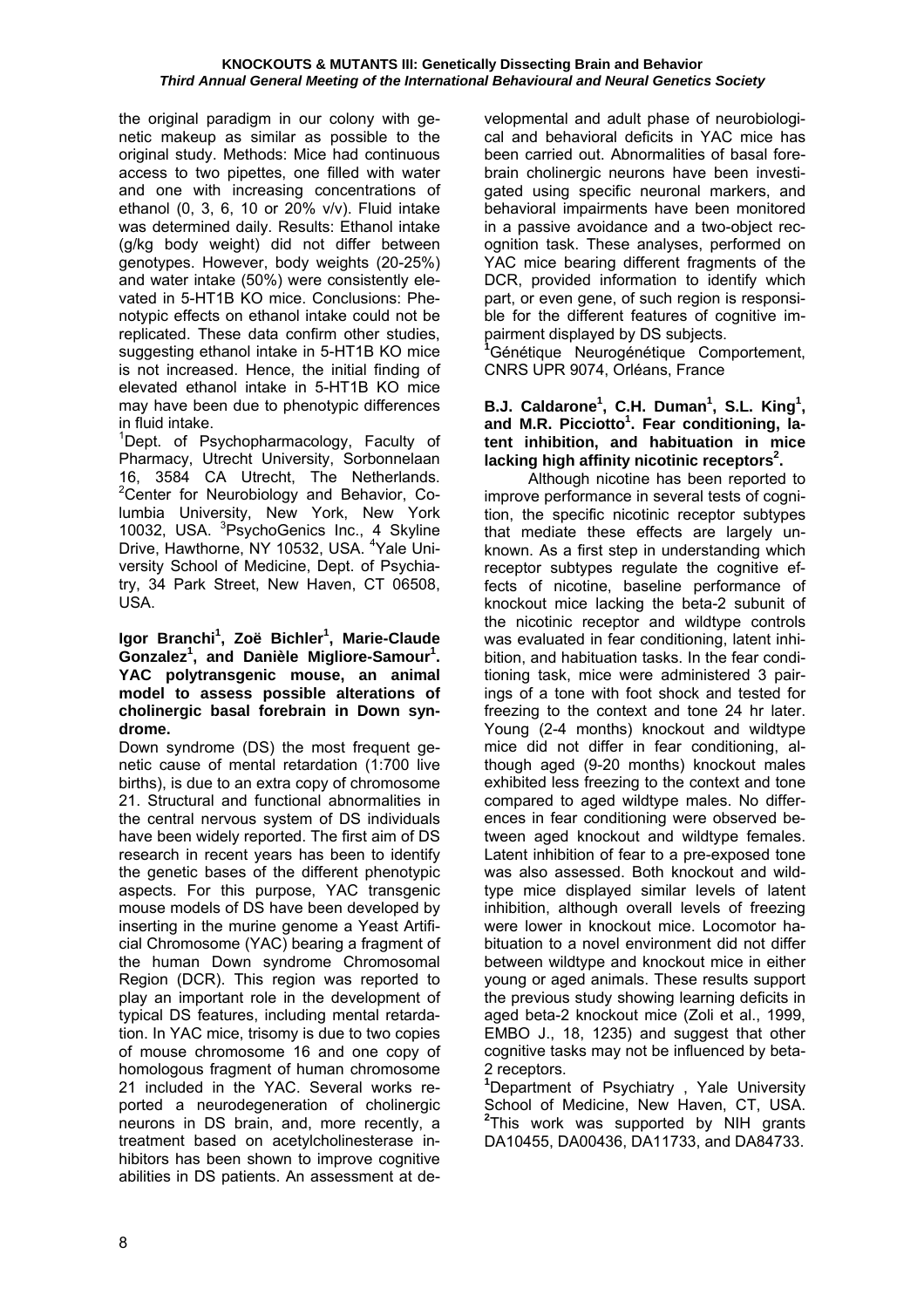#### lain C. Campbell<sup>1</sup>, Nigel Brown<sup>1</sup>, Ann **Ward<sup>1</sup> , and Janet L. Treasure<sup>1</sup> . Energy Sensing in subjects recovered from Anorexia Nervosa.**

 Leptin is a lipostatic hormone also involved in the control of metabolism, and its deficiency leads to massive obesity. We hypothesised that overactivity in this hormonal system contributes to the development of AN. In rodents, glucose metabolism is an energy sensing system and the activity of this pathway is linked to leptin production. Furthermore, in normal weight and obese subjects, leptin secretion increases in the late evening in an manner related to daily food intake indicating it is related to energy balance. Accordingly, we tested the general hypothesis that abnormalities in the glucose-insulin-leptin axis are predisposing factors for AN. 18 females recovered from an episode of AN (to avoid starvation related changes) were given a standard meal, and glucose, insulin, bhydroxybutyrate and leptin responses, compared with age and BMI matched controls (see Ward et al, 1998). Bloods were collected at 15 minute intervals from 11:00 and then at 12:45, 13:45 and 14:45. The meal was presented at 11:15 and had to be eaten by 12:15. Subjects were allowed diet soft drink or black coffee with the meal and free access to mineral water. Recovered AN subjects showed a normal BMI-leptin correlation and, as for controls and obese subjects, showed no immediate leptin response. We observed both increases and decreases in post meal leptin responses, which may be related to the energy balance of the individual. There is an inverse correlation between changes in plasma leptin and glucose in the post meal period in the controls: we propose it is a manifestation of an energy sensing system in humans. Thus, as glucose shows small rebound increases following the post prandial hypoglycemia, leptin decreases, signalling that energy requirements are being fulfilled. Perhaps more importantly, this relationship between leptin and glucose is absent in the recovered AN group. From this, an hypothesis on the aetiology of AN can be proposed: 1) AN subjects are unable to accurately monitor the availability of body energy; 2) because they do not accurately sense levels of body energy, subjects prone to AN are able to escape from the normal homeostatic process which increases food intake when the demand for energy is increased: as a consequence they are able to deplete their energy stores and lose weight.

<sup>1</sup>Institute of Psychiatry, King's College, London. SE5 8AF. UK.

## P. Chapman<sup>1</sup>. Models of Alzheimer's dis**ease: More than just messing around with genes?<sup>2</sup>**

 The identification and manipulation of Alzheimer's disease (AD) related genes has provided a major impetus for the creation of animal models. Not surprisingly, mouse models have led the way. Mice overexpressing several different mutant forms of amyloid precursor protein (APP), presenilin 1 (PS1) and risk factors for AD (such as ApOE) have been created, crossed and tested for histopathology ranging from amyloid plaque deposition to cell and synapse loss. Because AD is characterised in humans by loss of cognitive function, the generation of tests for the behavioural and physiological consequences of AD-related gene mutation is both critically important and challenging. We have analysed both mice and rats overexpressing mutated (670-671NL) human APP, examining learning, memory and attention while also measuring synaptic physiology. Aged transgenic mice and rats both demonstrate behavioural impairments, though the severity is greater in the mice, either as a result if increased gene dosage, greater susceptibility, or both. On the other hand, the range of behavioural tests that can be applied to rats suggest that future attempts to characterise their deficits may produce a greater understanding of the nature of behavioural processes affected by AD-related gene mutations than would be possible by studying mice alone. Aged transgenic mice also demonstrate altered synaptic physiology, being more sensitive to trauma, more excitable, and less likely to demonstrate long-term synaptic enhancement. The opportunity to conduct long-term recordings from chronically implanted rats will be of great value in correlating the physiological and behavioural consequences of AD.

<sup>1</sup>Cardiff School of Biosciences, Cardiff University, Cardiff, UK. <sup>2</sup>This work was supported by grants from the Wellcome Trust and the U.S. National Institute of Aging (NIA).

#### S. Chiavegatto<sup>1</sup>, V.L. Dawson<sup>1</sup>, L.A. Ma**mounas<sup>1</sup> , S.H. Bora<sup>1</sup> , V.E. Koliatsos<sup>1</sup> , T.M. Dawson<sup>1</sup> , and R.J. Nelson<sup>1</sup> . Altered gene expression of central serotonin 5-HT<sub>1A</sub> and** 5-HT<sub>1B</sub> receptors in male nNOS null mice.<sup>2</sup>

 Male mice with targeted disruption of the neuronal isoform of nitric oxide synthase (nNOS) display a marked increase in aggressive behavior with no difference in blood testosterone concentrations. Several lines of research have established a role for brain serotonin (5-HT) in aggression. Studies using selective 5-HT receptor agonists and genetically engineered mice strongly suggest that  $5-HT_{1A}$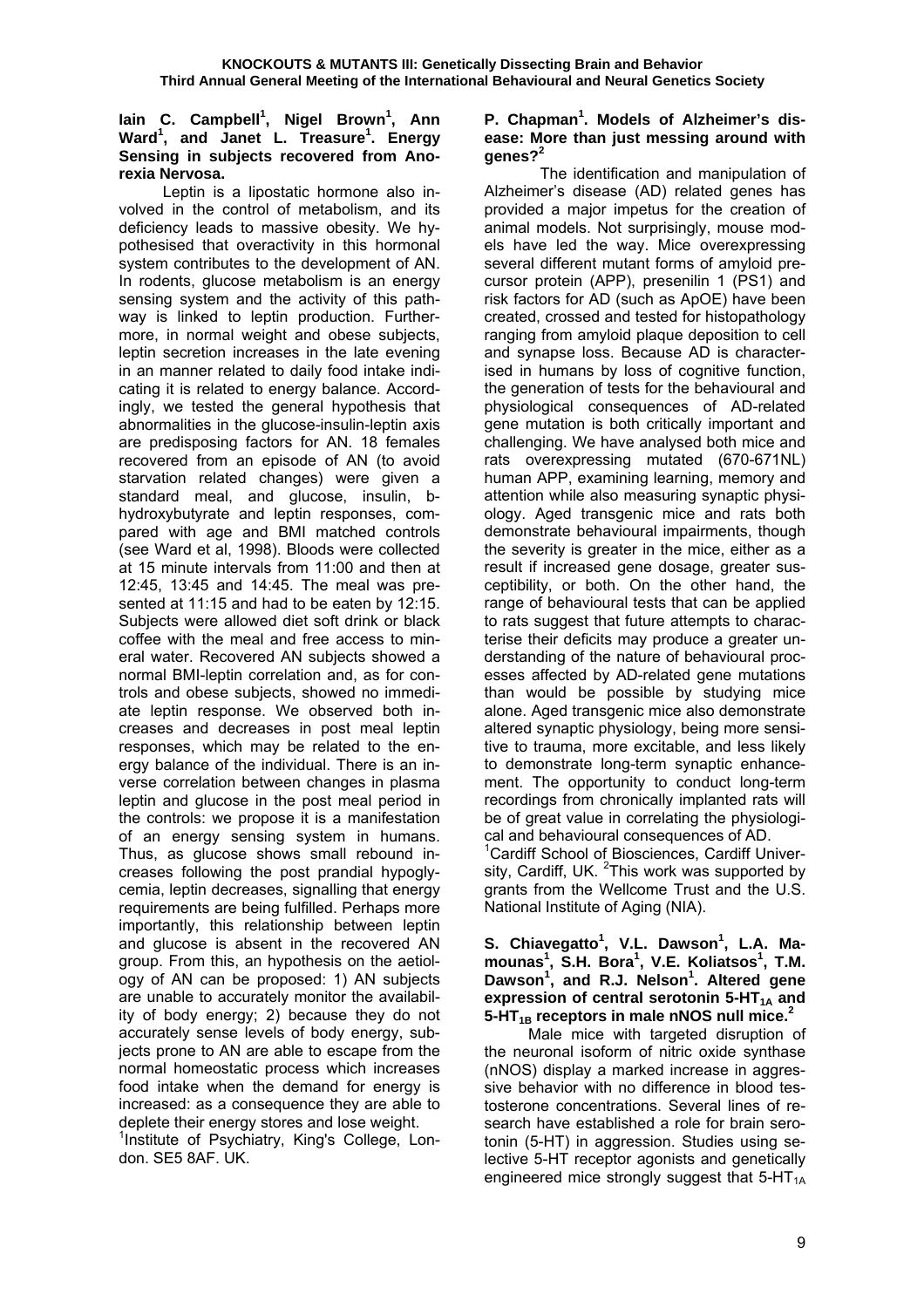and  $5-HT_{1B}$  receptors play important roles in aggression. We investigated the neurochemical profile of these mice. Serotonin turnover (5HIAA/5-HT) was reduced in the cortex (18.1%), hypothalamus (18%) and midbrain  $(16.4\%)$  of nNOS<sup>-/-</sup> mice (p<0.05). We thus examined the 5-HT terminals by immunocytochemistry. There was no significant alteration in the density and pattern of 5-HT terminals in the nNOS $<sup>-/-</sup>$  mice suggesting that the selective</sup> disturbance in the serotonergic system in the brain of nNOS $^{\prime}$  mice is not due to a loss of 5-HT axons or structural alterations. We used a semi-quantitative RT-PCR methodology and focused on the mRNA levels of four 5-HT receptors  $5-HT_{14}$ ,  $5-HT_{1B}$ ,  $5-HT_{24}$  and  $5-HT_{2C}$ implicated in aggression/impulsivity. The mRNA levels of the 5-HT receptors were normalized according to the mRNA levels of GAPDH in each brain area. The expression of postsynaptic  $5-HT_{1A}$  receptors was dramatically decreased in hypothalamus  $(49 \pm 4\%)$ and increased in both the hippocampus  $(41 \pm$ 6%) and amygdala (94  $\pm$  34%), whereas the mRNA level of  $5-HT_{1B}$  receptor was decreased in frontal cortex (35  $\pm$  8%) and increased in the hippocampus (39  $\pm$  5%) in nNOS<sup>-/-</sup> mice. The expression of the postsynaptic  $5-HT_{2A}$ and  $5-\text{HT}_{2C}$  receptors was similar between WT and  $nNOS^{-1}$  mice in all brain areas studied. In the midbrain, the mRNA of 5-HT receptors and the mRNA of tryptophan hydroxylase (5- HT synthetic enzyme) and 5-HT transporter were not different between genotypes. These data suggest that selective disturbance of the  $5-HT<sub>1A</sub>$  and  $5-HT<sub>1B</sub>$  receptors expression might be responsible for the aggressive phenotype of nNOS-/- mice.

**1** The Johns Hopkins University, Baltimore, MD, USA. **<sup>2</sup>** Supported by FAPESP (Brazil), NIH and National Alliance for Schizophrenia and Depression.

#### **F. Cirulli<sup>1</sup>, S. Capogrossi Colognesi<sup>1</sup>, M.** Bianchi<sup>2</sup>, A. Panerai<sup>2</sup>, and E. Alleva<sup>1</sup>. Re**duced sensitivity to morphine place conditioning in IL-6 KO mice. Interleukin-6 (IL-6) is a cytokine involved both in inflammatory responses and in brain function.**

 In this experiment the positivelyreinforcing properties of IP morphine were assessed using a place conditioning paradigm in transgenic male mice not expressing IL-6 (IL-6 KO) and in control (IL-6 +/+) subjects. Following an habituation session, IL-6 KO mice and their wild-type littermates were exposed to a conditioning procedure, each mouse receiving four pairings of morphine (10 mg/kg) with specific environmental cues (floor texture, wall colour). The testing apparatus consisted in one white and one black compartments communicating through a neutral (grey) zone. Morphine injection was always associated to the white compartment. Conditioning trials lasted 30 min each and the experiment ended with a 15 min preference test performed in a drug-free state. Significant differences in time spent in the different compartments of the apparatus between KO and wild-type littermates emerged during the habituation session. Specifically, IL-6 KO mice spent more time in the white compartment. while controls spent most of the habituation session in the black area of the apparatus. On the test session, significant differences between IL-6 null mice and their controls were no longer evident since this last group spent significantly more time in the white compartment, compared to pre-conditioning levels. No conditioned place preference was shown by IL-6 KO mice, in line with previous reports showing a reduced sensitivity to the analgesic effects of morphine in these null mice and reduced density of mu receptors. Overall these data indicate that IL-6 appears involved in the expression of emotional behaviours and in responding to exogenous opiates.

<sup>1</sup>Section of Behavioural Pathophysiology, Lab. FOS, Istituto Superiore di Sanità, Rome, Italy and <sup>2</sup>Dept. of Pharmacology, University of Milan, Italy.

## **David A. Collier1 , Andreas Karwautz<sup>1</sup> , Janet Treasure<sup>1</sup> . Gene-environment studies of anorexia nervosa in discordant sister pairs.**

 Previously, a number of investigators have implicated the 5-HT2A gene as an aetiological factor in anorexia nervosa. In order to clarify the role of this gene, we examined both genetic and environmental risk factors for AN using a within family, case-control design of 45 discordant sister pairs. The anorexia nervosa phenotype was associated with the personality traits of harm-avoidance, persistence, perfectionism, ineffectiveness as well as several axis I & axis II disorders. Novelty seeking, interoceptive awareness and self-directedness were all reduced. The sisters with AN differed from their healthy sisters in terms of personal vulnerability traits and exposure to high parental expectations and sexual abuse. Factors within the dieting risk domain were not significant, but instead there was evidence of poor feeding in childhood. We found no difference in the distribution of genotypes or alleles of the DRD4, COMT, the 5HT2A, and 5HT2C receptor genes. However, these results have to be seen as preliminary because our power calculations indicate that there is insufficient power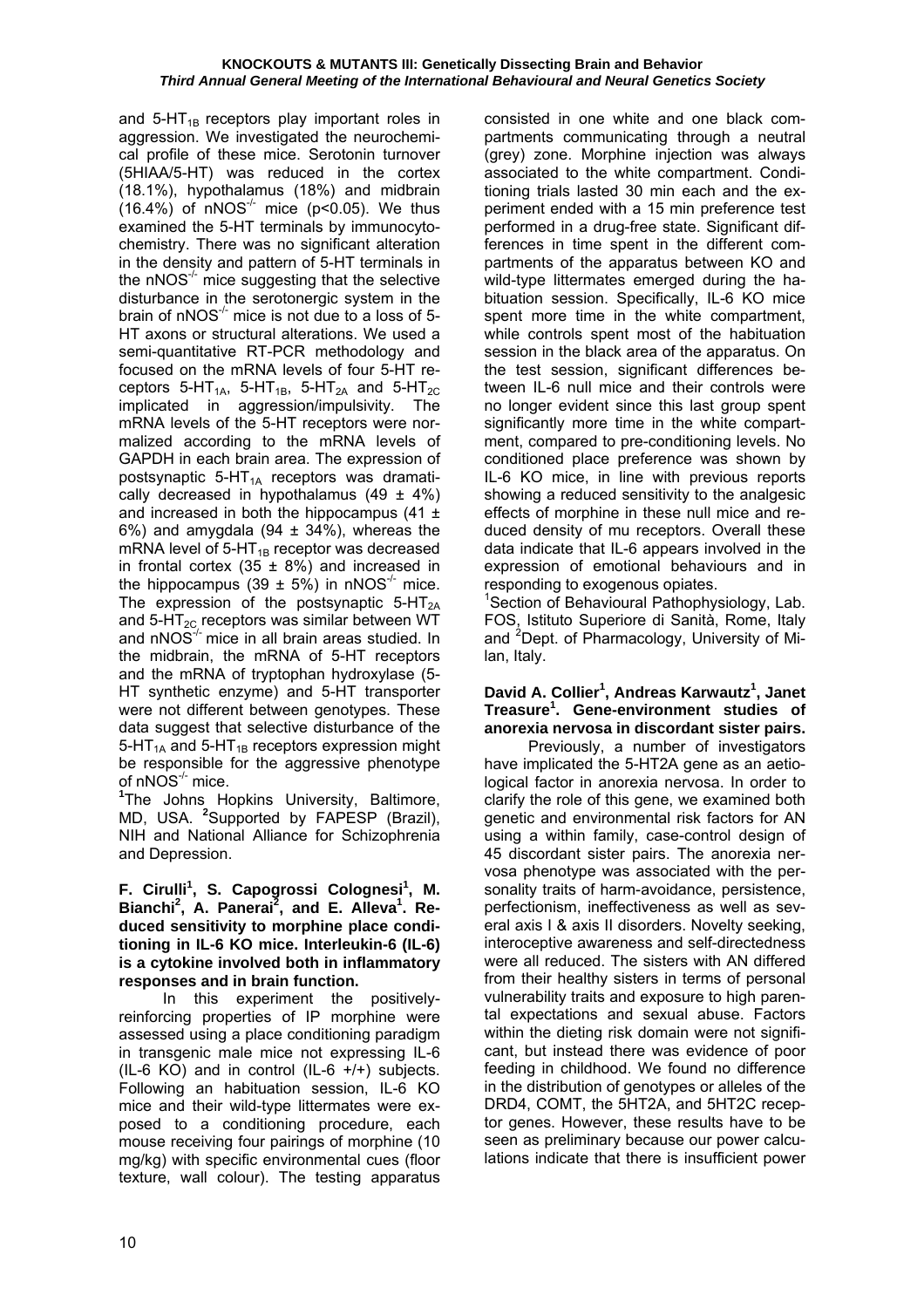to detect the expected effect on risk with the sample size employed.

<sup>1</sup>Eating Disorders Unit, The Institute of Psychiatry, London SE5 8AF, UK.

#### **Jacqueline N. Crawley1 . What's wrong with my mouse? Behavioral phenotyping strategies and applications.**

 Targeted gene mutation presents a powerful new tool for understanding the role of genes in behavior. Rigorous experimental design is required for the behavioral phenotyping of transgenic and knockout mice. Use of well established, quantitative behavioral tasks, appropriate Ns, correct statistical methods, consideration of background genes contributed by the breeder parents, and consideration of litter and gender issues, will yield meaningful comparisons of -/-, +/-, and +/+ genotypes.

 Our laboratory attempts to design methods to optimize the behavioral characterization of mutant mice. Initial observations evaluate general health, neurological reflexes, sensory abilities, and motor functions. Specific tests include measures of home cage behaviors, body weight, body temperature, appearance of the fur and whiskers, righting reflex, acoustic startle, eye blink, pupil constriction, vibrissae reflex, pinna reflex, Digiscan open field locomotion, rotarod motor coordination, hanging wire, footprint pathway, hot plate tactile response, visual cliff, and acoustic startle.

 Hypothesis testing then focuses on at least three well-validated tasks within each relevant behavioral domain. Specific tests will be described and illustrated for the domains of learning and memory, feeding, nociception, and behaviors relevant to discrete symptoms of human anxiety, depression, schizophrenia, and drug addiction. Adaptation of standard rat tests for use in mice, and development of new tasks for mice, are necessary in many behavioral domains.

 An example of our approach will be described for the behavioral phenotyping of galanin overexpressing transgenic mice, generated in the laboratory of our collaborator Robert Steiner at the University of Washington in Seattle, as a model for the striking galanin overexpression in Alzheimer's disease. Galanin transgenic mice were normal on measures of general health, reflexes, sensory and motor abilities. As compared to wildtype littermates, galanin transgenics displayed impairments on cognitive tasks, supporting the growing literature that galanin is an inhibitory modulator in cholinergic pathways relevant to learning and memory.

**1** Section on Behavioral Neuropharmacology, Experimental Therapeutics Branch, National

Institute of Mental Health, Bethesda, MD 20892, USA.

#### H. Daniel<sup>1</sup>. Calcium signalling in cerebellar **Purkinje cells of mice lacking mGluR1 or InsP3R1 receptors: Role in long-term depression.**

 Activation of subtype 1 metabotropic glutamate receptors (mGluR1) and subtype 1 inositol 1,4,5-trisphosphate receptors ( $\text{InsP}_3\text{R}1$ ) play a key role in the induction of long-term depression (LTD) of synaptic transmission at parallel fiber (PF)-Purkinje cell synapses in the cerebellar cortex, as confirmed by impairment of this form of plasticity in mGluR1 deficient transgenic mice (Conquet et al., 1994) and in  $InSP<sub>3</sub>R1$  deficient transgenic mice (Inoue et al., 1998). Activation of mGluR1 stimulates intracellular cascades, involving protein kinase C (PKC) activation and calcium release from  $InSP<sub>3</sub>-sensitive$  internal stores through the production of  $InSP<sub>3</sub>$ . Indeed, both of these cascades, at least in certain experimental conditions, are likely to be involved in LTD induction.

 The aim of the present study was to investigate in *in vitro* thin cerebellar slice preparations of these mutants and wild-type mice, possible interactions between various sources of calcium in dendrites of Purkinie cells, that can be involved in the induction of LTD. In addition to the patch-clamp recordings of PF-mediated EPSPs in current clamp mode, cytosolic free calcium concentration  $[Ca^{2+}$ <sub>i</sub> in proximal of wild-type and mutant Purkinje cells was measured with fluorescence images recorded with a-CCD camera, or with fluorometric method with a photomultiplier detector system. This was achieved by dialysing the calcium sensitive dyes fluo-3 (100 µM) or bis fura-2 (100 µM) into Purkinje cells through the patch-clamp electrode.

 In mGluR1 deficient Purkinje cells, the calcium signal from mGluR-InsP3 pathway was absent, whereas the calcium responses due to direct activation of voltage-dependent calcium channels and to release from ryanodine-sensitive stores were at least qualitatively preserved. In addition, the lack of functional mGluR1 did not alter, at least qualitatively, the InsP3-dependent control of calcium release from internal stores, since it was possible to detect  $[Ca^{2+}]$  dendritic changes induced by photolytic release of 25  $\mu$ M InsP<sub>3</sub>. In these mutants, the combination of calcium influx through voltage-dependent calcium channels and calcium release from  $InsPs$ -sensitive internal stores following photolytic release of  $InsP<sub>3</sub>$  (but not from ryanodine-sensitive internal stores) rescued a PKC-dependent LTD.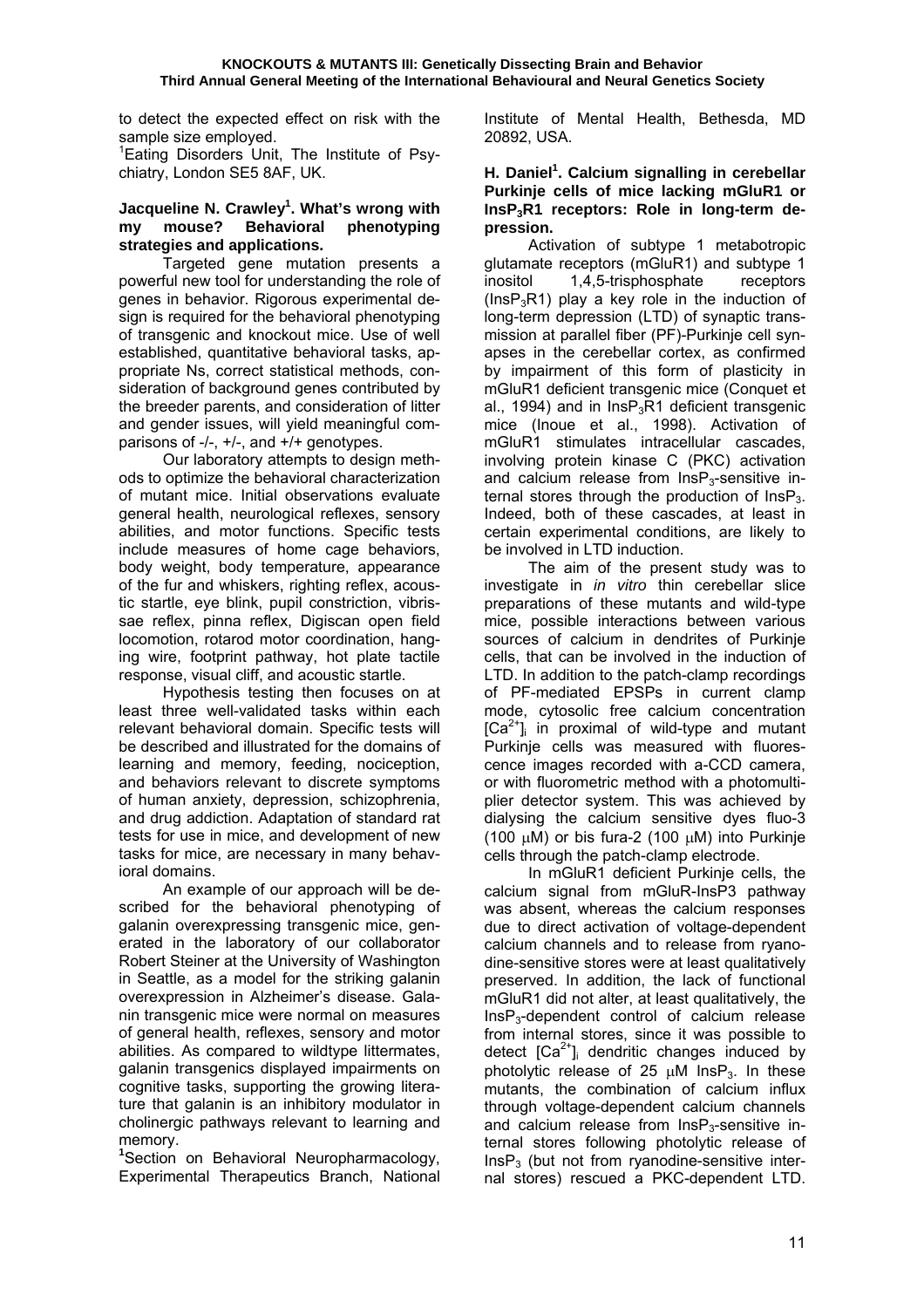This demonstrates that impairment of LTD in mGluR1-deficient mice is not due to major abnormalities in the signal transduction pathways involved in LTD induction dowstream mGluR1, but is solely due to the lack of functional mGluR1.

 In Purkinje cells from mice with a disrupted  $InsP_3R1$  gene, calcium responses due to direct activation of voltage-dependent calcium channels were preserved. Application of a selective agonist of mGluR (1S,3R-ACPD) induced no variation of  $[Ca<sup>2+</sup>]$  in dendrites and soma, indicating that in these cells, calcium release from internal stores does not occur after  $InSP<sub>3</sub>R1$  activation. Nevertheless, in some mutant cells, clear increases in dendritic and somatic  $[Ca^{2+}]\text{,}$  were detectable during 1S,3R-ACPD application, but these rises appeared to reflect calcium influx via voltagegated calcium channels, because they were temporally associated with spike firing. Finally in these cells, the release of calcium from ryanodine-sensitive stores was preserved since caffeine, a ryanodine receptor agonist, first caused reliable and reversible elevation of  $[Ca<sup>2+</sup>]$  in dendrites and soma, and second increased calcium signals evoked by cell depolarization.

<sup>1</sup>Neurobiologie et Neuropharmacologie du Developpement, IDN-CNRS, France.

## **M. de Bono1 . Genetics of natural variation in C. elegans social behaviour.**

 Successful foraging is a pre-requisate for the evolutionary success of a species. Different natural isolates of *C. elegans* exhibit distinct foraging patterns in response to food. Animals from social strains aggregate and feed together on a lawn of bacteria. Animals from solitary strains show no aggregation and feed in isolation. About one third of wild isolates are solitary and two thirds are social. Variation at a single major genetic locus, *npr-1*, is responsible for this natural difference in foraging. *npr-1* encodes a potential seven transmembrane domain neuropeptide receptor with two natural variants that correlate with social and solitary behavior. The two variants differ at a single amino acid position that may alter receptor activity.

 Social foraging occurs in response to signals derived from food. To understand how this behavior is generated we are defining the food signals that elicit social behavior, and the molecular and cellular signaling pathways that positively and negatively regulate social foraging. Studies of previously identified *C. elegans* mutants suggest that social foraging is regulated by pathways that are genetically distinct from those controlling other *C. elegans* behaviors. To identify components of these pathways we have conducted screens for mutations which abolish social behavior. Most of the mutants identified thus far appear behaviorally normal, but forage in isolation.

<sup>1</sup>MRC Laboratory of Molecular Biology, Hills Road, Cambridge, CB2 2QH, England.

#### **J.M. Delabar<sup>1</sup>, M. Rachidi<sup>1</sup>, C. Lopes<sup>1</sup>, C. Chabert<sup>2</sup> , P. Roubertoux<sup>2</sup> , C. Vayssettes<sup>1</sup> , A.L. Delezoide<sup>3</sup> , and E.M. Rubin4 . Abnormal cerebellar folial pattern in Yac transgenic mice containing a patterning gene from the Down syndrome chromosomal region-1.**

 Down syndrome is the major cause of mental retardation in humans. A considerable portion of the Down syndrome pathology has been mapped to the Down syndrome chromosomal region-1 (DCR-1) in 21q22.2. A library of Tg mice has been recently constructed with Yac clones from the DCR-1 (Smith et al 1997). In this study the neuropathological analysis of two lines carrying one copy of the Yac 230-E8 (650kb) reveals a major modification of the cerebellar folial pattern: lobules III to VI are clearly larger than normal; this hypertrophy increases the size of these lobules by 1.3- 1.7x. Granule cell density and layering appear to be normal in the cerebellum. Among the 5 known genes that contains the Yac 230-E8, one, C21orf5, has two orthologs involved in patterning (in C.elegans and in drosophila). This gene is strongly expressed in frontal cortex, hippocampus and cerebellum of human ( normal and DS) and mouse embryos. A similar expression pattern is observed in normal and Tg mice with human and mouse probes respectively. These observations suggest that C21orf5 could play an important role in the patterning of the cerebellum and in the pathogenesis of Down syndrome.

1 CNRS UMR 8602 , UFR Necker Enfants-Malades, 156 rue de Vaugirard, 75730 Paris, France. <sup>2</sup>CNRS UPR 9074, Genetique Neurogenetique Comportement, Orleans, France. <sup>3</sup>Service de foeto-histopathologie Hop. R. Debre, Paris, France. <sup>4</sup> Genome Sciences Department, Lawrence Berkeley National Laboratory, Berkeley, CA 94720, USA.

#### **C. Dubertret<sup>1</sup> , P. Gorwood1 , L. Gouya<sup>1</sup> , J.C. Deybach<sup>1</sup> , and J. Adès<sup>1</sup> . The haplotype relative risk method and the genes coding for dopamine receptors in schizophrenia.**

 The involvment of dopamine in the aetiology of schizophrenia is suggested by number of neurobiological and pharmacological data. The role of the different dopamine receptors in schizophrenia is remaining unknown, as association studies showed conflicting re-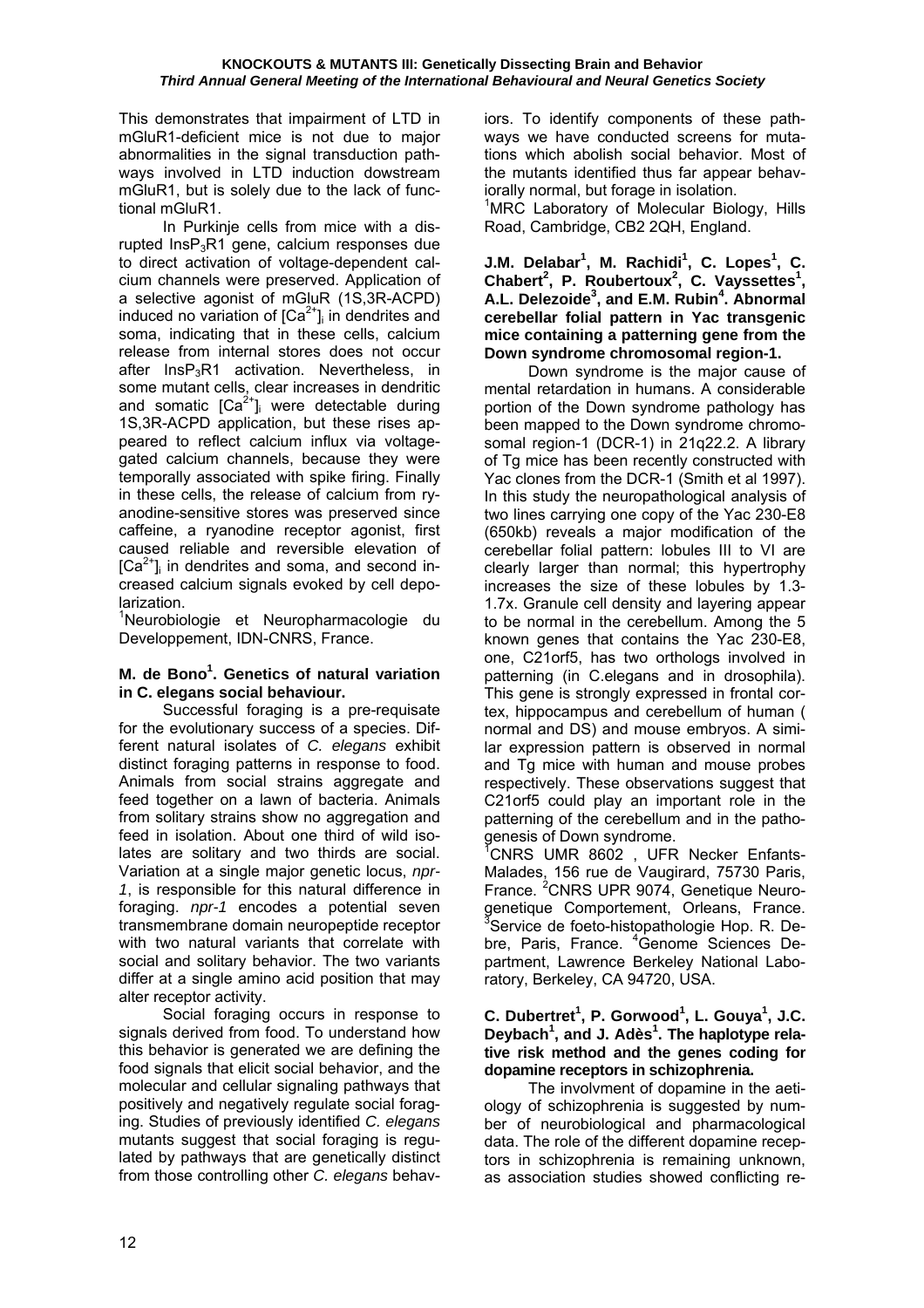sults. We thus reexamined the dopamine hypothesis controling for one of the major bias of association studies (i.e. statification bias) and one of the major limitation of parametric linkage studies (i.e. estimating the unknown characteristics of the type of inheritability), using the haplotype relative risk method. We searched for non-randomly transmitted alleles at the *DdeI* DRD1, *Taq1D* DRD2, *Bal1* DRD3, *FspI* DRD4, DRD5 microsatellite and (TCAT)n repeat TH loci. These polymorphisms were tested in 37 trios, containing the schizophrenic proband and both parents. Our results do not support a major role of *Taq1D* DRD2 (c<sup>2</sup>=1.09, df=1, p=0.30), *Bal1* DRD3 (c²=0.03, df=1, p=0.86), DRD4 (c²=0.24, p=0.62), DRD5 microsatellite  $(c^2=$ , df=11, p=0.89), and  $(TCAT)$ n repeat TH  $(c^2=0.47, df=4, p=0.98)$  polymorphisms. We found a significant excess of transmission of the allele 1  $(c^2=3.69, df=1,$ p=0.05), with a closed-to-significant excess of genotype 1\*1 at the DdeI DRD1locus  $(c<sup>2</sup>=5.29, df=1, p=0.07)$ . The present analysis suggest a small but significant effect of DRD1 gene in the susceptibility to schizophrenia, but the sample size needs to be increased before concluding for evaluation its real impact.

1 Hopital Louis Mourier, Université de Paris VII, rue des Renouillers 178, 92701 Colombes, France.

#### **Josh Dubnau<sup>1</sup> , Scott Gossweiler1 , Ulli Certa<sup>1</sup> , Rod Scott<sup>1</sup> , Clemens Broger<sup>1</sup> , Martin Neeb<sup>1</sup> , Jerry Yin<sup>1</sup> , Jan Mous<sup>1</sup> , and Tim Tully1 . Functional genomics of long-term memory.**

 Three features of long-term memory are conserved across animal phyla. First, memories are initially stored in a short-term labile form but can progress to a longer lasting, stable form. Second, long-term but not short-term memory requires a new program of gene expression. And third, many tasks require repeated training sessions interspersed with rest intervals (spaced training), rather than repeated training without rest intervals (massed training), to produce long-term memory. Numerous attempts at identification of genes and pathways that are induced during memory consolidation have so far focused either on invitro models of neuronal plasticity or in-vivo pharmacological manipulations of neuronal activity. These studies have led to a laundry list of genes that likely play important roles in neuronal plasticity in a broad sense. In contrast, only a handful of transcripts and proteins have been discovered that are induced or repressed during memory consolidation per se. Hence identification of genes involved specifically with long-term memory has been difficult.

 In Drosophila, spaced training results in several short-term forms of memory, as well as in long-term memory, which is CREB- and protein synthesis-dependent. In contrast, memory after massed training is less stable, CREB independent, and insensitive to protein synthesis inhibitors. We have used these behaviorally specific training protocols and mutations that disrupt memory, in combination with Affymetrix gene chip technology, to characterize a genomic response to memory formation. We have identified several memory candidate genes.

<sup>T</sup>Cold Spring Harbor Laboratories, 1 Bungtown Road, Cold Spring Harbor, NY 11724, USA

## R. Gerlai<sup>1,2</sup>, P. Pisacane<sup>1</sup>, and S. Erickson<sup>1</sup>. **Gene targeting and compensation: Behavioral effects of null mutations in the heregulin - ErbB system.**

 Genetic redundancy is a problem in gene targeting studies because functionally relevant sister proteins can compensate for the lack of protein product of a targeted gene. We chose a molecular system in which we hope to demonstrate both the lack and presence of compensation after dysruption of particular single genes. Mammals may not be able to compensate for the lack of heregulin, a single ligand for multiple ErbB receptors, however, compensation is expected when a single ErbB receptor is knocked out. To investigate this, we disrupted the heregulin-1 , ErbB2, or ErbB3 locus in a targeted manner and analyzed mice heterozygous for the mutation. Heregulin and its receptors were shown to be involved in embryonic brain development and, more recently, in plastic changes associated with adult brain function in rodents. Although they have never been shown to play roles in mammalian behavior, we decided to characterize the mutant mice behaviorally using a battery of simple tests. Despite the absence of gross morphological defects, heregulin mutant mice exhibited elevated activity levels in the open field, showed improved rotorod performance, and finished T-maze spontaneous alternation task faster compared to control wild type littermates, findings that suggest a consistent hyperactivity across tests. ErbB2 and ErbB3 mutant mice, whose strain origin was identical to that of heregulin mutants, showed no sign of the behavioral alterations. We suggest that the abnormalities seen in heregulin mutant mice were due to mutation at that locus and the lack of alterations seen in ErbB2 and ErbB3 mutant mice is the result of compensation by unaltered sister receptors.

<sup>1</sup> Genentech Inc, 1 DNA Way, South San Francisco. CA 94080, USA. <sup>2</sup>Present address: Eli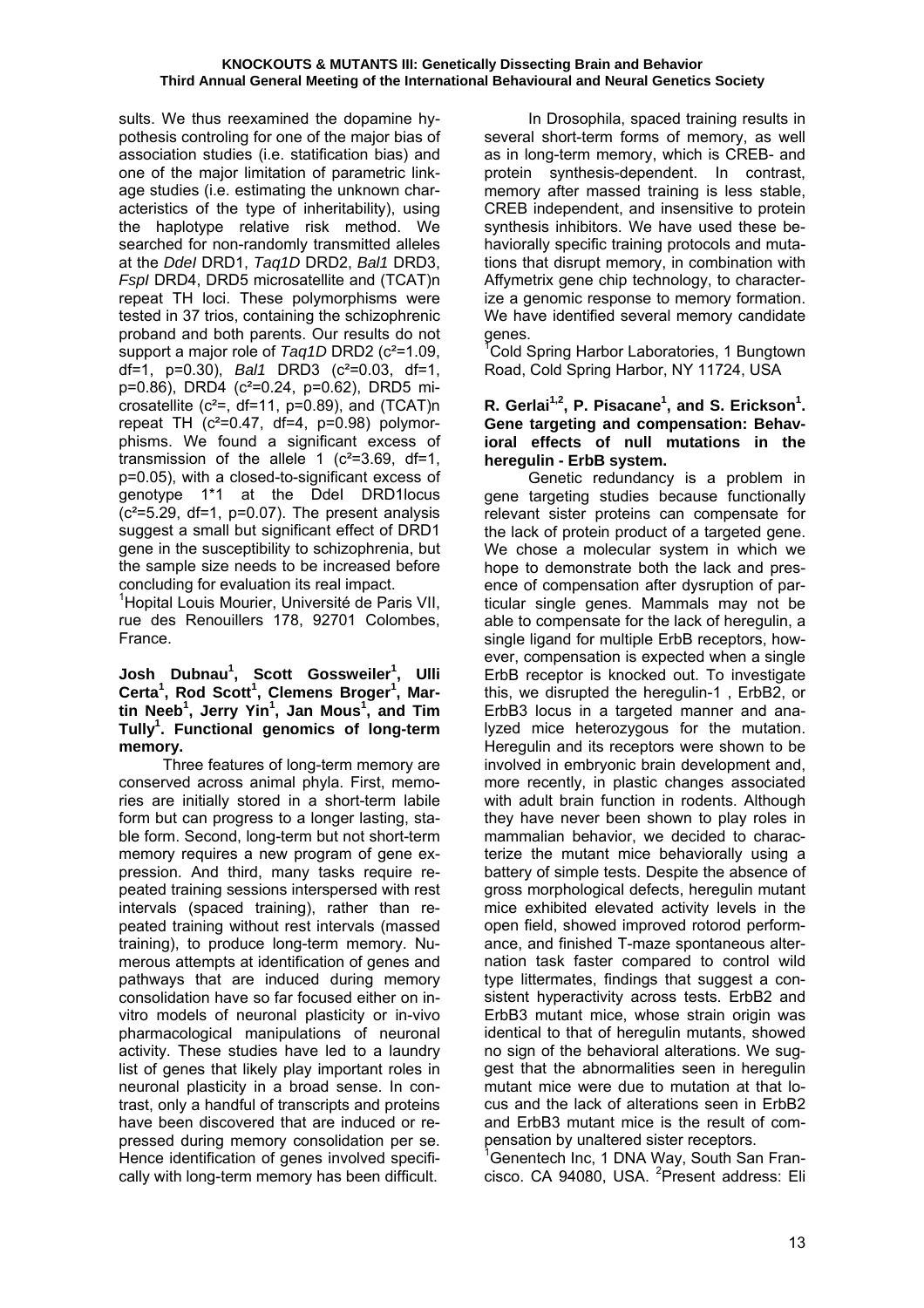Lilly, Neuroscience Department, Drop Code 0510, Lilly Corporate Center, Indianapolis, IN 46286, USA.

## **P.** Gorwood<sup>1</sup>, F. Limosin<sup>1</sup>, P. Batel<sup>1</sup>, C. **Boni1 , M. Hamon<sup>1</sup> , and J. Adès<sup>1</sup> . The DAT1 gene is involved in severe alcohol withdrawal in male alcoholics.**

*Introduction*. Two German case-control studies (Sander et al., 1997 ; Schmidt et al., 1998) showed that the A9 allele may increase the risk for severe withdrawal symptoms for alcohol-dependent patients who stop drinking (specially withdrawal seizures and delirium). These studies were consistent as one was retrospective and qualitative, and the other prospective and quantitative. We analyzed lifetime withdrawal symptoms in 120 French alcohol-dependent patients, in order to specify which symptoms and/or patients may be more specifically involved in complicated alcoholwithdrawal symptoms. *Method*. Patients were assessed with the DIGS (Diagnostic Interview for Genetic Studies) for lifetime psychiatric and addictive disorders. Expected allele frequencies were based on 65 control subjects without psychiatric or addictive morbidity, and matched for male gender and French origins. The A9 allele of the DAT1 was revealed with the previously described PCR. *Results*. In our sample, the A9 allele was more frequent in patients who had at least once withdrawal seizure or delirium (p=3D0.028), showing the same trend as did the first study. There was a significant linear trend for increased number of withdrawal symptoms in patients with the A9 allele (p=3D0.03). Furthermore, patients who took alcohol at least once in order to reduce withdrawal symptoms were more frequent in the group of patients who have the A9 allele (p=3D0.027). Although the distribution of symptoms is not superimposable for the two groups (with versus without the A9 allele), no specific symptom (or clinical group of symptoms) was found increased in one group. We also performed a factorial analysis in order to detect a role of the DAT gene on latent classes. The factorial analysis of the 120 patients showed the existence of 3 factors, explaining 55% of the total variance. It is noteworthy that the DAT1 gene was associated only in one specific dimension, untitled "severe neuropsychiatric withdrawal symptoms". Interestingly, the frequency of the A9 allele (54.0%) in the group of 65 healthy controls (without alcohol abuse or dependence) matched for sex and origins was intermediate between alcohol-dependent with withdrawal complications (71.4%) and those without such symptoms (42.3%), addressing the question

whether the A9 allele is a risk factor or the A10 allele is a protective factor against complicated withdrawal. *Conclusions*. The role of the A9 allele of the DAT gene in withdrawal complications is replicated in this independent sample, probably involving severity of symptoms rather than a specific type of symptom (seizures and delirium are generally considered as the most severe symptoms of withdrawal).

<sup>1</sup>Hopital Louis Mourier, Université de Paris VII, rue des Renouillers 178, 92701 Colombes, France.

**M. Hafezparast<sup>1</sup> , S.J. Nicholson<sup>1</sup> , A.S.**  Witherden<sup>1</sup>, N. Bermingham<sup>1</sup>, S. Ball<sup>2</sup>, J. **Peters<sup>2</sup> , D.C. Rogers<sup>3</sup> , J.E. Martin<sup>4</sup> , E.M.C. Fisher1 . Loa (legs at odd angles) a mouse model of motor neurone dysfunction: mapping and progress towards isolation of the causal gene.** 

 Motor neurone diseases (MNDs) are neurodegenerative disorders that kill 1 in 500 adults in UK. Some of these diseases have genetic aetiology. For example, approximately 20% of cases of amyotrophic lateral sclerosis (ALS) are familial and so far only one gene, superoxide dismutase 1 (SOD1), has been identified in 10-15% of familial ALS. Thus the majority of the genes involved in the pathology of MND remain to be identified.

We have a mutant mouse, called legs at odd angles (Loa), that exhibits an autosomal dominant motor function loss in the hind limbs. Homozygotes for the Loa die within 24 hours of birth. However, the gross anatomy of the progeny is apparently normal, indicating normal development. Heterozygous Loa/+ mice on the other hand are viable, have a normal life span, and can be identified by a characteristic clasping of the hind limbs when suspended by the tail. Compared with their wild type littermates, these mice perform significantly more poorly in the rotarod test of balance and coordination, but show increased spontaneous locomotor activity. These features of Loa mice are more profound in older animals, indicating that the Loa mutation results in a progressive motor function deficit. Histopathological analysis has revealed a significant decrease in the number of anterior horn cells in Loa/+ mutants compared with wild type littermates, but there is no evidence of muscle denervation in Loa/+ mice, indicating that the pathology of the Loa mutation is a neuropathy.

 A large intraspecific backcross between Loa/+ and the C57BL/6 inbred mouse strain was set up. Only affected N1 animals were backcrossed to C57BL/6 to generate more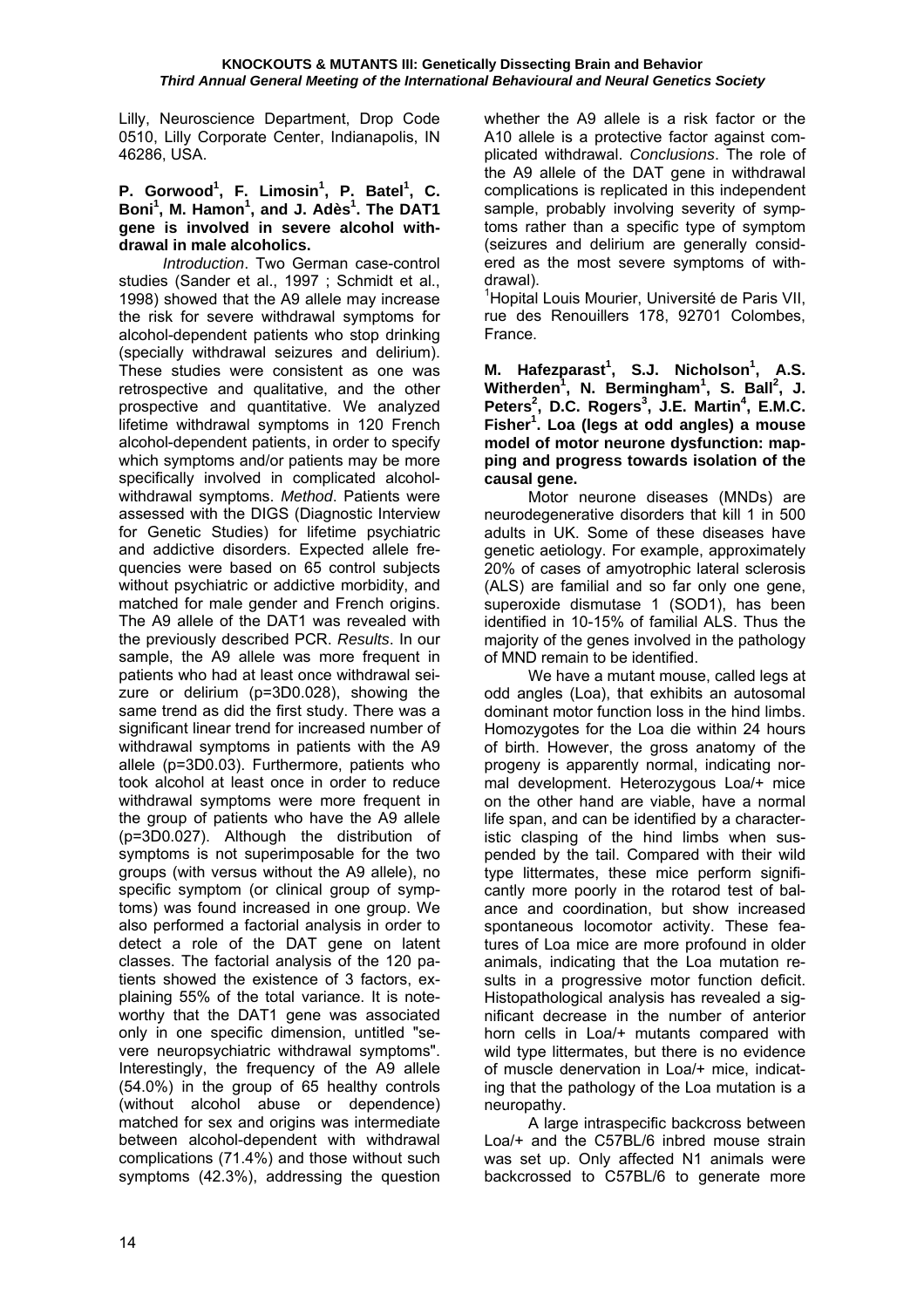than 1,000 N2 affected mice. The N2 progeny were used to map the Loa mutation to an interval of approximately 1.6 cM in the distal region of Mmu12. This interval is flanked by D12Mit17 and D12Mit181. We have constructed YAC/PAC/BAC contigs of the regions flanking the critical region and are generating more STS markers for chromosome walking and bridging the gap that exists within our contig of the Loa region. The STS markers are also analysed for simple sequence repeat and single nucleotide polymorphisms to narrow the critical region. The mouse and human comparative map, EST and other bioinformatics resources are routinely surveyed for identification of candidate genes near or within the critical region. Any candidate genes that map to the Loa critical region will be further analysed and if not excluded, they will be sequenced in affected and wild type mice for the identification of the Loa gene.

1 Department of Neurogenetics, Imperial College School of Medicine, Norfolk Place, London W2 1PG, UK. <sup>2</sup>MRC Mammalian Genetics Unit, Didcot, Oxon, OX11 ORD, UK. <sup>3</sup>Neuroscience Research, SmithKline Beecham Pharmaceuticals, New Frontiers Science Park, Harlow, UK. <sup>4</sup>Department of Histopathology, The Royal London Hospital, Whitechapel, London E1 1BB, UK.

#### **J.P. Hatcher<sup>1</sup>, P.T. Davey<sup>1</sup>, S. Bingham<sup>1</sup>, P. Overend<sup>1</sup> , A.A Parsons<sup>1</sup> , and J.B. Davis<sup>1</sup> . Vanilloid receptor-1 has a major role in thermal hyperalgesia.**

 The vanilloid receptor-1 (VR1) is a nonselective ligand-gated cation channel expressed in sensory neurones, which is suggested to have a major role in thermal nociception. Here we report studies in which we have investigated the responses of homozygous (*-/-*, n=10) and heterozygous (*+/-* , n=10) VR1 knockout mice , and their wildtype littermate controls (*+/+,* n=10) in the hotplate test and in the carrageenan model of thermal hyperalgesia. In the hotplate test there was a significant effect of genotype on withdrawal latency (F=7.91; df = 2,54; P<0.001). Follow up analysis showed no difference between -/ mice and *+/+* controls at 50oC (P=0.24). At a hotplate temperature of 52.5oC there was a suggestion of an effect although this failed to reach significance (P=0.09). However at 55oC a significant difference was found (P<0.01). There was no significant difference between +/- mice and +/+ mice at any hotplate temperature. The same mice were then tested in the carrageenan model of thermal hyperalgesia, where analysis of variance showed a sigificant effect of genotype on latencies to withdrawal to a thermal stimulus post-carrageenan  $(F = 5.54$ ; df = 2.52; P<0.01). Follow up analysis revealed that whilst both  $+/-$  and  $+/+$  mice showed significantly decreased latencies postcarrageenan compared to baseline (P<0.05), -/- mice showed no such difference indicating no thermal hyperalgesia in these mice. These results confirm and extend the findings of Davis et al. (FENS Meeting; Brighton 2000) and show that VR1 receptors have a major role in the mediation of thermal hyperalgesia and that their role in thermal nociception is dependent on temperature.

<sup>1</sup>Neurosciences Research, SmithKline Beecham Pharmaceuticals, Third Avenue, Harlow, Essex CM19 5AW, UK.

## **J.P. Hatcher<sup>1</sup>, D.C. Rogers<sup>1</sup>, C. Reavill<sup>1</sup>, J.J. Hagan<sup>1</sup> . Use of SHIRPA to investigate the behavioural phenotype of the Coloboma (cm/-) mouse.**

 Coloboma mice have a 1.1 – 2.2 cM deletion on chromosome 2 which encompasses the Snap gene encoding the presynaptic nerve terminal protein, SNAP-25. The mutation is semi-dominant with the heterozygotes exhibiting a behavioural phenotype of spontaneous hyperactivity, constant head bobbing and a prominent eye dysmorphology (Hess and Wilson, 1992, J. Neurosci. 12: 2865-2874; Heyser et al., 1995, Dev. Brain Res. 89: 264-269). It has been suggested that such a mutation may be a model of Attention Deficit Hyperactivity Disorder (Hess et al., 1996, J. Neurosci. 16: 3104-3111). We have used the SHIRPA protocol (Rogers et al., 1997, Mamm. Genome 8: 711-713) to investigate the behavioural phenotype of these mice. Coloboma mice (cm/-) were found to have a number of differences in the primary observation screen when compared to wildtype controls including reductions in body weight and size, smaller eye openings and increased spontaneous activity. In a rotarod task, cm/ mice showed significantly shorter latencies than their wildtype littermates indicating that they may have motor co-ordination deficits. In a test of locomotor activity, cm/- mice showed a significant increase in activity over the 60 minute test period. This increase in activity was further enhanced upon a second exposure to the same apparatus. Our results indicate that cm/- mice show phenotypic differences from wildtype controls and may serve as a useful model for ADHD.

<sup>1</sup>Neurosciences Research, SmithKline Beecham Pharmaceuticals, Third Avenue, Harlow, Essex CM19 5AW, UK.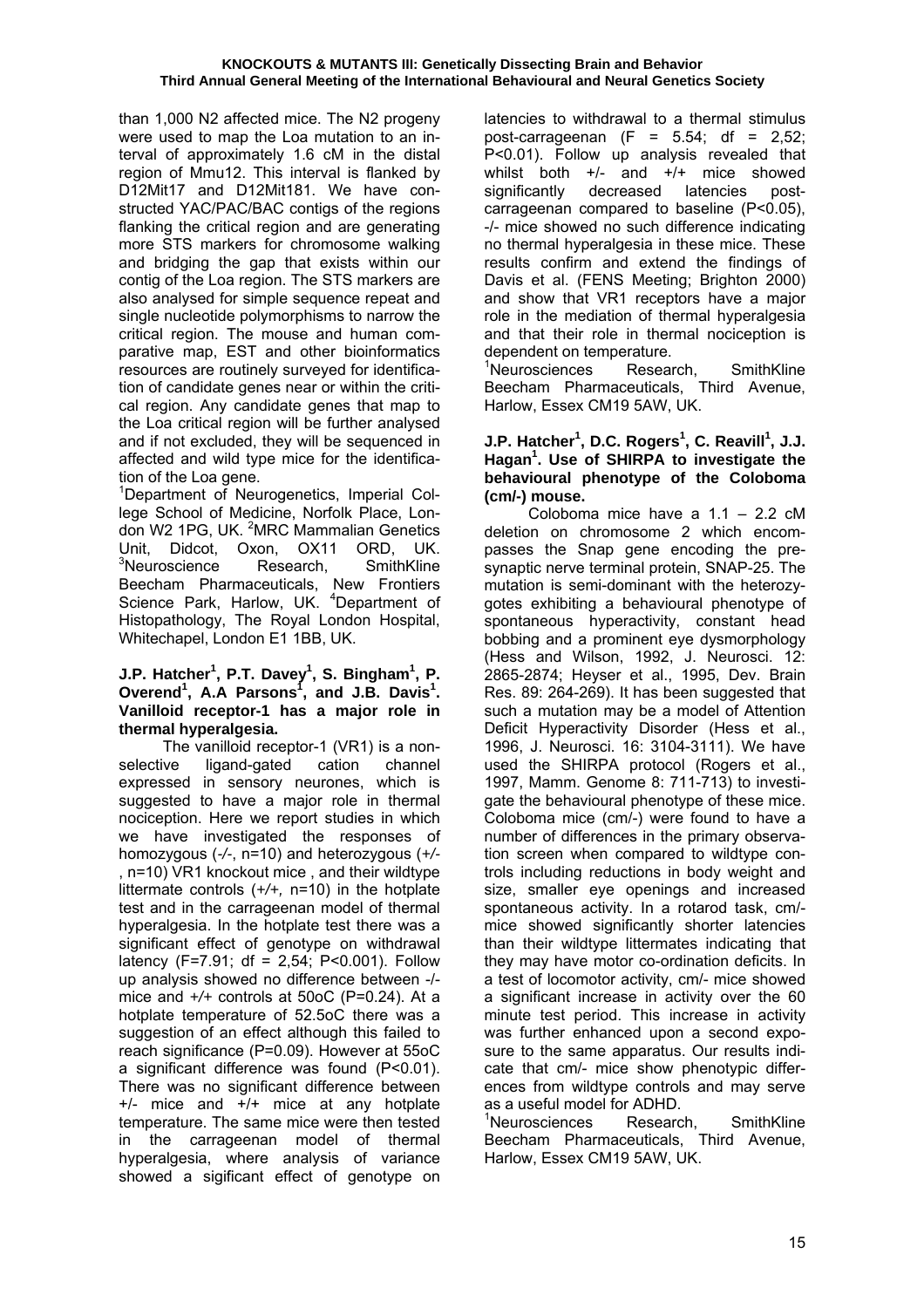#### **A. Holmes<sup>1</sup> , J.G. Hohmann<sup>2</sup> , E. Yared<sup>1</sup> , R.A.**  Steiner<sup>2</sup>, and J.N. Crawley<sup>1</sup>. Variability in an **anxiety-related phenotype in galanin overexpressing transgenic mice<sup>3</sup> .**

 Galanin (GAL) is a 29 amino acid neuropeptide localized in brain regions relevant to the processing of emotional information, including hippocampus, amygdala, bed nucleus of the stria terminalis, hypothalamus, raphé nuclei, and locus coeruleus. Consistent with this expression pattern, intracranial administration of exogenous galanin produces increases and decreases in anxiety-related behaviors in rats, depending upon the site of administration and the behavioral test employed (Bing et al., 1993; Moller et al., 1999). To further explore the role of GAL in the mediation of anxiety-related behaviors, we generated transgenic mice overexpressing the GAL gene linked to a dopamine betahydroxylase promoter. GAL-tg mice are viable, and show normal neurological reflexes, motor, and sensory abilities. GAL-tg mice exhibit increased GAL mRNA in the locus coeruleus, elevated GAL peptide in the forebrain, and increased GAL fiber density in the hippocampus. Homozygous and heterozygous GAL-tg mice, and wild type littermate controls, were obtained for behavioral testing from the University of Washington in two separate batches. Heterozygotes and wild type littermates were bred at the Jackson laboratory (Bar Harbor, Maine). In experiment #1, female University of Washington GAL-tg mice displayed a heightened anxiety-like behavior in the light/dark transition test, but not in the elevated plus-maze test. In experiment #2, a second batch of female University of Washington GAL-tg mice displayed heightened anxiety-like behavior in both the light/dark transition test and the elevated plus-maze test. In experiment #3, female heterozygous GAL-tg mice bred at the Jackson laboratory showed reduced anxiety-like behavior in the elevated plus-maze, heightened anxiety-like behavior in the home base emergence test, and no significant phenotype in the light/dark transition test nor in novel object exploration. The variability in anxiety-related phenotype across separate batches of GAL-tg mice is discussed in relation to the effects of gene dosage, and also in terms of experimental variables, choice of test, and other factors common to studies with mutant mice.

<sup>1</sup>Section on Behavioral Neuropharmacology, ETB, National Institute of Mental Health, Bethesda, MD, USA. <sup>2</sup>Dept. Obstetrics & Gynecology and Physiology & Biophysics, University of Washington, Seattle, WA, USA.

<sup>3</sup>Supported by NSF grant IBN-9720143 and the NIHM IRP.

**T. Hough1 , P.M. Nolan<sup>2</sup> , J. Peters<sup>2</sup> , E.M.C. Fisher3 , J. Martin<sup>4</sup> , M. Browne<sup>5</sup> , S. Rastan<sup>5</sup> ,**  L. Vizor<sup>2</sup>, S.D.M. Brown<sup>2</sup>, and A.J. Hunter<sup>1</sup>. **Clinical biochemistry screens can complement behavioural screens in mutagenised mice.** 

 In the past phenotypic analysis of mutagenised, transgenic and knockout mice often focused solely on behavioural tests. In contrast the F1 offspring of mutagenised male mice from the SB/Harwell ENU programme are subjected to a routine blood biochemistry screen as part of a systematic phenotypedriven search for novel mouse mutations. The resulting data are used not only to identify possible biochemical mutants, but also to provide a complement to the behavioural screens. Consequently abnormal biochemical/physiological parameters can be ruled out as a precursor to behavioural anomalies. Following completion of all behavioural tests, at 8 to 12 weeks, around 300 ml of blood is collected from each F1 mouse. Samples are collected in Li-Hep capillary tubes from the tail vein and centrifuged at 3000 rpm for 10 minutes at 4°C. Approximately 125 ml of plasma is obtained. Kidney, liver, bone and lipid profiles, as well as glucose and bicarbonate tests are performed on an Olympus AU 400 analyser. Male and female data are analysed separately. Two criteria are used to identify potential outliers: mice with values > 3SD's from the running mean for any one parameter or >2SD's for groups of related parameters. Such potential outliers are re-tested after one month. In addition, offspring of mice identified from other components of the phenotype screen are also subjected to biochemical analysis. To date 1600 F1's have been screened and around 500 mice comprising 25 mutant lines (10 mutants, 10 controls per line) tested. Twelve F1 animals showing consistent abnormalities in plasma biochemistry were tested for inheritance of the mutation. Of these 12, 3 have currently been confirmed as inherited. Our results have shown that incorporation of such a biochemical screen is useful in characterising abnormal phenotypes/mutations. For example certain classes of behavioural mutants identified in this screen exhibited associated changes in biochemical parameters.

<sup>1</sup>Dept of Neuroscience, SmithKline Beecham Pharmaceuticals, New Frontiers Science Park, Harlow, UK. <sup>2</sup>MRC Mammalian Genetics Unit and Mouse Genome Centre, Harwell, OX11 ORD, UK. <sup>3</sup>Department of Neurogenetics, Im-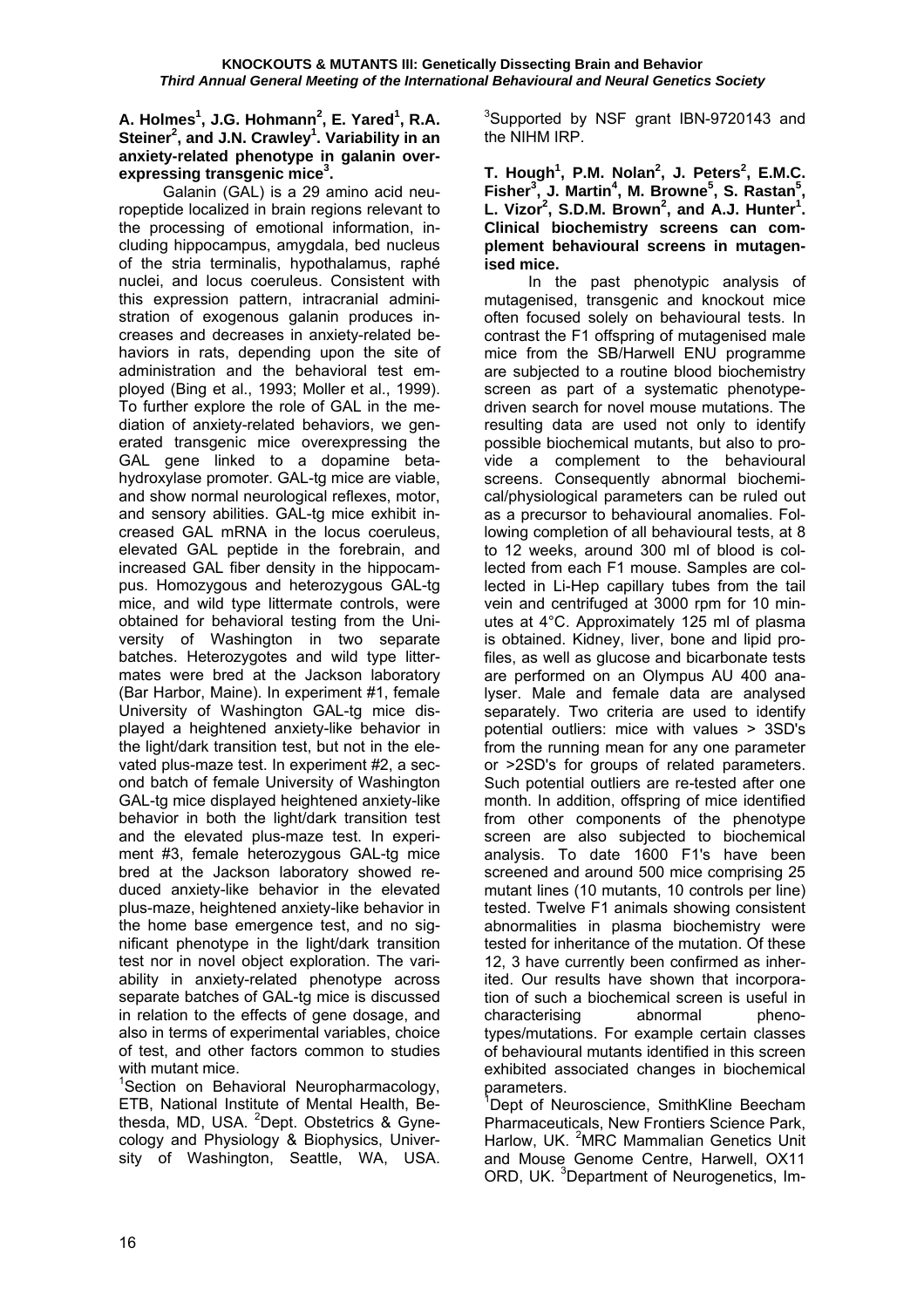perial College, London W2 1PG, UK. <sup>4</sup> Department of Morbid Anatomy, Queen Mary and Westfield College, London E1 1BB, UK. <sup>5</sup>Dept of Biotechnology and Genetics, Smith-Kline Beecham Pharmaceuticals, New Frontiers Science Park, Harlow, UK.

#### **Christopher Janus<sup>1</sup> . Behavioural mouse models of Alzheimer's Disease: A hit-ormiss approach?**

 The development of an animal model of memory impairment in Alzheimer's Disease (AD) is pivotal for understanding mechanisms of the disease and for exploration of new treatments. One of the main features of the disease is progressive cognitive and memory decline which coincides with amyloid plaques, neurofibrillary tangles, and neuronal loss. The heterogeneity of AD dementia presents a formidable challenge for the development of representative animal paradigms related to the cognitive impairment observed in AD. However, the potential advantages are enormous since the model will allow testing of biochemical phenotypes, dissection of essential pathological defects, and dissection of modifier genes and environmental factors. Difficulties in the development of the model are mainly imposed by species constraints of learning, hence careful choice of species and measured learning behaviour is crucial. Further, learning in animals most often is inferred from the analysis of their behavioural motor acts so impairments in the peripheral/sensorimotor systems may bias the analysis of cognitive systems.

 With regard to commonly used laboratory animals, the development of transgenic (Tg) mice harbouring human genes implicated in AD established the feasibility of reproducing at least facets of the AD phenotype in a tractable ssystem. Also, the plethora of behavioural learning tests is most widely represented by a water maze test developed mainly for studying learning and memory in the rat, but is used as a routine basis for the analysis of mutant mice.

 In my talk I focus on behavioural studies using Tg mouse models expressing familial AD mutations (PS1and APP genes) in the water maze test. Tg mice expressing mutant human PS1 (alleles M146L and L286V) did not have any detectable neuropathologic changes or show any noticeable sensorimotor or cognitive impairment in a conventional (place discrimination) version of the water maze test. However, naïve mutant PS1 mice showed initial impairment in the rate of acquisition of spatial information, both in simple cue learning and conventional place discrimination paradigms. Experienced Tg mice performed in a similar manner to controls, but when forced to acquire spatial information in a series of training sessions, the mutated Tg mice were consistently worse than Tg wild-type mice. In the case of  $Tg(APP)_{CRNDB}$  mice, spatial learning and memory was significantly impaired with respect to littermate controls, coinciding with the early onset of AD-related pathology in these mice. The  $Tg(APP)_{CRNDB}$  mice revealed yet a greater divergence from controls in the subsequent learning reversal tests, suggesting compromised behavioural flexibility.

 I shall argue that more detailed analyses of mice behaviour in the water maze may be useful in characterisation of their cognitive impairments, and may convincingly demonstrate sensorimotor disturbances. Analysis of behavioural search strategies (thigmotaxis, search patterns) together with analysis in a cued (visible platform) version of the test may help us better understand group and individual variance. Exhaustive analysis of water maze mouse behaviour may first, lead to improved appreciation of compromised cognitive functions caused by AD transgenes, and second, may provide solid behavioural data for further experimentation which should ultimately yield a better understanding of AD-related impairment in humans.

<sup>1</sup>Centre for Research in Neurodegenerative Diseases, University of Toronto, Canada.

## Christopher Janus<sup>1</sup>, David Westaway<sup>1</sup>, **Jacqueline Pearson<sup>1</sup> , Peter St. George-Hyslop1 . Impaired spatial leaning and memory in APP CRND8 transgenic mice.**

 Dominant mutations in the ß-amyloid precursor protein (APP) are associated with familial Alzheimer's Disease (FAD). To address the relationship between FAD mutations and cognitive deficits, we created a novel line of Tg mice (TgCRND8) in a C3H/C57 genetic background, expressing a compound mutant form of the human APP695KM670/671NL+V717F. These mice exhibit very early-onset deposition of Aßcontaining amyloid plaques, from 3 months onwards, with congophilic, neuritic plaques present from 5 months of age. The cognitive characteristics of the transgenic mice were compared to their non- Tg littermates. Since it is accepted that the hippocampal region is affected in the early stages of AD, we tested TgCRND8 mice in the hidden platform (place discrimination task) version of the Morris water maze (WM) at age coincident with the onset of AD-related pathology. We report that TgCRND8 mice showed a significant impairment in the acquisition of the spatial informa-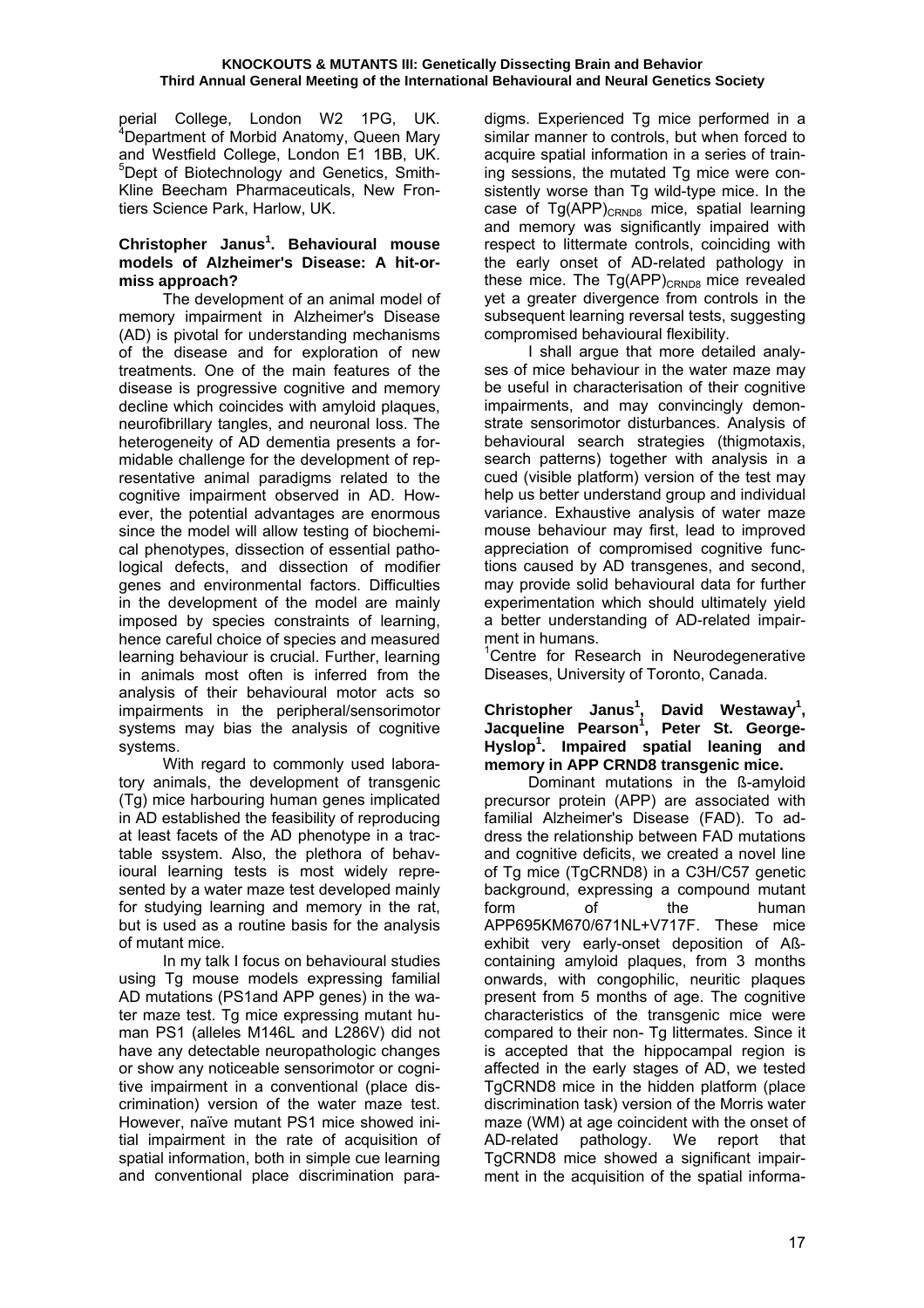tion and, unlike non- transgenic littermates, did not develop a bias for the spatial position of the submerged platform. In the subsequent learning reversal test, the Tg mice were also significantly impaired in re-learning of the new spatial position and showed no spatial bias for the new position in the probe trial. During both learning tests Tg mice showed increased thigmotaxic swim behaviour, but in neither of the above tests did they differ significantly from non-Tg mice in their swim speed. We conclude that expression of mutated human APP in the TgCRND8 mice confers AD-related pathology at earlier times than reported for previous animal models of AD, and that profound impairments in spatial leaning and memory coincide with the onset of neuropathology. Our data suggest that TgCRND8 mice will be of great utility in assessing amyloid-directed therapies and the pathways linking Aß synthesis and cognitive impairment.

<sup>1</sup>Centre for Research in Neurodegenerative Diseases, University of Toronto, Tanz Neuroscience Building, 6 Queen's Park Cr. W. Toronto, Ontario, M5S 3H2 Canada.

## **Richard Lathe<sup>1</sup> . The enteroceptive hippocampus.**

 Hippocampal lesions produce deficits in specific types of learning, but its role in memory is unknown and the emphasis on memory processes may be misleading. To cast light on hippocampal function we examined the spectrum of genes expressed in the formation. Gene-trapping suggested that perhaps one third of the mouse genome is expressed in the hippocampus; the cases examined in detail all encoding membrane-associated signalling molecules (Steel et al., 1998, Hippocampus 8: 444-457). On further analysis the hippocampus was found to contain one of the highest densities of receptors for soluble ligands in the brain: these are accessible, functional, and mediate physiological and cognitive changes in vivo. The hippocampus is thus a primary target for ligands that reflect body physiology including ion balance and blood pressure, immunity, pain, reproductive status, satiety and stress. It is thus hypothesized that the early hippocampus diverged from the olfactory system (mediating exteroception), to sense soluble molecules in blood and cerebro-spinal fluid (enteroception).

 It is suggested that the hippocampus may temporarily store this information via synaptic long-term potentiation (LTP): it is tempting to speculate that enhancement of LTP by 'good' ligands (e.g.s estrogen/fertility; alphaFGF/satiety) and impairment by 'bad' ligands (e.g., interleukins/infection; nociceptin/pain) is a relic of the early evolution of the hippocampus. If the hippocampus computes novelty by comparing sensory and memory inputs, as proposed by Vinogradova in 1975, then enteroceptive modulation provides that the hippocampus computes salience.

 What then is the output of the hippocampus that reflects salience? Ablation and stimulation studies have demonstrated that the hippocampus acts as an endocrine transducer, and governs adaptive changes in body physiology and hypothalamic/pituitary/adrenal (HPA) axis activity. For instance, glucocorticoid levels rise in response to a novel stimulus, or to a previously learned aversive taste, the hormonal rise is abolished by hippocampectomy. Because adrenal hormones (glucocorticoids and norepinephrine) enhance consolidation of memory traces, endocrine activity directed by the hippocampus may explain its role in memory. In support, the requirement for the hippocampus in memory acquisition can be circumvented, at least in part, by coadministration of adrenal hormones. However, the hippocampus developed early in vertebrate evolution; more recent refinements may replace HPA axis modulation by neuronal relays that locally release norepinephrine in active regions of cortex.

<sup>1</sup>Centre for Genome Research and Centre for Neuroscience, University of Edinburgh, UK.

#### **T. Lemberger<sup>1</sup> , T. Mantamadiotis<sup>1</sup> , O. Kretz<sup>1</sup> , D. Gau<sup>1</sup> , T. Steckler<sup>2</sup> , and G. Schuetz<sup>1</sup> . Conditional mutagenesis of CREB in dopaminoceptive neurons.**

 Dopaminergic neurotransmission in basal ganglia and related pathways plays a major role in the regulation of movement, reward oriented behaviours, mnemonic functions like habit formation and in drug addiction. The CREB trancription factor is thought to be one important nuclear targets of the dopamine D1 receptor/cAMP/PKA signal transduction cascade. To analyze the contribution of CREB in this signaling pathway in vivo, we have conditionally disrupted the CREB gene in neurons expressing dopamine D1 receptors using the Cre/loxP system. For this purpose, we have generated transgenic lines using a 140 kb yeast artificial chromosome containing the dopamine D1 receptor gene to drive the expression of the Cre recombinase. The D1-Cre mice have been crossed with CREBlox mice in which exon 10 of the CREB gene is flanked by loxP sites. In the resulting "D1-CREB" (D1- Cre / CREBlox/lox) mutant animals the pattern of recombination, detected as a disappearance of the CREB protein, localizes to the re-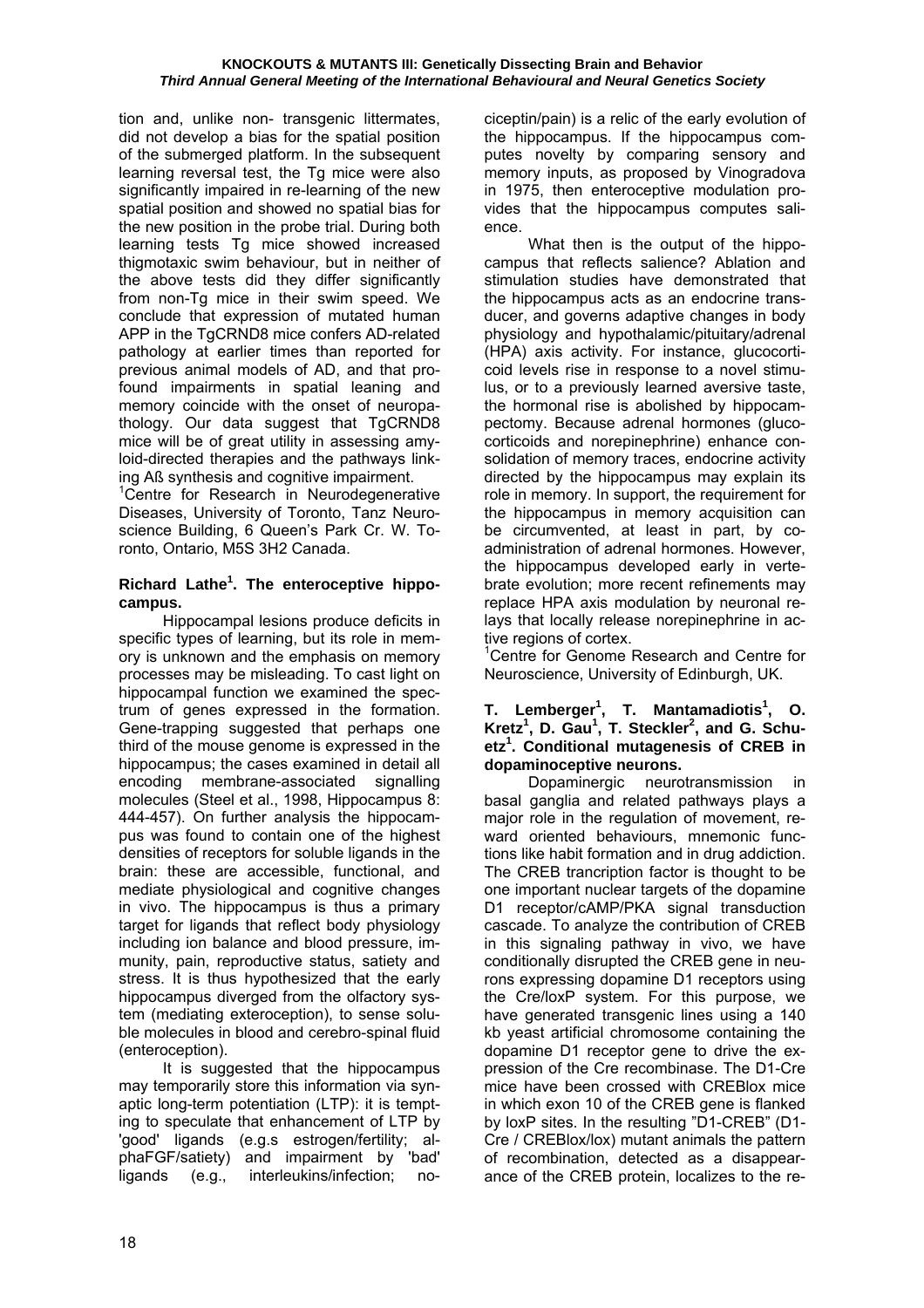gions expressing Cre: striatum, nucleus accumbens, cortex layer VI, hippocampus CA2. Disruption of the CREB gene in the brain leads systematically to the upregulation of the CREM gene, a member of the ATF / CREB familly of transcription factors. To exclude that CREM can compensate for the loss of CREB, we have also generated double mutants D1- Cre / CREBlox/lox / CREMnull/null that should be completely devoid of any CREB-like activity in the D1 receptor expressing neurons. These mice are now being tested for striatumdependent memory, response to psychostimulants and immediate-early gene induction.

1 German Cancer Research Center, Heidelberg, Germany. <sup>2</sup>Max Planck Institute for Psychiatry, Munich, Germany.

## **S.** Lewis<sup>1</sup>, M.A. Simoneau<sup>1</sup>, S. Bailly<sup>1</sup>, F. Guillou<sup>1</sup>, B. Baron<sup>1</sup>, and C. Belzung<sup>1</sup>. Be**haviour of mice expressing human transferin in brain.**

 Transgenic mice expressing the human transferin gene in oligodendrocytes exhibit an important synthesise to myelin specific markers in the central nervous system in a B6D2 genetic background. We have compared behavioural characteristics of 3-month-old heterozygous female transgenic mice with their age-matched wildtype in five tests: Hugues box test for the measure of trait anxiety, light/dark box and elevated plus-maze for the measure of state anxiety, Porsolt test for depression symptoms and spatial open-field test for memory. No apparent motor deficit could be observed in all these tests. No difference was found between transgenics and wildtypes in anxiety tests. In Porsolt test, transgenic mice spent significantly less time escaping. In the spatial open-field, wildtype mice react to a change in the spatial configuration of objects by in increase of exploration, an effect that is not seen in transgenic mice, suggesting a deficit in spatial memory in these mice. These results show that mice expressing human transferin display specific changes of their behavioural pattern, which could be linked to a specific pattern of expression of myelin in the brain.

<sup>1</sup>JE Psychobiologie des Emotions, UFR Sciences, Parc Grandmont, F-37200 Tours, France.

#### **Alicja L. Markowska<sup>1</sup> , Alena Savonenko<sup>1</sup> , and Katrin Andreasson2,3. Overexpression of cyclooxygenase-2 (cox-2) leads to cognitive impairment.4**

 Cognitive impairment in Alzheimer's disease (AD) is associated with inflammatory processes, which play a critical role in neuronal degeneration. This notion is consistent with findings from the recent studies suggesting that the use of non-steroidal antiinflammatory agents, which inhibit the cyclooxygenase activity (cox-2), is protective against the development of AD (McGeer et al., 1996). In the present study we assessed the behavioral phenotype of an initial line of thy-1/hcox-2 transgenic mice, that overexpresses human cox-2. Our results indicate that the young thy-1/hcox-2 mice appear not to be different from age-matched non-transgenic littermates in spatial memory and in general phenotype such as activity, emotionality/anxiety, body balance and coordination, swimming ability, visual acuity, agility and sensorimotor reflexes. Once aged, these thy-1/hcox-2 mice showed accelerated impairment in spatial memory tasks dependent upon hippocampal function. This cognitive deficit coincided with the overexpression of the Cox-2 transgenic protein in the CA1 and CA3 regions of the hippocampus. These findings indicate that the overexpression of cox-2, which plays a role in the inflammatory processes may cause the deficit in cognitive function by itself or in interaction with aging.

 $1$ Dept. of Psychology, <sup>2</sup>Neurology, and  $3$ Neuropeionee, Johns Junior and <sup>3</sup>Neuroscience, Johns Hopkins University, School of Medicine, Baltimore, MD, USA. <sup>4</sup>Supported by Monsanto/Searle Co., St. Louis, MO, USA.

#### **S.C. Maxson<sup>1</sup> , A. Canastar<sup>1</sup> , and C. Bishop2 . Sex reversals (XX and XY females and XX and XY males), mating behaviors and aggressive behaviors in mice.**

 There are effects of one or more Y chromosomal genes on copulatory and attack behaviors of mice. These have been demonstrated for several pairs of Y chromosomal variants. It has been recently proposed that sex reversed mice might also be used to further investigate the effects of the Y chromosome on these behaviors. We tested XX and XY females on the C57BL6 and XX and XY males on the FVB background for copulatory and attack behaviors. Attack behavior was tested in a neutral cage with an opponent of the same genotype. Copulatory behavior was tested in the home cage with a female in hormonally induced estrus. The XX and XY females on the C57BL6 background did not differ in any of these behaviors, and it appears that the XX and XY males on the FVB background also do not differ on any of these behaviors. Several explanations will be discussed to possible account for the failure to find any differences.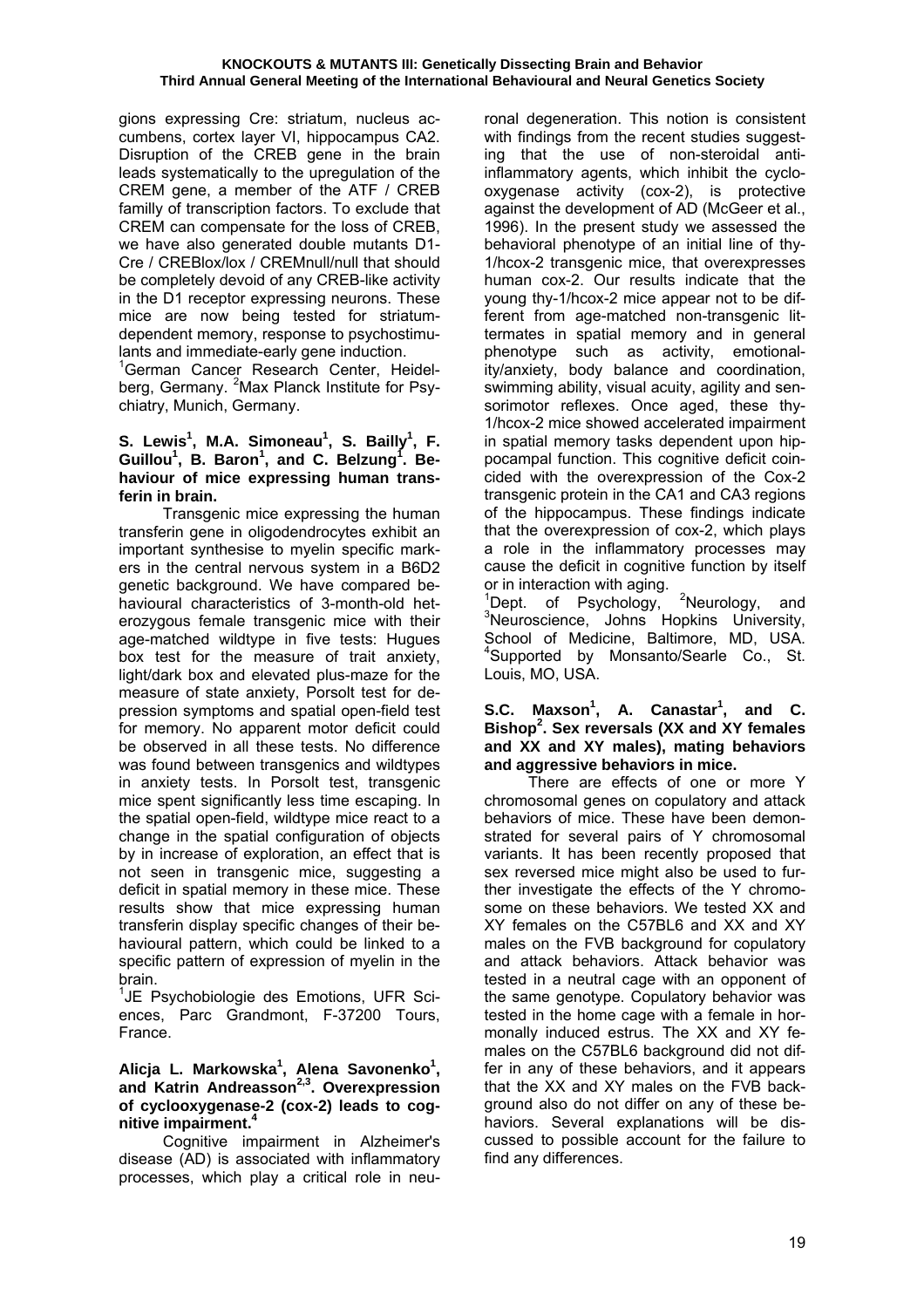<sup>1</sup>Biobehavioral Sciences Graduate Degree Program, The Department of Psychology, The University of Connecticut, Storrs, CT 06269- 4154 USA. <sup>2</sup>Departments of OB/GYN and Human and Molecular Genetics, Baylor College of Medicine, 6550 Fannin street, Houston TX 77030 USA. <sup>3</sup> This work was supported by grants from The University of Connecticut Research Foundation and by The University of Connecticut Inbred Mouse Fund (1) and by NIH(2).

## **Peter McGuffin<sup>1</sup> . Heredity, hazards and the origins of depressive disorder.**

 Depression is a common disorder which, in addition to imposing a public health burden, imposes an economic burden in western industrialised countries that is rivalled only by cardiovascular disease. There is consistent evidence that depression is familial with the risk in the first degree relatives of sufferers ranging from three to nine times that in the general population. Recent population based and hospital register based twin studies show that familial aggregation is largely explained by genetic factors. That is, although the environment accounts for between 30% and 60% of the variation in liability, environmental factors appeared to be entirely of the non-shared type.

 Older terminology suggested that depressive disorder could be sub-classified into "reactive" forms largely resulting from environmental insults and "endogenous forms" that were "constitutional", but there is little genetic evidence to support this and a recent twin-family analysis suggests that it is unlikely that there are two broad forms of depression, one mainly genetic and the other non-genetic. It is therefore probably that most cases of depression result from a combination of genetic liability and environmental adversity. However, the interplay between genes and environment appears to be complicated. Thus, there is evidence dating back to the mid-1980s that the relatives of depressed subjects not only show increased rates of depression, but also increased rates of experiencing (or reporting) threatening life events. The familial clustering of life events has been supported by twin studies which also have produced the surprising finding that life events are in some cases influenced by genes. This has led to the hypotheses that familial factors may influence the liability to depression indirectly by predisposing individuals to select a more "aversive" environment or, alternatively, there are some inherited cognitive schema that predisposes both to depressive symptomatology and reporting unpleasant happenings.

 Meanwhile the molecular underpinnings of the genetic liability to depression remain obscure. Some promising leads have emerged from studies of candidate genes, particularly those involved in serotinergic transmission. While systematic whole genome scans have been undertaken in bipolar manic depression with controversial and conflicting results, linkage studies in unipolar depression taking a systematic approach have only just begun. Some of the approaches being embarked upon using linkage and linkage disequilibrium mapping will be described.

<sup>1</sup>Social, Genetic and Developmental Psychiatry, Research Centre, Institute of Psychiatry, De Crespigny Park, Denmark Hill, London, SE5 8AF United Kingdom.

#### **K.L. McIlwain<sup>1</sup> and R.E. Paylor<sup>1</sup>. Effects of testing experience in a mouse behavioral test battery.<sup>2</sup>**

 In recent years there has been an increased interest in the behavioral phenotyping of genetically modified and in inbred strains of mice. Our laboratory uses a specific battery of tests for the initial assessment of phenotypic behavioral differences of transgenic and knockout mice, as well as inbred strains of mice**.** Our standard battery includes: open field activity, light-dark exploration, rotorod, prepulse inhibition (PPI), acoustic startle habituation, conditioned fear, Morris water maze, and hot plate. Mice are tested in the order listed, and this order for the test battery was devised from least invasive to most invasive, to decrease the chance that behavioral responses are altered based on prior test history. The studies presented here were designed around two basic questions. The first study addresses whether or not there are differences between mice that have undergone other previous testing and mice that are naïve to the test experience. The second study asks what is the effect of the testing order with respect to how an animal performs on subsequent tests? In the first experiment, one set of C57BL/6J male mice were evaluated on all of the tests described above. The behavior of these 'test battery' mice was compared to aged matched naïve mice that were only tested on one test from the battery. We found that on some tests the behavior of 'test battery' mice was significantly different from the behavior of naïve mice, while on other tests there were no differences between test battery and naïve mice. For example, test battery mice responded differently in the open-field, rotarod, and hotplate test, but behaved similar on the prepulse inhibition and fear conditioning test.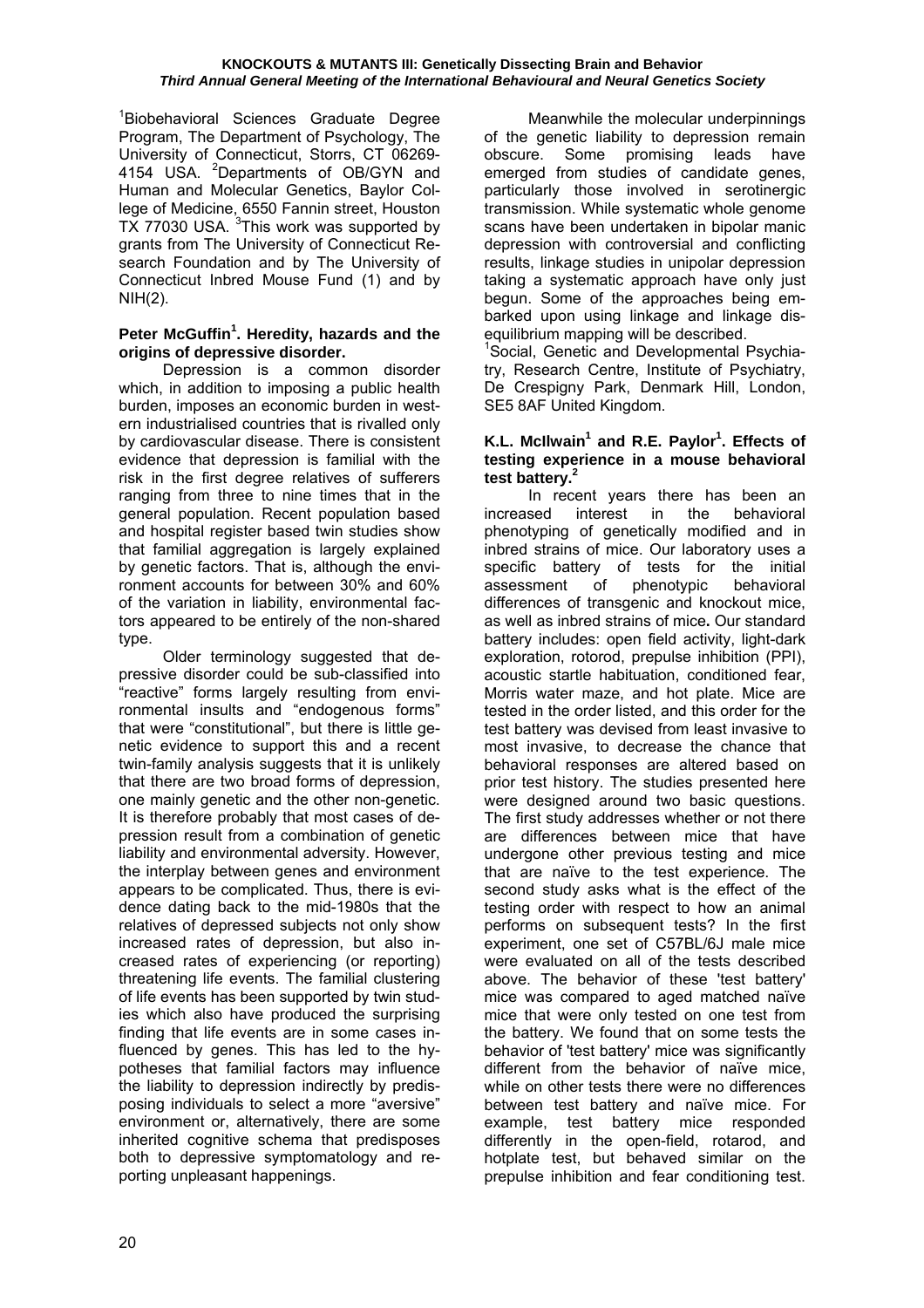Experiments in the second study were carried out on male 129/SvEvTac and C57BL/6J male mice. In the second study we used an abbreviated battery of tasks, which included open field activity, light-dark exploration, PPI, and fear conditioning. Given that it is not feasible to study all possible combinations, we chose 4 representative orders. Preliminary results from this second study suggest that certain test variables are sensitive to test order (such as latency to enter in the light-dark paradigm) whereas others (i.e. PPI) are resistant. These two studies demonstrate that some behavioral tests appear to be sensitive to previous testing experience, while other tests may be immune.

<sup>1</sup>Department of Molecular and Human Genetics, Baylor College of Medicine, Houston, TX, USA. <sup>2</sup>This work was supported by AG18232-01.

#### Stéphane Mortaud<sup>1</sup>, Laurent Nicolas<sup>1</sup>, Isabelle Le Roy<sup>1</sup>, and Pierre L. Roubertoux<sup>1</sup>. **Attack behavior in mice: implication of the**  *sts* **gene mapped on the pairing region of the X-Y chromosomes.2**

 The sexual dimorphism of aggression has led to a search for its Y- chromosomal correlates. We have previously confirmed that initiation of attack behavior against a conspecific male is Y- dependent in two strains of laboratory mice (NZB and C57BL/6J). We have provided evidence that the pairing region of the Y co-segregates with attack behavior, in these strains. In addition, the genetic correlates of attack behavior are not expressed when borne on the homologous pairing region on the X chromosome but only when carried on the Y chromosome. Only one functional gene (coding for steroid sulfatase or STS) is mapped on this region as of yet, suggesting that it could be a candidate for attack behavior. We estimated the genetic correlation between the concentration of STS protein in the liver and initiation of attack behavior. We have employed also mice in which gene invalidation induced attack behavior. Pharmacological modulations of STS or of its metabolites modifies the frequencies of attack in these male mice, confirming the implication of STS in aggression. Recent investigations have demonstrated the involvement of STS in neurosteroid biochemical pathways, and several lines of evidence indicate that neurosteroids interact with neurotransmitters. These conclusions and our present results support the hypothesis that sulfatation of steroids may be the prime mover of a complex network, including genes shown to be implicated in aggression by mutagenesis.

<sup>1</sup>UPR CNRS 9074, Génétique, Neurogénétique, Comportement, Institut de Transgénose, 3 B rue de la Ferollerie; 45071, Orléans Cedex 02, France. <sup>2</sup>Supported by CNRS (UPR 9074), Ministry for Research and Technology, Région Centre, Préfecture de la Région Centre, and Fondation pour la Recherche Médicale (to I.L.R.) UPR 9074 is affiliated with INSERM and University of Orléans.

#### **Claudia F. Plappert<sup>1</sup> , Peter K.D. Pilz<sup>1</sup> , and H.-U. Schnitzler<sup>1</sup> . Sensitization of the acoustic startle response in mice differs between two inbred strains and is influenced by glycine.2**

 Sensitization is evoked by strong, aversive stimuli and causes a general increase in the strength of behavioural responses. The acoustic startle response (ASR) is a general coordinated muscle contraction elicited by loud acoustic stimuli which can be used to study two different sensitization paradigms. First, acoustic sensitization evoked by the startle stimuli themselves slows down or even prevents the normally observed habituation process. Second, electric sensitization evoked by footshocks increases the ASR compared to the response amplitude before footshocks. Acoustic sensitization and footshock sensitization interact if acoustic stimuli have a high SPL. High level acoustic stimuli produce strong sensitization preventing footshocks from eliciting additional sensitization.

We were interested in two questions: 1.) Is there a genetic influence on sensitization? If so, sensitization should differ between genetically different mouse strains. We examined two different strains, DBA/CN and BALB/CAN in both sensitization paradigms. 2.) Does glycine, a major inhibitory transmitter in spinal cord and brainstem, play a role in sensitization? If so, in spasmodic (spd) mutant mice with a defective glycine receptor alpha-subunit sensitization should be changed compared to the wildtype (WT).

 For acoustic sensitization the mice were given 200 acoustic stimuli with either high SPL (25 dB above startle threshold) or low SPL (individually determined so that a weak ASR amplitude of about 100 mV was elicited in each animal). ASR amplitude was measured in a standard movement sensitive device. For electric sensitization, footshocks (0.5 mA, 500 ms duration, 1 shock/s) were presented between two series each consisting of 40 high SPL startle stimuli.

 1.) High SPL stimuli produced higher ASR amplitudes in BALB than in DBA. The course of ASR during repetitve stimulation differed between the two strains. In BALB,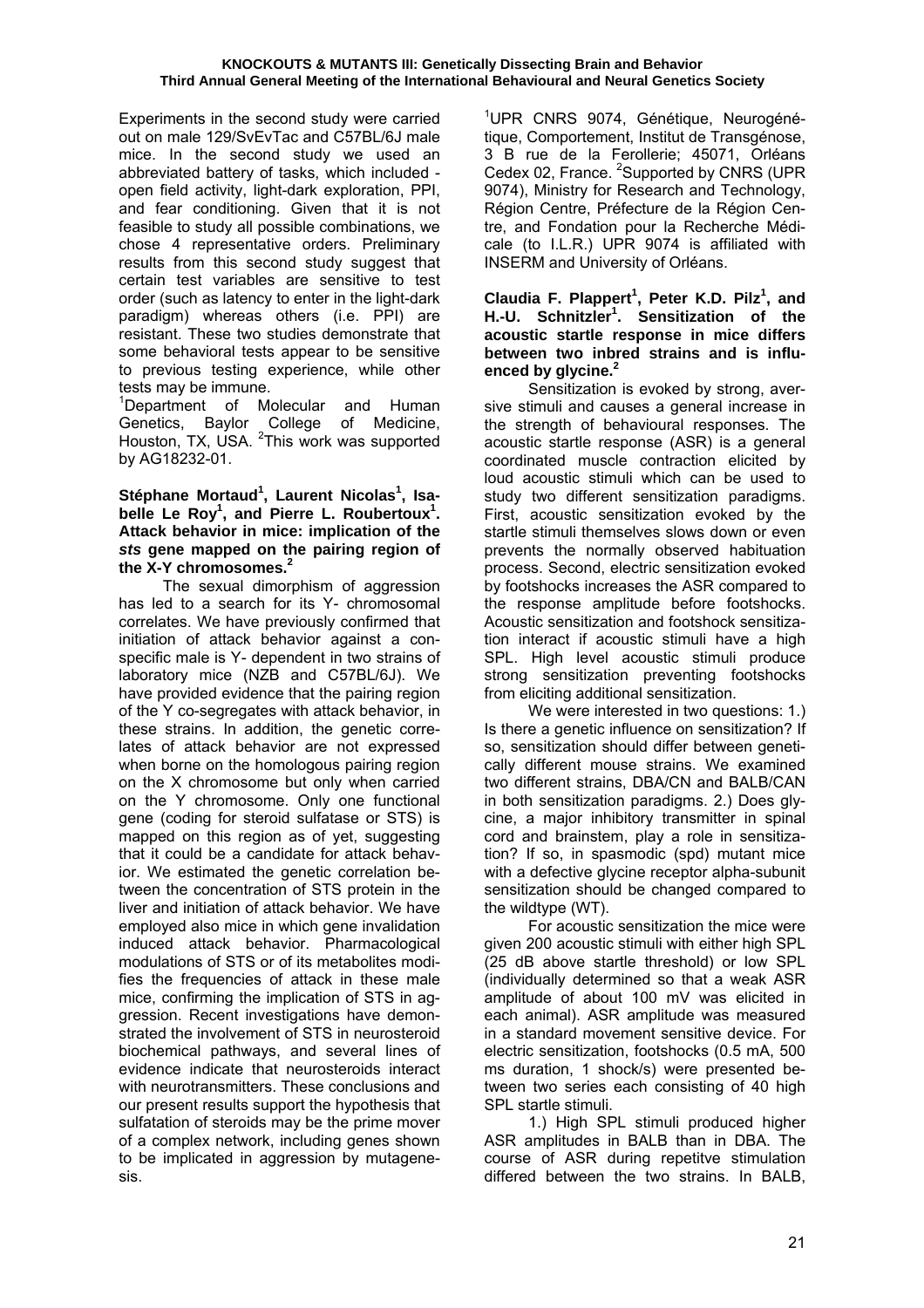ASR initially increased and then only decreased slowly, while in DBA, ASR decreased about exponentially over the startle stimuli. Only with low SPL startle stimuli both strains showed about the same ASR amplitude and the same exponential amplitude decrease. We assume that in BALB sensitization by high SPL acoustic stimuli was very strong leading to high ASR amplitudes, and conteracting habituation, indicated by the initial ASR increase and the slow decrease afterwards. In DBA sensitization was only weak and habituation was able to succeed leading to a fast ASR decrease. With low SPL startle stimuli, that elicited the same weak ASR in both strains, the amount of habituation was the same indicating same weak sensitization in both strains in this case. Footshocks presented after high SPL startle stimuli elicited a much smaller ASR increase in BALB than in DBA. This confirms our hypothesis that in BALB acoustic sensitization is strong preventing additional footshock sensitization.

 2.) In spd, high SPL startle stimuli elicited about 3-fold stronger ASR amplitudes as in the WT, and the ASR showed no time dependent changes. With low SPL startle stimuli, ASR in spd declined about exponentially over time, comparable to the WT in the high and the low SPL condition. Footshocks elicited no ASR increase in spd, but a strong increase in the WT. We assume that spd are at a high sensitization level producing high ASR amplitudes, counteracting habituation and preventing footshock sensitization.

 Our results indicate that sensitization is genetically influenced. To locate the genes that are responsable for the stronger sensitization in BALB compared to DBA further genetic analysis (e.g. QTL analysis) of these strains will be necessary. Furthermore glycine plays a role in sensitization. We assume that a glycinergic tonic inhibition exits on the pathways mediating sensitization that is not described until now.

<sup>1</sup>University of Tübingen, Dept. of Animal Physiology, Morgenstelle 28, D-72076 Tübingen, Germany. <sup>2</sup>Supported by DFG.

#### **Catharine H. Rankin<sup>1</sup> , Jacqueline K. Rose<sup>1</sup> , Kenneth Eng1 , and Karla Kaun<sup>1</sup> . Genetic dissection of habituation of the tap withdrawal response in** *C. elegans.***<sup>2</sup>**

 Previous research has shown that the tap withdrawal response in the nematode C. elegans is composed of two competing reflexes that are integrated to produce the response. The tap withdrawal response shows short- and long-term habituation. The neural circuit underlying the response has been identified. The current research is designed to investigate the role of a number of specific genes expressed in identified neurons in the response to tap and in the plasticity expressed in the response. A number of strains of mutant worms were studied. The effect of the mutation on spontaneous behavior, on response to tap and on habituation to tap were tested. Several mutations affected spontaneous behavior without affecting the evoked behavior, while others altered habituation to tap without affecting the initial response to tap. Most of the strains tested were deficient in some aspect of glutamate transmission, with altered levels of presynaptic glutamate or altered post-synaptic receptors (AMPA-type, NMDA-type, GluCl-type or metabotropic type).

<sup>1</sup>Department of Psychology, University of British Columbia, Vancouver, BC, Canada.  $2$ This research was supported by an NSERC operating grant from the Canadian Government.

#### **C.** Reavill<sup>1</sup>, P. Nelson<sup>2</sup>, J. Latcham<sup>3</sup>, and **J.J. Hagan<sup>1</sup> . Prepulse inhibition and startle responses in dishevelled (Dvl1-/-) mice.**

 Behavioural analyses of mice with selective chromosomal mutations are currently being conducted in order to link genes with disease states. Dishevelled (Dvl1-/-) mice have been reported to show reduced prepulse inhibition (PPI) (Lijam et al, 1997, Cell, 90: 895-905). Therefore we have studied PPI and startle responses in Dvl1-/- mice. Male and female mice were tested at 8 weeks of age in custom built startle chambers. For PPI trials, mice received either acoustic stimuli of white noise pulses (110dB/10 msec) or prepulses (4, 12 or 20 kHz/80 or 90 dB/10 msec) each followed 100 msec later by a white noise stimulus (110dB/10 msec). Dvl1-/- mice were further tested for PPI using a pulse stimulus of 100dB. In separate startle experiments mice received acoustic stimuli (4, 12, 20 kHz or white noise, 80, 90 or 110dB/10 msec). Repeated measures analysis of variance was used to analyse untransformed PPI responses and log transformed startle responses. There were no significant effects of genotype on PPI at a pulse of 110 dB (F[1,34] =  $0.22$ ; P =  $0.64$ ), 100 dB (F[1,34] = 0.002; P = 0.97) or on startle response  $(F[1,34] = 0.43; P = 0.52)$  compared to 129/SvEv littermates. Also, there was no significant effect of sex on PPI at a pulse of 110 dB (F[1,34] = 0.21; P = 0.65) or at 100 dB  $(F[1,34] = 3.30; P = 0.08)$ . Contrary to previously published data (Lijam et al, 1997) Dvl1-/ mice did not show PPI deficits in this study.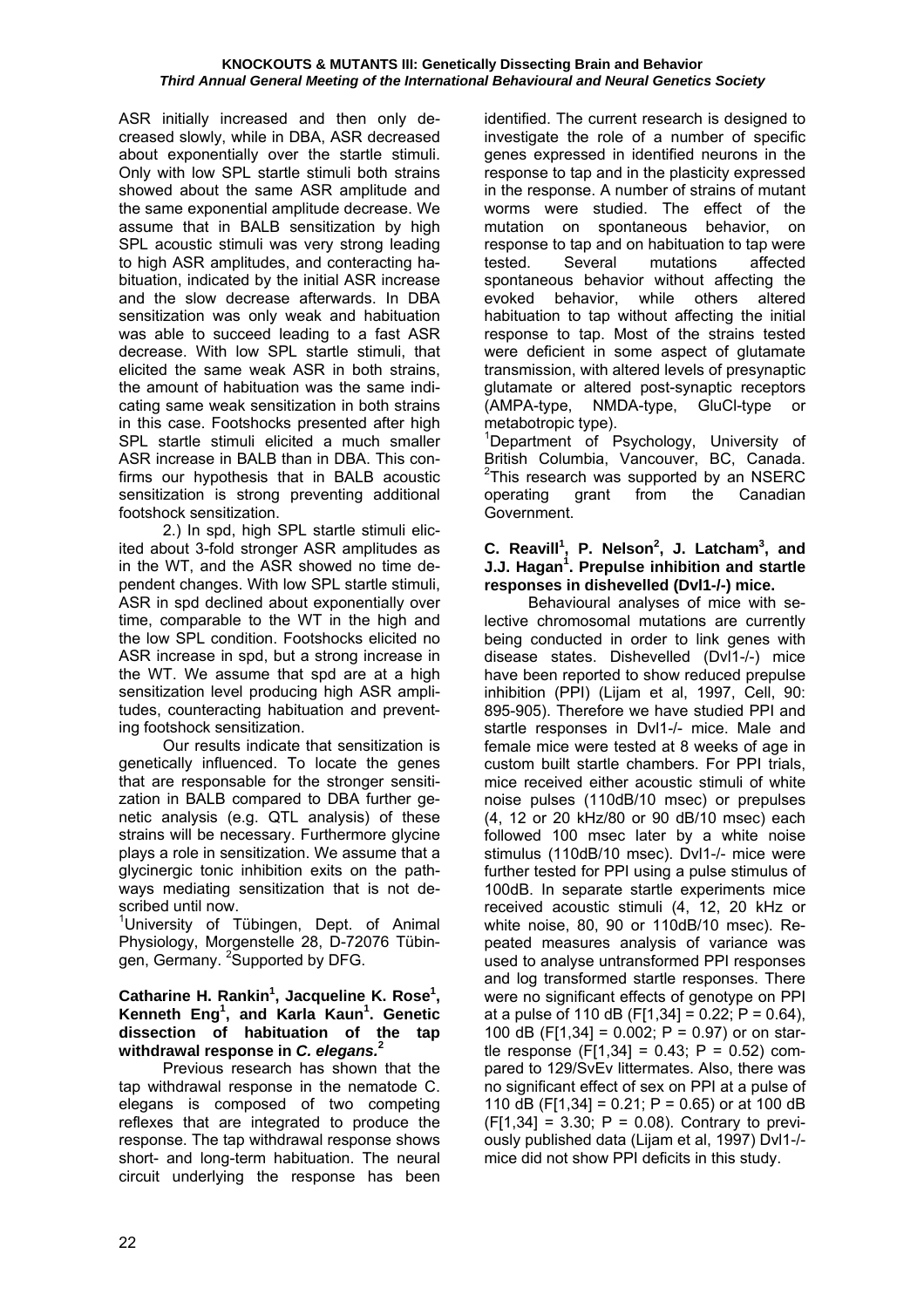<sup>1</sup>Neurosciences Research, <sup>2</sup>Statistical Sciences, and <sup>3</sup>Laboratory Animal Sciences, SB Pharmaceuticals, Third Avenue, Harlow, Essex, CM19 5AW, UK.

## Michael Regulski<sup>1</sup>, Grigori Enikolopov<sup>2</sup>, and Tim Tully<sup>1</sup>. Genetics of NO signaling in **the adult** *Drosophila melanogaster* **brain.**

 Nitric oxide (NO) is a transcellular messenger involved with a wide variety of physiological processes in vertebrates including vasodilation, immune response and synaptic plasticity. It has also been found to participate in developmental and behavioral plasticity in invertebrate nervous system including longterm memory formation in honeybees. We are interested in characterizing NO signaling in the fly adult brain. We have cloned and characterized dNOS gene, which codes for a Drosophila homolog of the nitric oxide synthase, the main source of NO. Immunocytochemical staining indicates that DNOS protein is expressed throughout the adult fly brain. We found that its expression levels rise for the first two days after eclosion and then decline. We think that these changes are linked to specific events in the final developmental stages of the fly brain. We carried out a screen for mutations in dNOS. Analysis of the phenotypes associated with these mutations will help us to understand NO functions in the fly adult brain. <sup>1</sup> Cold Spring Harbor Laboratories, 1 Bungtown Road, Cold Spring Harbor, NY 11724, USA

## **S.N. Schiffmann<sup>1</sup>, G. Cheron<sup>2</sup>, A. Lohof<sup>3</sup>, P.** d'Alcantara<sup>1,5</sup>, M. Meyer<sup>4</sup>, M. Parmentier<sup>5</sup>, **and S. Schurmans<sup>5</sup> . Calretinin, cerebellar network activity and motor coordination.6**

The involvement of the cerebellum in motor control has long been recognized. However, the identification of this brain area as a primary site of motor learning is a largely supported but still controversial hypothesis. In the cerebellum, the parallel fiber-Purkinje cell synapse can undergo long-term synaptic plasticity suggested to underlie motor learning and resulting from variations in intracellular calcium concentration ( $[Ca^{2+}$ ]i).  $Ca^{2+}$  binding proteins such as calretinin, calbindin and parvalbumin are enriched in the cerebellum but their role in information processing is poorly understood.

Mice deficient in calretinin  $(Cr^{-1})$  have been generated by gene targeting. They are impaired in tests of motor coordination such as the runway, the horizontal stationary rod and the wheel running test with a severe worsening with aging, suggesting functional deficits in cerebellar pathways. An impairment in Ca<sup>2+</sup> homeostasis in Purkinje cells of Cr<sup> $/-$ </sup>

mice was supported by the high  $Ca^{2+}$ saturation of calbindin-D28K in these cells as demonstrated by the immunocytochemical and biochemical characterization of a paradoxical calretinin-like immunoreactivity.

 The firing behavior of Purkinje cells analyzed in alert mice is severely affected in both 2-4 months- and 2-2.5 years-old  $Cr<sup>-/</sup>$ mice with a 200% increase in the spontaneous simple spike firing rate, a 30-50% reduction in complex spike duration and a 70-85% reduction in the simple spike pause as compared with their wild-type littermates. In contrast, in cerebellar slices, excitatory synaptic transmission and short-term synaptic plasticity at parallel fiber- or climbing fiber-Purkinje cell synapses are unaltered, indicating that marked modifications of the firing behavior *in vivo* can be undetectable in slice.

 These results show that calretinin plays a major role at the network level in cerebellar physiology without modification of properties of single cells examined so far and also show that the knock-out technique can unexpectedly « knock-in » new form of molecules as a neuron's reponse to these network changes.

<sup>1</sup>Lab. Neurophysiology, <sup>5</sup>IRIBHN, Université Libre de Bruxelles, Brussels, Belgium. <sup>2</sup>Lab. Neurophysiology, Université Mons, Belgium. <sup>3</sup>Lab. Neurobiology, CNRS-URA 1857, Paris, France. <sup>4</sup> Dept. Neurochemistry, Max Planck Inst. Psychiatry, Martinsried, Germany. 6 Supported by PAI, FMRE and FRSM (Belgium) and Boerhinger-Ingelheim.

## B. Schwaller<sup>1</sup>. The lack of parvalbumin af**fects the body and the mind.**

 Parvalbumin (PV) is a cytosolic lowmolecular weight, high-affinity  $Ca^{2+}/Mg^{2+}$ binding protein which is predominantly expressed in specific subpopulations of GABAergic interneurons in various brain regions. Additionally, PV is expressed in fasttwitch muscle fibres of rodents where the concentration is estimated to be in the millimolar range. To deduce possible functions of PV in these two tissues, PV-deficient mice (PV-/-) were generated by homologous recombination. In fast-twitch muscles of PV-/- mice the decay of  $[Ca^{2+}]$  after 20 ms stimulation is slower compared to wild-type (WT) mice and leads to a prolongation of the time required to attain peak twitch tension and to an extension of the half-relaxation time. This is in good agreement with  $Ca<sup>2+</sup>$ -measurements in PVcontaining hippocampal neurones or PVinjected chromaffin cells. In both cases, PV as a slow-onset buffer -the rate of  $Ca^{2+}$ -binding being determined by the off-rate of  $Mg^{2+}$ - does not affect the amplitude of  $Ca<sup>2+</sup>$ -transients, but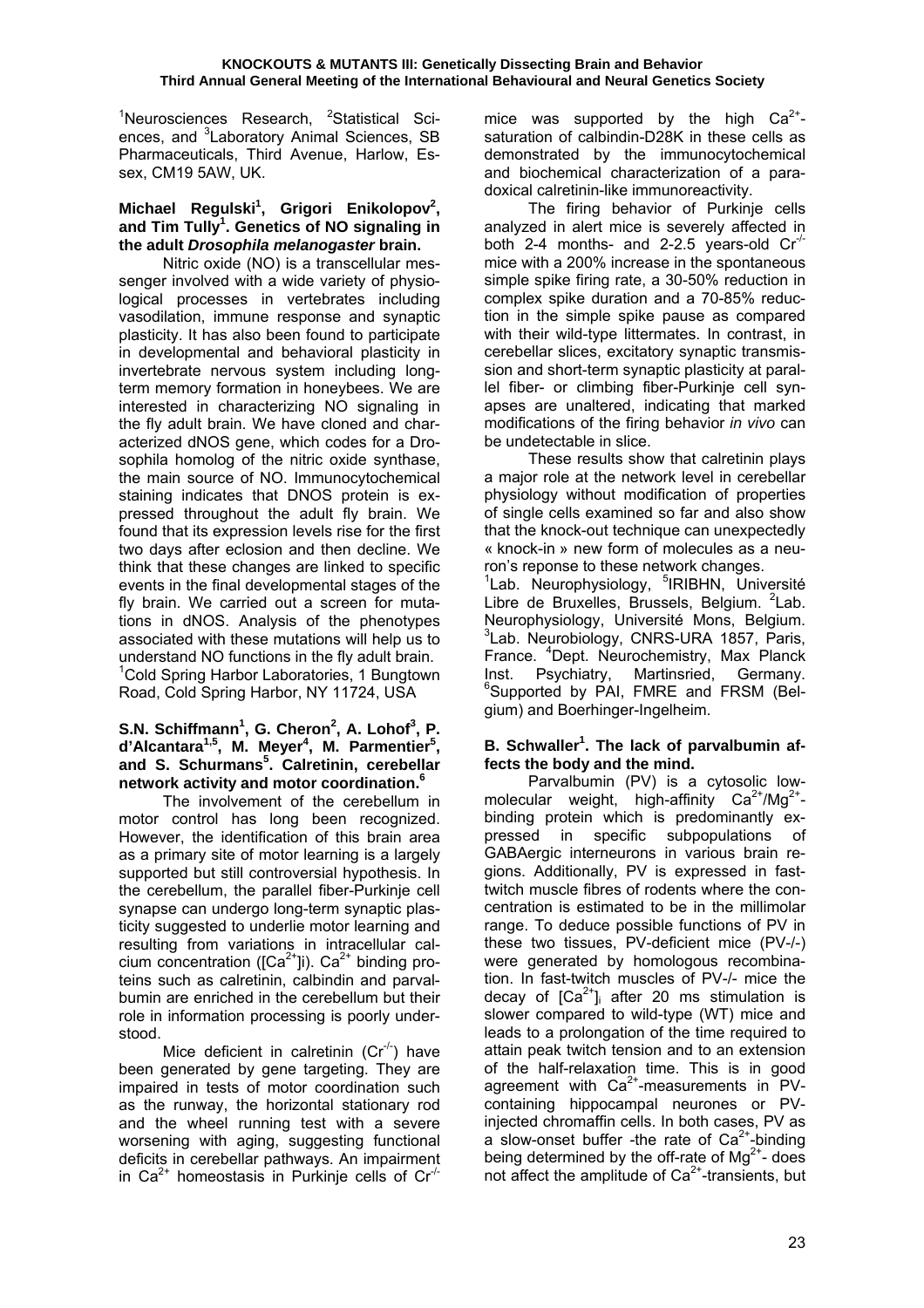significantly increases the initial decay of  $[Ca<sup>2+</sup>]$  followed by a later exponential decay, thus even prolonging the transient. The knowledge about the metal-binding characteristics (affinities, kinetics) of PV is an absolute requirement for the understanding of the physiological role played in either muscle fibres or neurones.

The shape of cytosolic  $Ca^{2+}$ -transients in neurones are determined by the kinetics of  $Ca<sup>2+</sup>$ -entry systems (channels in the plasma membrane or intracellular organelles), cytosolic  $Ca^{2+}$ -buffers such as PV or calbindin-D28k (CB) and finally by extrusion systems characterized by their  $Ca^{2+}$  extrusion rates. Simulation studies based on the experimental data from hippocampal neurones or PV-injected chromaffin cells indicate that slow buffers (PV) combined with high extrusion rates can mimic a very rapid  $Ca<sup>2+</sup>$  extrusion mechanism.

 One fundamental aspect of synaptic transmission, short-term plasticity, has long been known to be related to  $Ca<sup>2+</sup>$  homeostasis, in particular to levels of  $[Ca<sup>2+</sup>]$  remaining after neuronal electrical activity ("residual Ca<sup>2</sup> hypothesis"). Interneurones from different brain regions (e.g. neocortex, cerebellum, hippocampus) contain high levels of PV, both in the soma and processes. PV was hypothesized to modify the time course of residual  $Ca<sup>2+</sup>$  removal in terminals following an action potential, and hence modulate short-term plasticity. In the presentation, results from hippocampal and cerebellar electrophysiological recordings in PV-/- mice will be discussed. Furthermore, the lack of PV affects the spontaneous locomotor activity in these mice and is likely linked to the absence of PV in Purkinje cells. They contain the highest known concentrations of PV and CB compared to all other neurones. Mice deficient for both, PV and CB displayed a drastic decrease in locomotion, characterized by a reduced speed and a low percentage of fast movements. A recent finding on altered dendritic spine morphology of Purkinje cells in PV-CB double KO mice correlates well with the data on the impairment of spontaneous locomotor activity.

<sup>1</sup>Institute of Histology and General Embryology, University of Fribourg, Switzerland.

#### Dennis A. Stephenson<sup>1,2</sup>, Julie Gilchrist<sup>1</sup>, **Dionne Peterson1 , Sherry Tuner<sup>1</sup> , Corike Nuibe<sup>1</sup> , and George A. Carlson<sup>1</sup> . ENU induced behavioral mouse mutants which may involve APP or PrP.3**

 Induction of mutations that contribute to a phenotype (by enhancement or alleviating a characteristic) has proven to be highly effective in dissecting pathways that affect developmental processes in *Drosophila melanogaster.* Given this success with *Drosophila*, we have undertaken a mutagenesis programme to identify mutations at loci that might exasperate the mild phenotypic defects associated with 'knock-out' mutants at either the amyloid beta (A4) precursor protein or prion protein locus. Offspring from ENU (ethyl nitrosourea) treated male mice were subjected to a serious of simple behavioral and observational screens. To date, we have screened in excess of 1500 G1 progeny and observed sixteen heritable mutations. Three involved mutations at the tyrosinase (albino) locus providing an estimate of mutation frequency consistent with published data. Several exhibited gait abnormalities while other displayed reduced body weight. Two abnormal gait mutants (lines 67 and 81) exhibit phenotypic variations that appear to depend upon the presence or absence of either App or Prnp gene. Line 67 exhibit episodes of slow deliberate movement which last for a few days around weaning with a mild residual high stepping gait which persists into adult life. Other characteristics include plastic tail, 'praying behavior' and poor co-ordination that are also episodic. Presumptive mutant homozygotes die before weaning and exhibit a more severe phenotype with earlier onset. The most prominent characteristic associated with these presumptive homozygotes is a difficulty to right themselves when they roll on their back. Line 81 has a more complex phenotype however, the most persistent characteristic is an intention tremor. PrP-null homozygotes are significantly more reactive to changes in environmental conditions (e.g., hyperactive, aggressive) than null heterozygotes. Detailed descriptions of both mutants will be presented along with video recordings in an attempt to get a better understanding of their clinical significance.

<sup>1</sup>McLaughlin Research Institute, 1520 23rd Street South, Great Falls MT 59405, USA. <sup>2</sup>Stowers Institute for Medical Research, 1000 East 50th Street, Kansas City, MO 64110 USA. <sup>3</sup>This work was supported by the American Health Assistance Foundation.

#### Fred van Leuven<sup>1</sup>. Transgenic mice and **Alzheimer pathology: no need for plaques or tangles?**

We have generated different strains of transgenic mice that overexpress either wildtype or mutant Amyloid Precursor Protein (APP), human wild-type or mutant Presenilins (PS1, PS2), human ApoE4 or human protein tau. All constructs were based on the mouse thy1 gene promoter to express the transgenes specifically in neurons and all mice were gen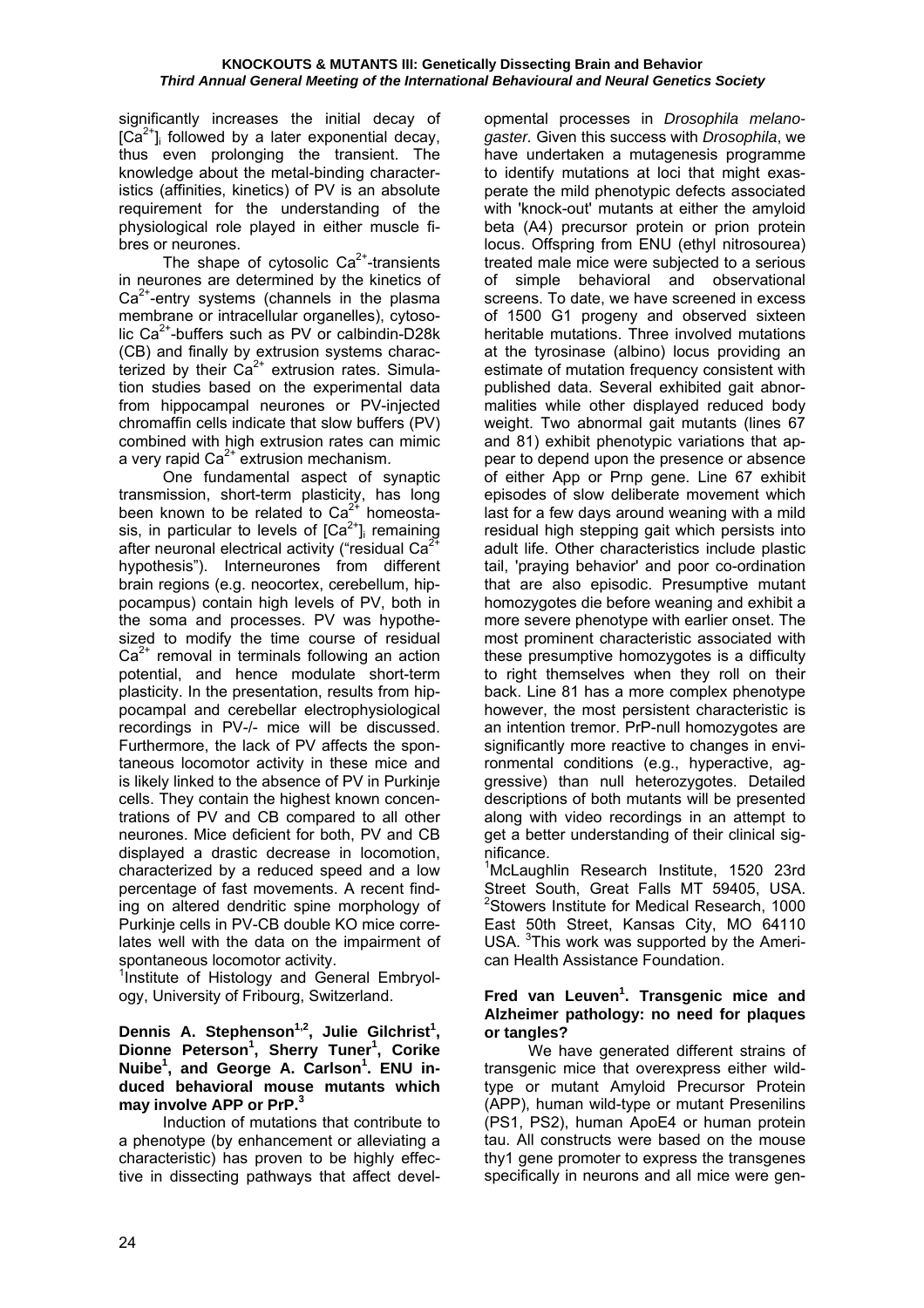erated and maintained in the FVB background.

 Remarkably, all APP transgenic mouse strains displayed in essence a similar behavioral phenotype as the original APP/RK mice (Moechars et al., 1996, EMBO J. 15:1265- 1274; 1999, J. Biol. Chem. 274:6483-6492). The major symptoms include: disturbed behavior of reduced exploration, neophobia, increased aggression, excitotoxicity with premature death and hypersensitivity to kainic acid, but hypo-sensitivity to NMDA with reduced cognition and defective LTP. The differences between the APP transgenic strains were quantitative in nature, i.e. differences in intensity and in severity, or differing in the age of onset of the symptoms. These quantitative differences correlated with the level of expression of the transgene and with its nature, i.e. wild-type APP less severe than mutant APP. All the symptoms mentioned are "early defects", i.e. obvious at ages ranging from 3 and 9 months. Measured in the Morris watermaze, the cognitive deficit was most marked in APP/london transgenic mice even when only 3 to 6 months, but was also observed in APP/wt transgenic mice (Moechars et al., 1999, J. Biol. Chem. 274:6483-6492).

 The common early symptoms are in obvious contrast with the absence of amyloid plaques in the APP/RK and APP/wt mice and with the late appearance of amyloid plaques together with vascular amyloid in the brain of the APP/london transgenic mice. These lesions developed only in the highest expressing APP/london transgenic strain, and only when these mice were 12 months or older. The biochemical correlate of the phenotype and of the occurrence of plaque and vascular amyloid became evident from analysis of the brain levels of membrane-bound APP, of αand ß- secreted APP, of the C-terminal "stubs" (C99) and of Aß40 and Aß42. No single intermediate correlated completely with the complex of phenotypic dysfunctions. On the other hand, the development of amyloid plaques in the APP/london mice was direct correlated to high Aß42 levels. The histochemical and immunochemical characteristics of the amyloid plaques and of the vascular amyloid recapitulate closely the amyloid pathology of AD patients (Van Dorpe et al., 2000, Am. J. Pathol. in press). This includes immunoreactivity for hyper-phosphorylated tau in swollen neurites around the amyloid plaques, but without the neurofibrillary inclusions of tau-pathology seen in AD patients.

 The combined observations in the APP transgenic mouse strains demonstrate above all the marked dissociation in time of the early cognitive and behavioral deficits observed in all APP transgenic strains that we have generated and characterized, from the late and selective development of amyloid plaques only in old APP/london mice that produce high levels of Aß42. Whereas the occurrence of plaque and vascular amyloid is explained by these higher levels of Aß42, the cognitive and behavioral phenotypic traits must be linked to other metabolites of APP, i.e. Aß40, ß-C-stubs and secreted APP, most likely in combination. To define their respective contributions, other and more complex transgenic mouse strains are being generated.

 Double transgenic mice, i.e. APP/london x PS1[A246E], develop amyloid plaques when only 6-9 months old, concomitant with increased Aß42 levels. The other APP-metabolites are relatively unchanged, which is concordant with the observation that the early behavioral traits in the APP/Lo x PS1 double tg mice are not essentially different from the single APP/london tg mice. Single PS1 tg mice that overexpress either the wildtype human PS1 or the EOFAD mutant PS1[A246E], have essentially no pathology or phenotypic abnormalities. Mice deficient in PS1 are not viable, but primary cultures of embryonal neurons grow and differentiate normally, and were used to demonstrate that production of the amyloid peptides is reduced dramatically in the absence of PS-1 (De Strooper et al., 1998, Nature 391:387-390).

 To overcome the lethality of the PS1 deficiency, we have now generated mice that are neuronally deficient in PS1: mice with a "floxed" PS1 gene were crossed with transgenic mice that overexpress cre-recombinase in neurons by way of the thy1 gene promoter. The viable offspring accumulate ß-C-stubs in their brain from endogenous mouse APP, demonstrating in vivo the metabolic impact of PS1 deficiency on γ-secretase cleavage (Ilse Dewachter et al., unpublished results). These mice are being characterized and further crossed with APP/london transgenic mice to yield "triple" transgenic mice, i.e. homozygous for floxed PS1, and heterozygous for thy1- Cre-recombinase and for thy1-APP/London. In essence these mice overexpress human APP/london in the same neurons that are deficient in PS1 and will be instrumental to answer the question if and how accumulated ß-C-stubs are pathological or beneficial. This constitutes the in vivo paradigm of the therapeutic intervention in AD patients aimed at inhibition of γ-secretase to reduce production of the amyloid peptides which would entail accumulation of their obligate immediate precursors, the ß-C-stubs of APP.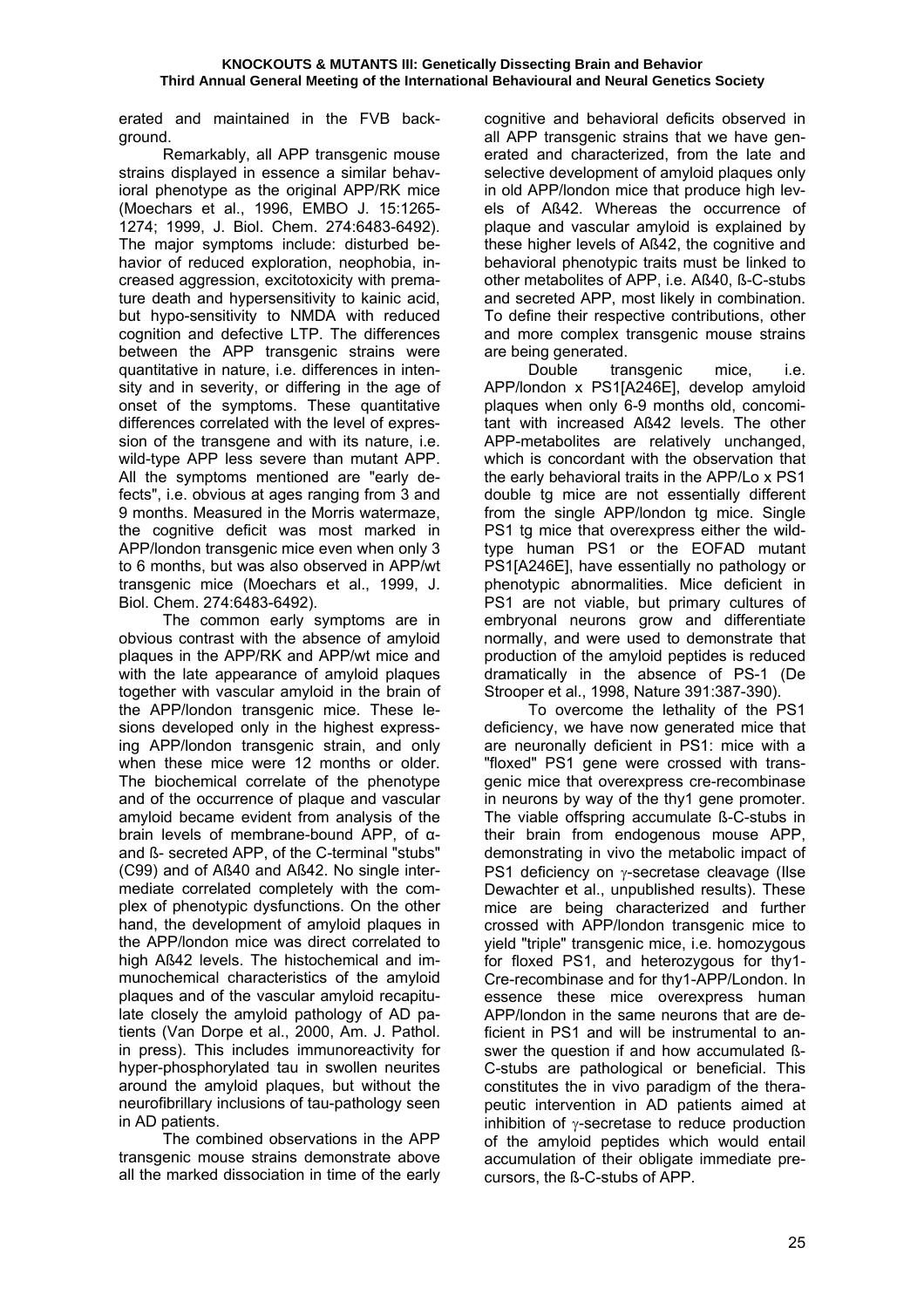Although the APP/london mice faithfully recapitulate the plaque and vascular amyloid pathology of AD patients and also demonstrate interesting cognitive and behavioral problems, the pathological aspect of neurofibrillary tangle formation is lacking. This is a paradox and could also explain the lack of an early cholinergic deficit in the APP/london mice, whereby the cholinergic defect is restricted to disturbed cholinergic tracts associated with amyloid plaques in old APP/London mice.

 To implement and understand the problem of tau-pathology in AD, we have generated transgenic mice that overexpress human protein tau and two suspected tau-kinases, GSK-3ß and cdk5 with its activator p35. Overexpression of protein tau4R in neurons results in transgenic mice that were psychomotorically impaired and developed prominent axonopathy in brain and spinal cord. Axonal dilations with accumulation of neurofilaments, mitochondria and vesicles are prominent suggesting that defective axonal transport causes axonal degeneration. This effect was genedosage related, it proved that merely increasing the concentration of the four-repeat tau protein isoform is sufficient to cause neuronal injury without additional requirement of intraneuronal neurofibrillary tangles (Spittaels et al., 1999, Am. J. Pathol. 155: 2153-2165).

 Since patients with AD or other tauopathy develop tau inclusions that consist of hyper- phosphorylated protein tau, tau kinases are thought to be actively involved. Overexpression of GSK-3β in neurons of single and double transgenic mice, provided evidence that GSK-3β is indeed an effective protein taukinase in vivo. Hyperphosphorylation of murine and human protein tau was exemplified by the appearance of isoforms with slower electrophoretic mobility, immunoreactive with monoclonal antibodies AT-8 and AT-180, among others that are certified to recognize typical phosphorylated tau epitopes in AD brain. Further analysis at the ultrastructural level will reveal whether and how tau phosphorylation is involved in tangle formation or in the other neuro-degenerative processes.

 ApoE4 is an important genetic riskfactor for AD, but besides the epidemiological evidence, the molecular contribution of ApoE4 to the neurodegenerative pathogenesis is not known. Rodent neurons do not express any ApoE, as opposed to astrocytes, while some evidence is available that human brain regions in which neurons express ApoE might be most vulnerable for developing neurofibrillary pathology. We tested the hypothesis that the expression pattern of human ApoE is important or even deciding for the pathogenesis of AD in carriers of ApoE4 alleles. We have generated transgenic mice that over-express human ApoE4 in either neurons (thy1 gene promoter) or astrocytes (GFAP gene promoter).

 Transgenic mice with neuronal expression of human ApoE4 progressively exhibited motoric problems that correlated with neuronal hyper-phosphorylation of protein tau. Neurons in brain and spinal cord reacted positively with monoclonal antibodies AT8, AT180 and PHF1, which specify AD related epitopes. Increased protein Tau phosphorylation was dependent on the level of neuronal expression of human ApoE4 and on the age of the mice. In addition, ApoE4 transgenic mice developed axonopathy, severe motor impairment and neurogenic muscle atrophy (Tesseur et al., 2000, Am J Pathol, 156, 3, 951-964, Am. J. Pathol. in press). Numerous inclusions stained positive for ubiquitin, neurofilaments and synaptophysin in the white matter tracts of the CNS, indicating impairment of axonal transport. This was confirmed at the ultrastructural level and was similar but not identical to defects in our transgenic mice that overexpress human protein tau. In sharp contrast, none of these symptoms were detected in transgenic mouse lines that over-express human ApoE4 in astrocytes at similar levels. Our data link, for the first time, the genetic risk-factor ApoE4 to a pathological defect in AD, i.e. hyperphosphorylation of protein tau. The polymorphisms in the ApoE gene promoter that constitute increased risk for developing AD could then also cause or define expression of ApoE in neurons, and, combined with our results, offer a mechanism for the pathogenic role of the ApoE4 allele in AD.

 Experiments in "multiple" transgenic mice are ongoing and other relevant genes are being implemented to determine which of the APP metabolites is causing the early signs of the "amyloid"-related phenotype, how "taupathology" is related and to be implemented and how the neuronal "ApoE4-tau" connection is operating, to eventually determine the importance, if any, of the intraneuronal tangles, the other lesion essential for diagnostics of AD.

<sup>1</sup>Experimental Genetics Group, Center for Human Genetics, Flanders Institute for Biotechnology, K.U. Leuven-Campus Gasthuisberg O&N 06, B-3000 Leuven, Belgium

## Fred van Leuven<sup>1</sup>. Transgenic mouse mod**els for Alzheimer's disease.**

 ApoE4 is an important genetic riskfactor for AD, but besides the epidemiological evidence, the molecular contribution of ApoE4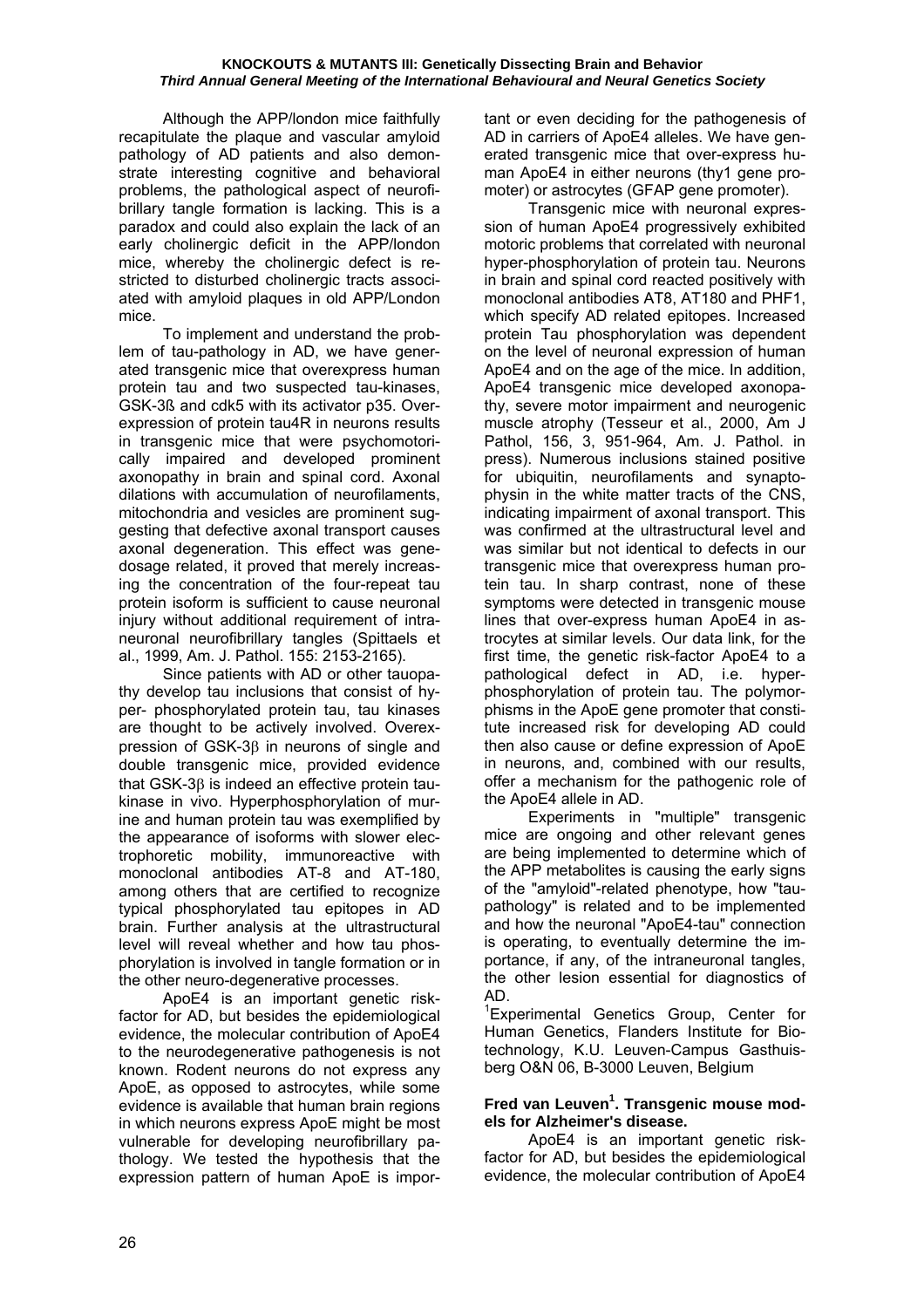to the neurodegenerative pathogenesis is not known. Rodent neurons do not express ApoE, as opposed to astrocytes, while some evidence is available that human brain regions in which neurons express ApoE might be most vulnerable for developing neurofibrillary pathology. We tested the hypothesis that the expression pattern of human ApoE is important or even deciding for the pathogenesis of AD in carriers of ApoE4 alleles. We have generated transgenic mice that over-express human ApoE4 in either neurons (thy1 gene promoter) or astrocytes (GFAP gene promoter). Transgenic mice with neuronal expression of human ApoE4 progressively exhibited motoric problems that correlated with neuronal hyperphosphorylation of protein tau. Neurons in brain and spinal cord reacted positively with monoclonal antibodies AT8, AT180 and PHF1, which specify AD related epitopes. Increased protein Tau phosphorylation was dependent on the level of neuronal expression of human ApoE4 and on the age of the mice. In addition, ApoE4 transgenic mice developed axonopathy, severe motor impairment and neurogenic muscle atrophy (Tesseur et al, Am J Pathol, 2000, 156: 951-964). Numerous inclusions stained positive for ubiquitin, neurofilaments and synaptophysin in the white matter tracts of the CNS, indicating impairment of axonal transport. This was confirmed at the ultrastructural level and was similar but not identical to defects in our transgenic mice that overexpress human protein tau. In sharp contrast, none of these symptoms were detected in transgenic mouse lines that over-express human ApoE4 in astrocytes at similar levels. Our data link, for the first time, the genetic riskfactor ApoE4 to a pathological defect in AD, i.e. hyper-phosphorylation of protein tau. The polymorphisms in the ApoE gene promoter that constitute increased risk for developing AD could then also cause or define expression of ApoE in neurons, and, combined with our results, offer a mechanism for the pathogenic role of the ApoE4 allele in AD.

1 Experimental Genetics Group, Center for Human Genetics, Flanders Institute for Biotechnology, K.U. Leuven-Campus Gasthuisberg O&N 06, B-3000 Leuven, Belgium

#### **A.H. Veenema<sup>1</sup> , G.A. Van Oortmerssen<sup>1</sup> , A.J.H. De Ruiter1 , B. Bohus<sup>1</sup> , J.M. Koolhaas<sup>1</sup> , and F Sluyter<sup>2</sup> . Neurobehavioral effects of the Y chromosome in wild house mice.**

 In mice artificial selection is one of the most powerful tools to demonstrate the contribution of genetic variation to individual differences in aggressive behavior. In Haren, The Netherlands, selective breeding in wild house mice has resulted in two lines: [1] a fast attacking, aggressive line characterized by short attack latencies (SAL) and [2] a slow attacking, non-aggressive line with long attack latencies (LAL). However, aggression is not the only behavior in which these lines vary and it is generally believed that they differ more fundamentally with each line showing its particular neurobehavioral characteristics. An important genetic candidate that might explain this neurobehavioral variation is the Y chromosome. To investigate Y chromosomal effects. congenic lines have been developed (named SAL.LY, LAL.SY), which only differ from their parental lines (SAL, LAL) with regard to the Y chromosome (i.e. the nonpairing part). Comparisons between SAL.LY and SAL on the one side and LAL.SY and LAL on the other side may then reveal possible neurobehavioral effects of the Y chromosome. This presentation reviews the results of previous studies of Y chromosomal effects on behavior (aggression, defensive burying), neurochemistry (apomorphine-induced stereotypy) and neuroanatomy (the sizes of the hippocampal inter- and intrapyramidal mossy fibers terminal fields) in these selection lines. Moreover, it investigates whether Y chromosomal variation affects the behavior of these mice in four paradigms suggested to study to some extent anxiety and/or depression levels: the elevated plus maze, open field, sudden silence test and Porsolt's swim test.

<sup>1</sup>Department of Animal Physiology, University of Groningen, Haren, The Netherlands and <sup>2</sup>Department of Psychoneuropharmacology, University of Nijmegen, Nijmegen, The Netherlands.

#### **S. Viñas<sup>1</sup> , S. Lewis<sup>1</sup> , S. Barreau<sup>1</sup> , C. Ducottet<sup>1</sup> , A. Aubert<sup>1</sup> , and C. Belzung<sup>1</sup> . Strain differences in two animal models of depression : the forced swimming test and the chronic mild stress procedure.**

 The present study was aimed at investigating strains differences in animal models of depression. We focused on two models: the forced swimming test and a chronic mild stress procedure. The effects of chronic mild stress were observed on sexual behavior, sucrose consumption and fur state of the mice (cleaned or not). Mice from 9 different inbred strains were used: BALB/cByJ, C57BL/6J, 129Sv/ter, AKR/OlaHsd, CBA/J, C3H/HeNHsd, AJOlaHsd, SJL/JHanHsd and DBA/2OlaHsd.

 Results show: 1) in the forced swimming test, immobility duration was the highest in C57, AKR and 129 mice while swim dura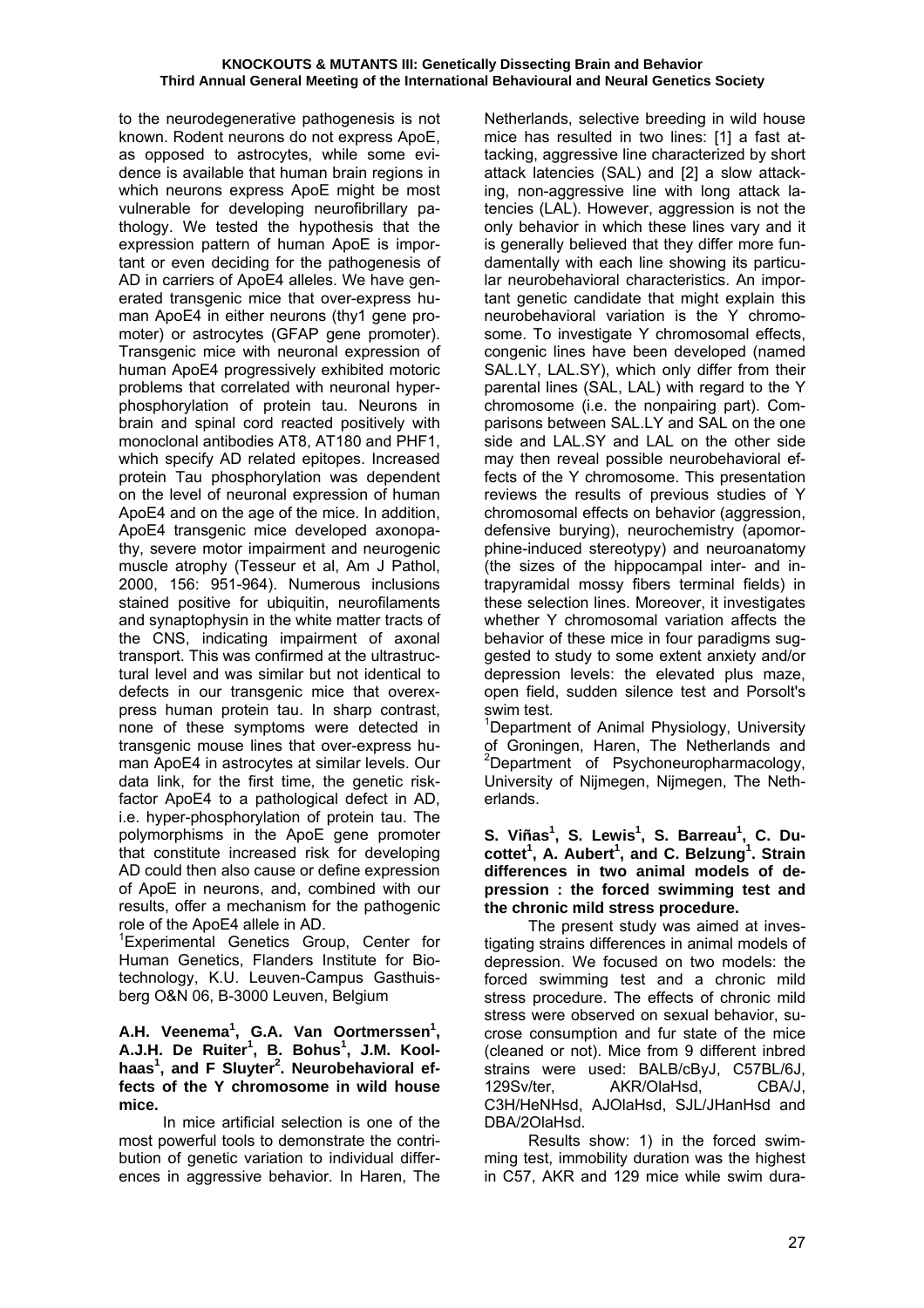tion was higher in BALB and DBA mice; 2) in the chronic mild stress procedure, the main effect was seen on fur state. Indeed, this state remained optimal during the 4 weeks of stress in C57 mice while it worsened in BALB and DBA mice after 1 week and in AJ and SJL after 3 weeks of stress.

 We conclude that the choice of a given strain is an important factor, that should be considered when studying the effects of a given pharmacological treatment or a given mutation. Moreover, present results show that the two animal models of depression may not measure the same psychological state, because they are not sensitive to the same factors of variation.

<sup>1</sup>JE Psychobiologie des Emotions, UFR Sciences, Parc Grandmont, F-37200 Tours, France.

A.L. Vyssotski<sup>1,2</sup>, G. Dell'Omo<sup>1,3</sup>, D.L. Vys**sotski2 , D.P. Wolfer1 , L. Minichiello<sup>4</sup> , R. Klein4 , I.I. Poletaeva<sup>5</sup> , and H.-P.Lipp<sup>1</sup> . Mice lacking the neurotrophin receptor TrkB in the forebrain show intact spatial memory but impaired behavioral flexibility in a semi-naturalistic set-up.6**

 Mice lacking the neurotrophin receptor TrkB in the forebrain have been found to be unable to learn the Morris water maze task, to be impaired in radial maze learning, while they appeared less or not affected in more simple learning tasks such contextual fear conditioning (Neuron 24, 401-414, 1999). In order to clarify how such an impairment would affect the learning ability in a natural environment, we have developed a system consisting of eight computer-controlled feeder/trap units. This set-up permits to deliver (or withhold) food reward to individual transponder tagged mice visiting the traps for obtaining their daily food. The system operates inside a mouse colony kept permanently outdoors (or indoors), and records continuously visits of every mouse. After an individual mouse has entered a feeder box, other mice are barred from entering until the occupant has left. Thus, the following variables are recorded for each individual: i) time of visit; ii) place of visit; iii) food reward or not (correct choice and later reentries). The task resembles a radial maze test but is more complicated because of protracted food delivery schedules and the necessity of adjusting behavior when faced with a box occupied by another mouse feeding inside. On the other hand, it emulates the everyday learning requirements of mice quite nicely.

 Forty mice ( 11 wildtypes, WW; 21 heterozygous, WM; and 8 mutants, MM) were

released into an oudoor pen of 10x10 m. Four feeder boxes were placed in distant corners, four boxes in proximity to two central shelters offering protection against wind and rain. Predators were barred from the pen by nets and electrical fences. A daily feeding cycle started at 8 p.m. and lasted overnight till 8 a.m. During this time, a mouse would receive a food reward of about 0.5 g at every box but only during the first visit. As it was not certain whether poorly learning mice would receive enough food, additional free food was placed inside the shelters every third day.

 It was found that all 3 groups (WW, WM and MM) gradually learned to visit all eight feeders during a night, without significant differences between the groups. This indicates that the TrkB mutants did not suffer from spatial memory deficits nor from basic learning inabilities. However, differences between mutants and wildtypes emerged gradually at those days with free food inside the shelters. While the wildtypes soon abandoned to visit the outside feeders during such nights, the TrkB mutants continued to patrol the boxes in their habitual way. For example, on day 21, the average number of boxes visited by the mutants was 7.0, while the average visits to those boxes dropped to 0.86 in the wildtypes (Mann-Whitney, p<0.007). The heterozygous animals performed in-between (average visits 4.7, different from wildtypes, Mann-Whitney, p< 0.002).

 In conclusion, these data show rather convincingly that TrkB deficient mice were able to learn but, once having learned a task, were almost unable to switch quickly to another behavioral strategy. This implies that the TrkB neurotrophin receptor must play a fundamental role in behavioral flexibility. In addition, natural learning set-ups monitoring a collective of mice permit to recognize such slowly emerging behavioral changes (or lack thereof) much better than single test episodes of individual mice.

<sup>1</sup>Institute of Anatomy, University of Zürich, 190 Winterturerstrasse, CH-8057 Zürich, Switzerland. <sup>2</sup>P.K. Anokhin Institute of Normal Physiology, Russian Academy of Sciences, Moscow, Russia. <sup>3</sup>Laboratory of Veterinary Medicine, Istituto Superiore di Sanità, Rome, Italy. 4 European Molecular Biology Laboratory, Heidelberg, FRG.<sup>5</sup> Laboratory of Genetics and Physiology of Behavior, Chair of Higher Nervous System Activity, Moscow State University, Russia. <sup>6</sup>Supported by Swiss National Science Foundation (31-46691.96, 31-57139.99) and EC BIO4-98-0297/BBW98.0125.